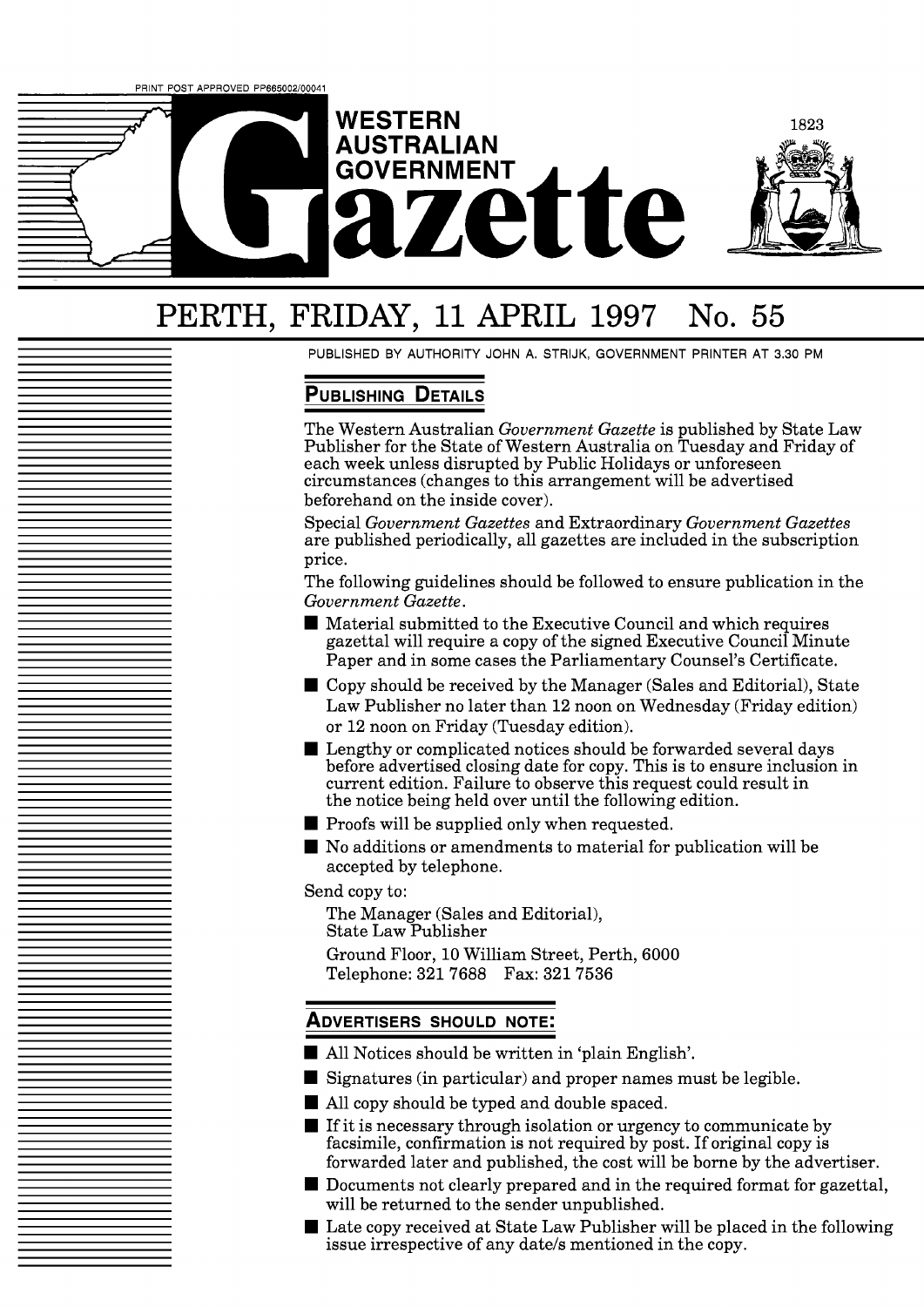# **IMPORTANT COPYRIGHT NOTICE**

O State of Western Australia

This work is copyright. Apart from any use as permitted under the Copyright *Act* 1968, no part may be reproduced by any process without written permission from the Government Printer, State Law Publisher. Inquiries should be directed to the Manager Sales & Editorial, State Law Publisher, 10 William St, Perth 6000.

# **ADVERTISING RATES AND PAYMENTS**

INCREASE EFFECTIVE FROM 1 JULY 1996. Deceased Estate notices, (per estate)-\$16.50 Real Estate and Business Agents and Finance Brokers Licences, (per notice)-\$38.50 Other Public Notices Section articles \$38.50 (except items of an exceptionally large nature, then arrangements will be made for invoicing).

All other Notices

Per Column Centimetre-\$7.60

Bulk Notices-\$142.00 per page

Clients will be invoiced for advertising charges.

| <b>COUNTER SALES 1996-97</b> |        |
|------------------------------|--------|
| (As from 1 July 1996)        |        |
|                              |        |
|                              | 2.40   |
| Government Gazette-(Special) |        |
|                              | 2.40   |
|                              | 4.70   |
|                              | 13.50  |
|                              | 12.00  |
|                              | 209.00 |

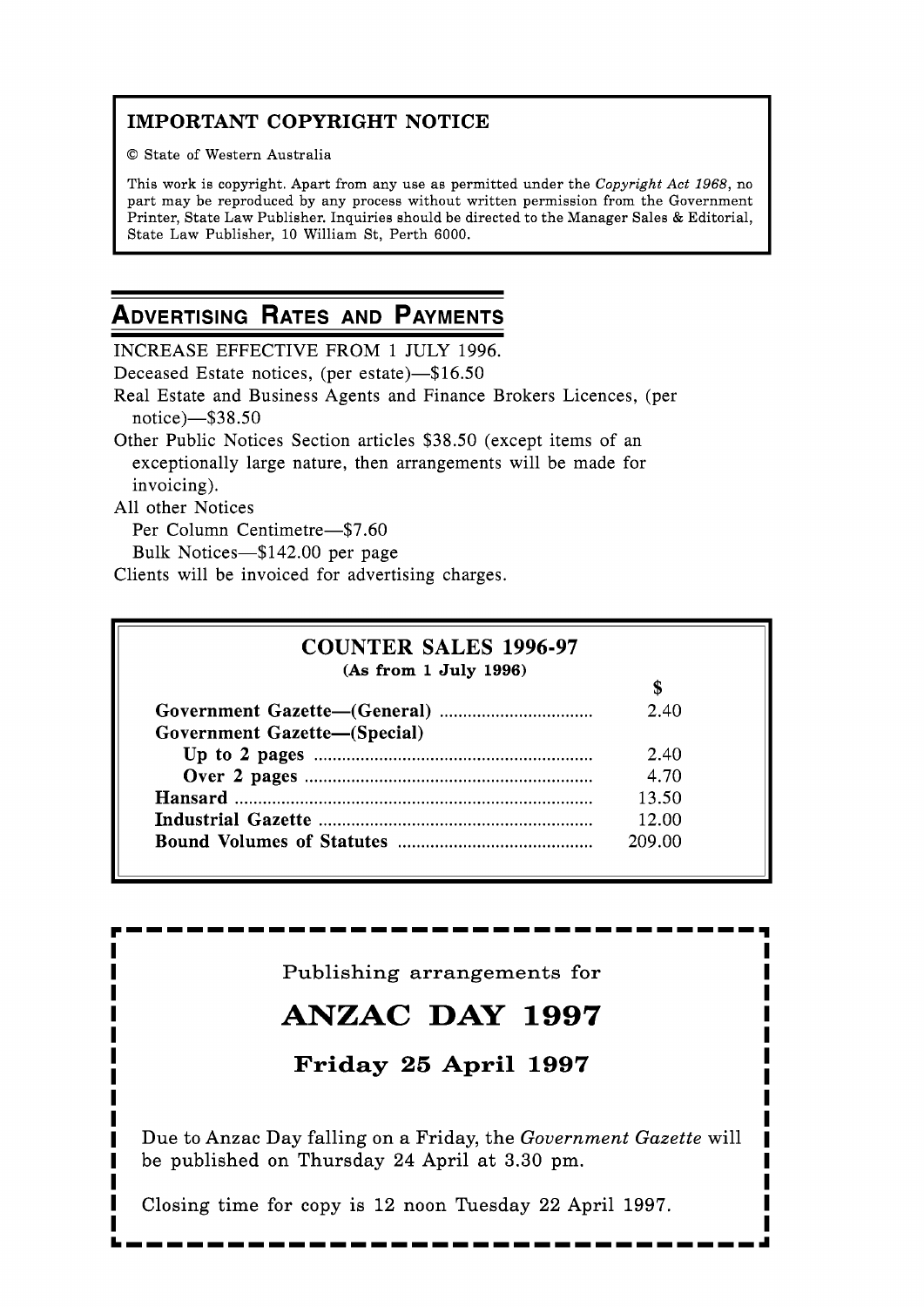## **EDUCATION**

#### **ED401**

## EDUCATION DEPARTMENT

Declaration of School Boundaries pursuant to paragraph (a) of subsection (2) of Section 21.

The Honourable Minister for Education has declared that the boundaries for the schools listed hereunder shall be as stated in this notice. Children who live within the areas and boundaries stated shall attend the schools to which such boundaries apply unless directed otherwise or unless an option is provided. Children who live outside the areas and boundaries shall not attend the schools to which such boundaries apply unless written approval for such admission is obtained from the undersigned.

CHERYL VARDON, Director-General of Education.

## ALLENSWOOD PRIMARY SCHOOL

The boundary for this school is as follows:

From the junction of Cockman Road and Warwick Road, west along Warwick Road to Allenswood Road, north along Allenswood Road to Hepburn Avenue, east along Hepburn Avenue to Cockman Road, and south along Cockman Road to Warwick Road.

The boundary parts of Warwick Road (north side), Hepburn Avenue (south side), Cockman Road (west side), and the boundary street ofAllenswood Road (east side) are included within the area for Allenswood Primary School.

The area delineated below is optional for Allenswood, Glendale and Hawker Park Primary Schools. Once enrolled, students resident in this area must remain at the chosen school for the whole year and subsequent years unless they change their residence and their new address is closer to one of the other two schools in this optional area.

From the junction of Badrick Street and Beach Road, east along Beach Road to Wanneroo Road, north along Wanneroo Road to Warwick Road, west along Warwick Road to Ballantine Road, south and southwest along Ballantine Road to Dorchester Avenue, southeast along Dorchester Avenue to Badrick Street and south along Badrick Street to Beach Road.

The boundary parts of Beach Road (north side), Wanneroo Road (west side), Warwick Road (south side), Dorchester Avenue (both sides), and the boundary streets of Ballantine Road (both sides) and Badrick Street (both sides) are included within the optional area.

#### GLENDALE PRIMARY SCHOOL

The boundary for this school is as follows:

From the intersection of Beach Road and the Mitchell Freeway, south along the Mitchell Freeway to Reid Highway, east along Reid Highway to Erindale Road, north along Erindale Road to Beach Road and west along Beach Road to the Mitchell Freeway.

The boundary parts of the Mitchell Freeway (east side), Reid Highway (north side), Erindale Road (west side) and Beach Road (south side) are included within the area for Glendale Primary School.

The area delineated below is optional for Glendale, Allenswood and Hawker Park Primary Schools. Once enrolled, students resident in this area must remain at the chosen school for the whole year and subsequent years unless they change their residence and their new address is closer to one of the other two schools in this optional area.

From the junction of Badrick Street and Beach Road, east along Beach Road to Wanneroo Road, north along Wanneroo Road to Warwick Road, west along Warwick Road to Ballantine Road, south and southwest along Ballantine Road to Dorchester Avenue, southeast along Dorchester Avenue to Badrick Street and south along Badrick Street to Beach Road.

The boundary parts of Beach Road (north side), Wanneroo Road (west side), Warwick Road (south side), Dorchester Avenue (both sides), and the boundary streets of Ballantine Road (both sides) and Badrick Street (both sides) are included within the optional area.

#### HAWKER PARK PRIMARY SCHOOL

The boundary for this school is as follows:

From the junction of Badrick Street and Beach Road, north and northeast along Badrick Street to Dorchester Avenue, northwest along Dorchester Avenue to Ballantine Road, northeast and north along Ballantine Road to Warwick Road, southwest along Warwick Road to the Mitchell Freeway, southsoutheast along the Mitchell Freeway to Beach Road, and east along Beach Road to Badrick Street.

The boundary parts of Warwick Road (south side), the Mitchell Freeway (east side) and Beach Road (north side) are included within the area for Hawker Park Primary School, while the boundary parts of Dorchester Avenue (both sides) and the boundary streets of Badrick Street (both sides) and Ballantine Road (both sides) are excluded from the area for Hawker Park Primary School.

The area delineated below is optional for Hawker Park, Allenswood and Glendale Primary Schools. Once enrolled, students resident in this area must remain at the chosen school for the whole year and subsequent years unless they change their residence and their new address is closer to one of the other two schools in this optional area.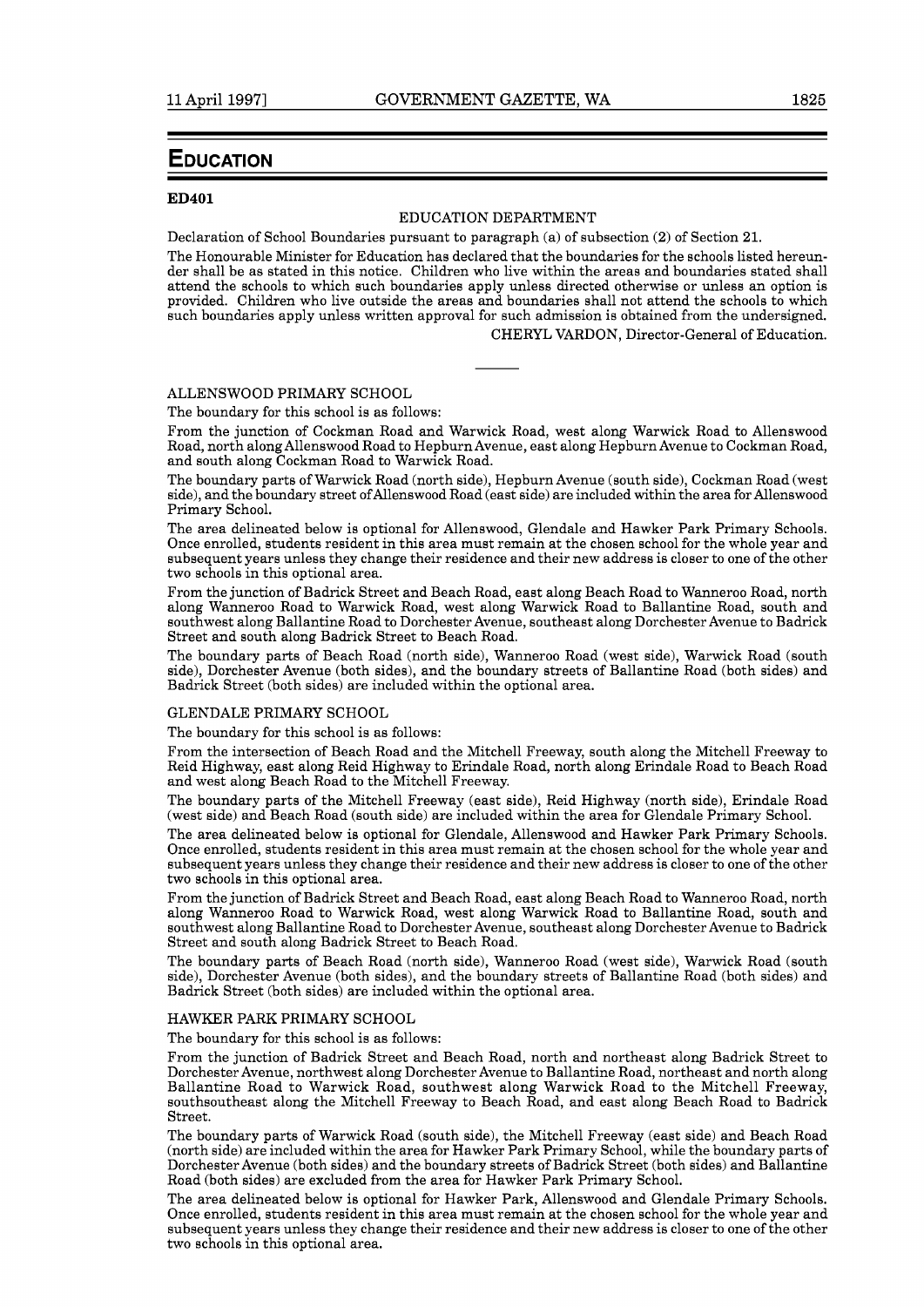From the junction of Badrick Street and Beach Road, east along Beach Road to Wanneroo Road, north along Wanneroo Road to Warwick Road, west along Warwick Road to Ballantine Road, south and southwest along Ballantine Road to Dorchester Avenue, southeast along Dorchester Avenue to Badrick Street and south along Badrick Street to Beach Road.

The boundary parts of Beach Road (north side), Wanneroo Road (west side), Warwick Road (south side), Dorchester Avenue (both sides), and the boundary streets of Ballantine Road (both sides) and Badrick Street (both sides) are included within the optional area.

## **FISHERIES**

## **FI401**

#### **FISH RESOURCES MANAGEMENT ACT 1994**

PROHIBITION ON FISHING FOR PINK SNAPPER (SHARK BAY) ORDER **1997** 

Order No. **1** of **1997** 

FD **365197 [I441** 

Made by the Minister under section **43.** 

#### **Citation**

**1.** This order may be cited as the Prohibition on Fishing For Pink Snapper (Shark Bay) Order **1997.** 

#### **Commencement**

**2.** This order shall come into operation on **1** May **1997** 

#### **Interpretation**

**3.** In this order-

"pink snapper" means the fish of that common name described by the scientific classification opposite that name in column **2** of Schedule **7** of the regulations;

"regulations" means the Fish Resource Management Regulations **1995.** 

#### **Prohibition on fishing for pink snapper**

**4.** Notwithstanding the provisions of the Shark Bay Snapper Management Plan **1994** and the Shark Bay Beach Seine and Mesh Net Management Plan **1992,** a person must not fish for pink snapper at any time in the waters of Shark Bay south and east of a line commencing at the intersection of **25" 30' 12"**  south latitude and **113" 30' 36"** east longitude (Cape Peron); thence due north to **25" 16' 24"** south latitude (east of Cape St Cricq); thence due east to the mainland, but not including the waters of Denham Sound or the Freycinet Estuary.

Dated this 7th day of April **1997.** 

MONTY HOUSE, Minister for Fisheries.

## **HEALTH**

**HE301** 

## **HEALTH ACT** 1911

## **HEALTH (MEAT INSPECTION AND BRANDING) AMENDMENT REGULATIONS (No. 2) 1997**

**Made by His Excellency the Governor in Executive Council.** 

## **Citation**

**1. These regulations may be cited as the** *Health (Meat Inspection and Branding) Amendment Regulations (No.* 2) *1997.*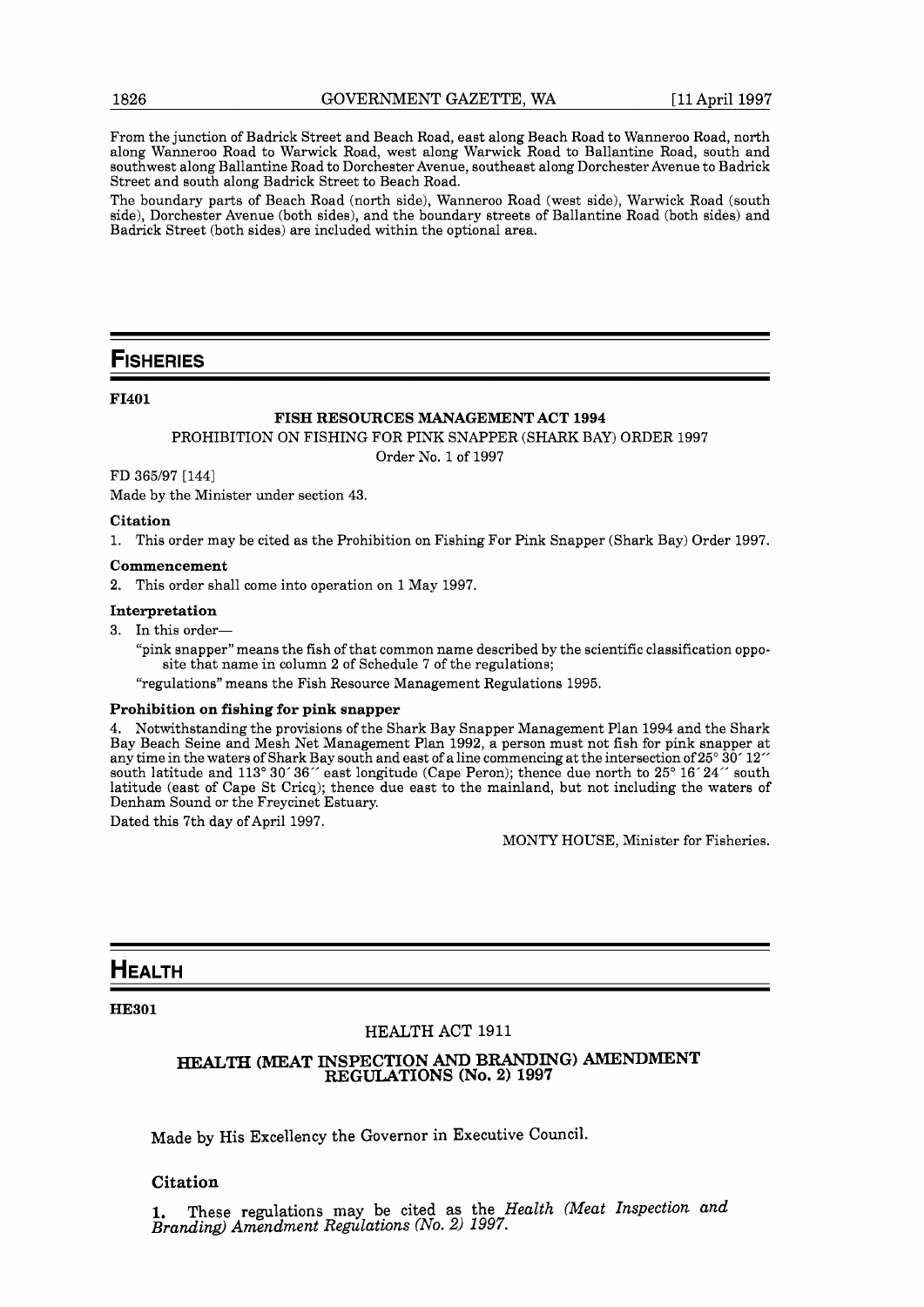#### **Principal regulations**

2. In these regulations the *Health (Meat Inspection and Branding) Regulations 1950"* are referred to as the principal regulations.

[\* *Reprinted as at 10 September 1992. For amendments to 5 March 1997 see 1995 Index to Legislation of Western Australia, Table 4, pp. 136-37 and Gazette 12 Janua*  western Australia, Table 4, pp. 136-37 and Gazette 12 January,<br>23 February, 16 April, 28 June, 12 July 29 October 1996 and 21<br>February 1997.]

## **Regulation 6 amended**

**3.** Regulation 6 of the principal regulations is amended by deleting *"Health Acts Administration Act 1984*" in the 2 places it occurs and substituting in each place the following —

" *Health Legislation Administration Act 1984* ".

## **Schedule C amended**

**4.** Schedule C to the principal regulations is amended by deleting Table 1 and substituting the following Table -

**c** 

TABLE 1

Fees Payable to Executive Director, Public Health

|                | Carcass | Side    | Piece or Quarter |
|----------------|---------|---------|------------------|
| For each swine | \$0.15  | \$0.075 | \$0.037          |

By His Excellency's Command,

J. PRITCHARD, Clerk of the Council.

 $\boldsymbol{v}_1$ 

## **HE302**

## HEALTH ACT 1911

#### **HEALTH (MEAT INSPECTION AND BRANDING) AMENDMENT REGULATIONS (No. 3) 1997**

Made by His Excellency the Governor in Executive Council.

## **Citation**

**1.** These regulations may be cited as the *Health (Meat Inspection and Branding) Amendment Regulations (No. 3) 1997.* 

## **Principal regulations**

2. In these regulations the *Health (Meat Inspection and Branding) Regulations 1950"* are referred to as the principal regulations.

[+ *Reprinted as at 10 September 1992. For amendments to 27 March 1997, see 1995 In& to Legislation of Western Australia, Table 4, pp. 136-7, and Gazettes of 12 January, 23 February, 16 April, 28 June, 12 July and 29 October 1996 and 21 February 1997.3*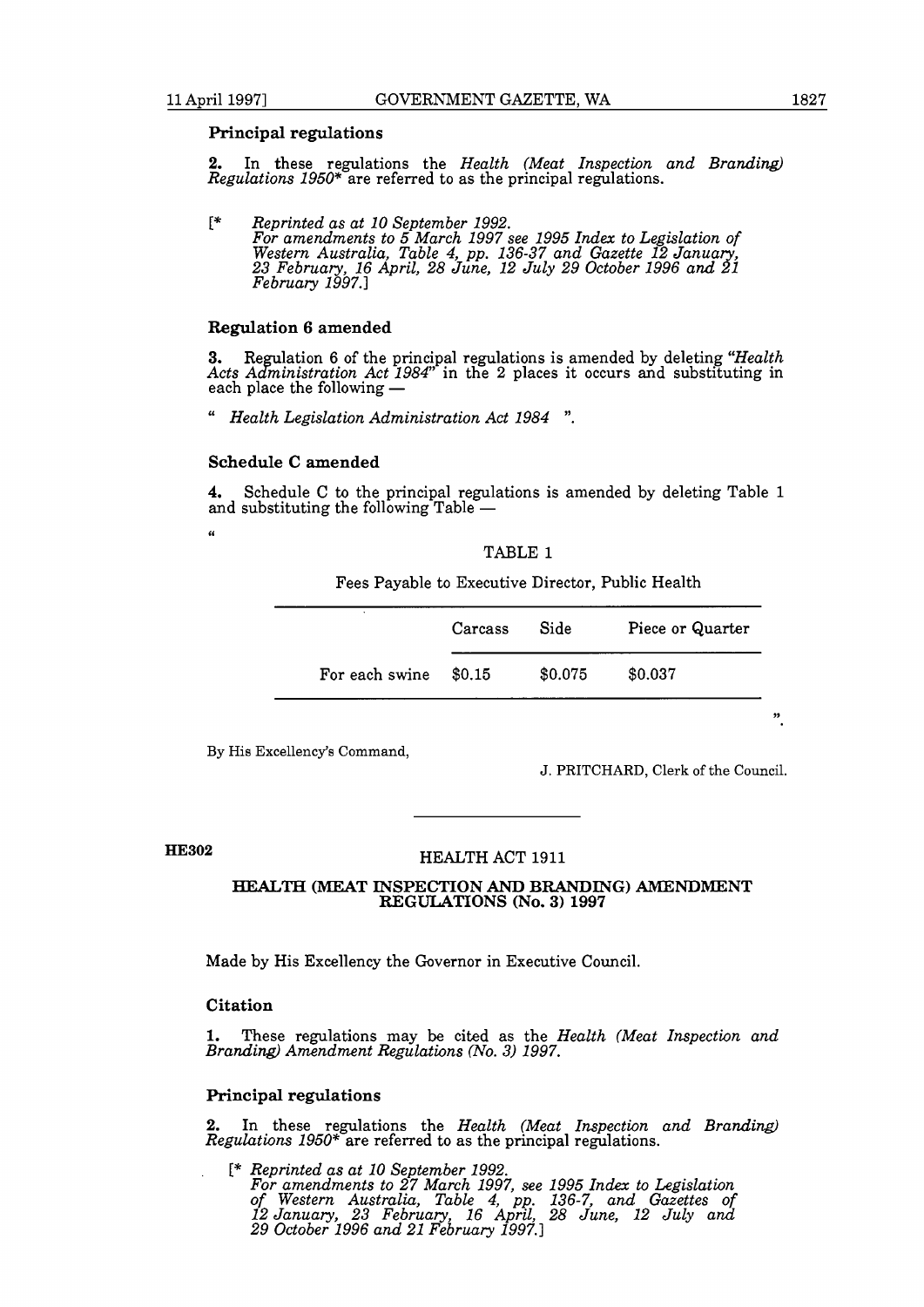## **Regulation 1 amended**

**3.** Regulation 1 of the principal regulations is amended by deleting *"and*  **Branding 1 and 2018**<br>**Branding** and substituting the following —

" , *Branding and Processing* ".

## **Regulations 1B and 1C inserted**

**4.** After regulation lA of the principal regulations the following regulations **4.** After regulators 12

**Adoption of Australian Standard for Hygienic Production of Meat for Human Consumption** 

**1B.** The Australian Standard for Hygienic Production of Meat for Human Consumption (Standing Committee on Agriculture and 1B. The Australian Standard for Hygienic Product<br>Human Consumption (Standing Committee on *P*<br>Resources Management: Report No. 54) is adopted —

- (a) as a whole; and
- (b) as amended from time to time.

## **Compliance with Australian Standard for Hygienic Production of Meat for Human Consumption**

**1C.** The inspection and processing of carcasses shall be undertaken in accordance with the Australian Standard referred to in regulation  $1B.$ ,

## **Regulation 6A amended**

**5.** The Table to regulation  $6A (1)$  of the principal regulations is amended by inserting before "3, 3A and  $4B$ " the following —

1C, ".

By His Excellency's Command,

J. PRITCHARD, Clerk of the Executive Council.

**HE303** 

## POISONS ACT 1964

## **POISONS AMENDMENT REGULATIONS 1997**

Made by His Excellency the Governor in Executive Council.

## **Citation**

1. These regulations may be cited as the *Poisons Amendment Regulations 1997.* 

## **Principal regulations**

**2.** In these regulations the *Poisons Regulations 1965"* are referred to as the principal regulations.

[\* *Reprinted as at 4 November 1996. For amendments to 19 March 1997 see Gazette 29 November 1996.1* 

 $\overline{a}$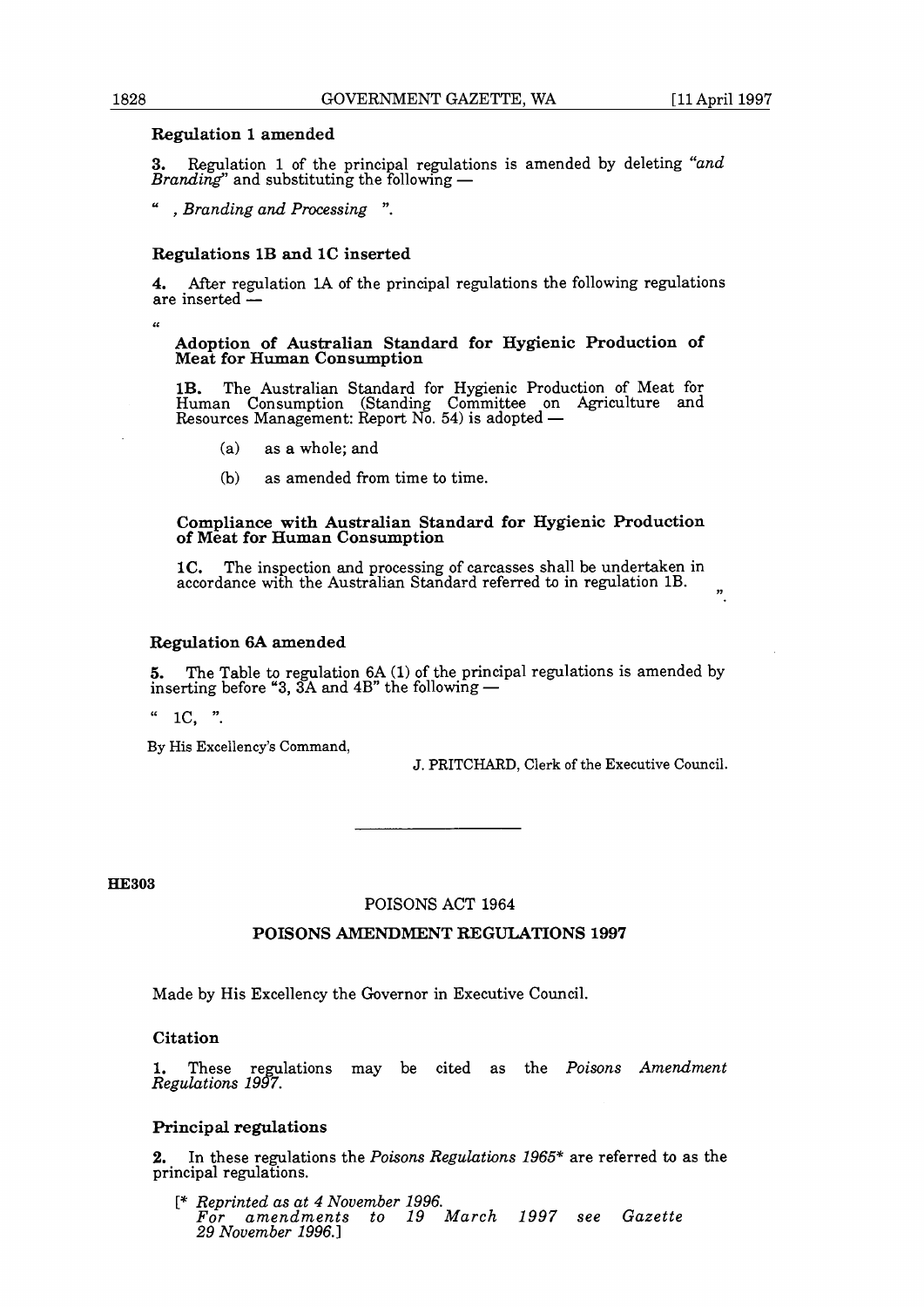$\epsilon$ 

## **Regulation 2 amended**

**3.** Replation 2 of the principal regulations is amended by inserting in the accomments alphabetical positions is added by interpretent alphabetical position the following definitions -

- **"dermatoIogist"** means a medical practitioner who has qualifications recognized by the Medical Board as<br>appropriate-to-a-specialist-in-dermatology;
- **"gynaecologist"** means a medical practitioner who has qualifications recognized by the Medical Board as appropriate to a specialist in gynaecology;
- **"Medical Board"** means the Medical Board established under section 4 of the **Medical** *Act* 1894;
- **"obstetrician"** means a medical practitioner who has qualifications recognized by the Medical Board as appropriate to a specialist in obstetrics;
- **"physician"** means a medical practitioner who has qualifications recognized by the Medical Board as appropriate to a specialist in general medicine;

#### **Regulation 35AA repealed**

**4.** Regulation 35AA of the principal regulations is repealed.

## **Regulation 38C amended**

5. Regulation 38C of the principal regulations is amended by deleting the **portion of the regulation of the principal regulations is amended by deleting the**<br>portion of the regulation from and including "supplied except  $-$ " to the end<br>of the regulation and substituting the following  $-$ **5.** Regulation 38C of the principal regulations is portion of the regulation from and including "suppli<br>of the regulation and substituting the following — % of the regulation and substituting the following  $-$ <br>"<br>prescribed except —

 $\epsilon$ 

- (a) by a gynaecologist or obstetrician;
- (b) by any other medical practitioner, if authorized in writing by the Commissioner of Health; or
- (c) by a veterinary surgeon for the purpose of veterinary trials under the direction of a veterinary surgeon.  $\overline{7}$   $\overline{7}$   $\overline{7}$

## **Regulation 38D amended**

**6.** (1) Regulation 38D (1) of the principal regulations is amended by deleting the portion of the subregulation from and including "supplied except — " to the end of the subregulation and substituting the following —

prescribed except by a physician or dermatologist. ".

**(2)** Regulation 38D (la) is amended by deleting "subregulation (1) (b)" and substituting the following -

a prescription under subregulation  $(1)$  ".

(3) Regulation 38D (2) is amended by deleting "prescriber" and substituting the following -

**66** 

physician or dermatologist who prescribes etretinate or acetretin or a  $\frac{1}{\sqrt{2}}$  substance containing etretinate or acetretin  $\frac{1}{\sqrt{2}}$ .

".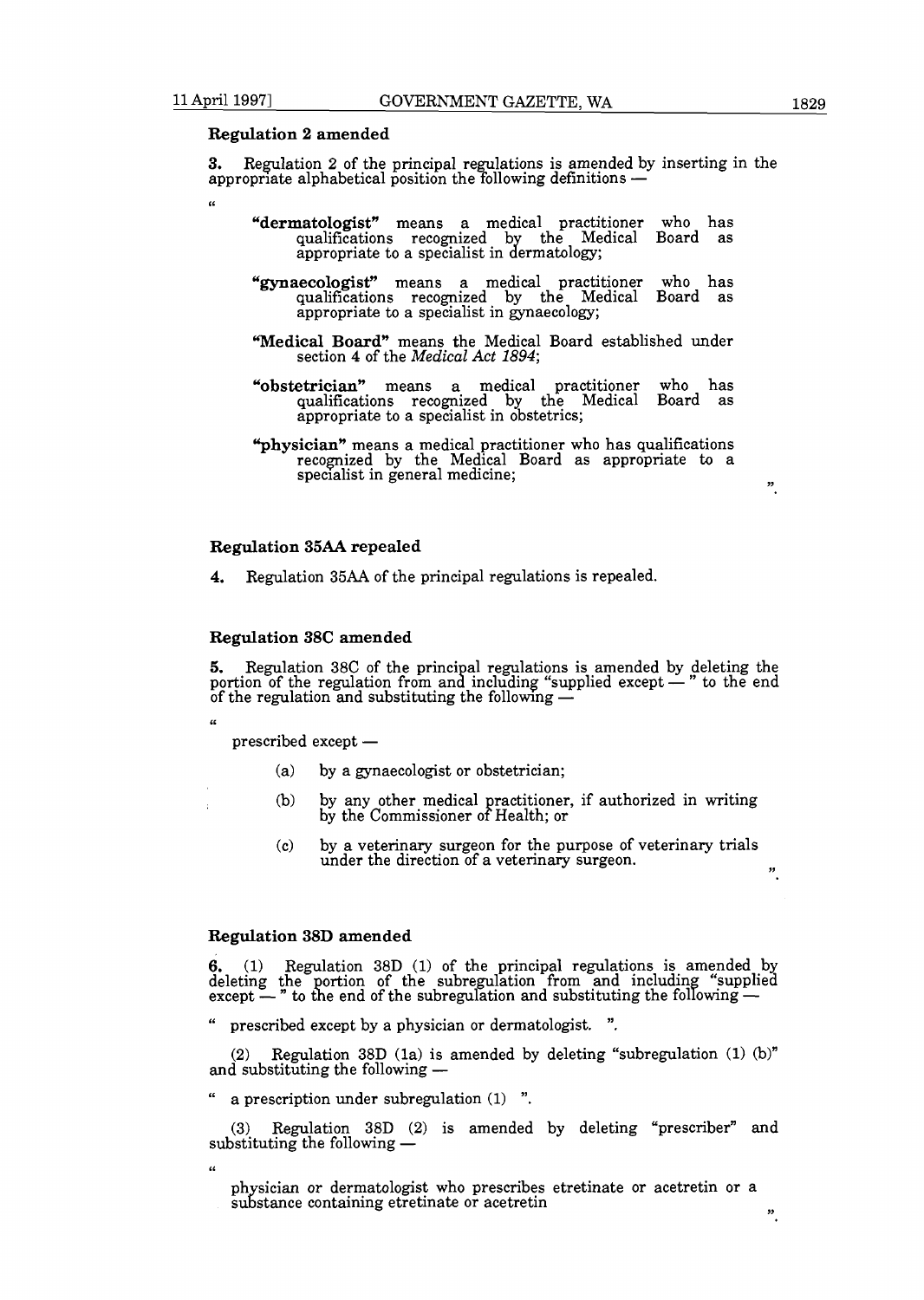## Regulation **38E** amended

**7.** Regulation 38E of the principal regulations is amended by deleting the **Programmed on the regulation of the principal regulations is amended by deleting the**<br>portion of the regulation from and including "supplied except  $-$ " to the end<br>of the regulation and substituting the following  $-$ **7.** Regulation 38E of the principal regulations is portion of the regulation from and including "suppli<br>of the regulation and substituting the following —

prescribed except —

- (a) by a veterinary surgeon for use in the treatment of animals; or
- (b) in the case of dinoprost or dinoprostone or a substance containing dinoprost or dinoprostone -
	- (i) by a physician, gynaecologist or obstetrician; or
	- (ii) by. any other medical practitioner, if authorized in writing by the Commissioner of Health.  $\,$

## Regulation **38F** amended

**8.** (1) Regulation 38F (1) of the principal regulations is amended by deleting the portion of the subregulation from and including "supplied except — " to the end of the subregulation and substituting the following —

prescribed except by a physician or dermatologist. ".

(2) Regulation 38F (1a) is amended by deleting "subregulation (1) (b)" (2) Regulation 38F (1a) is am<br>and substituting the following —

a prescription under subregulation (1) ".

(3) Regulation 38F (2) is amended by deleting "prescriber" and substituting the following -

physician or dermatologist who prescribes isotretinoin or a substance containing isotretinoin lying the containing isotretinoin lying the containing  $\frac{y}{y}$ .

## Regulation **38G** amended

**9.** (1) Regulation 38G (1) of the principal regulations is amended by deleting the portion of the subregulation from and including "supplied except  $-$ " to the end of the subregulation and substituting the following  $-$ 

prescribed except by a physician or dermatologist. ".

(2) Regulation 38G (2) is amended by deleting "subregulation (1) (b)"  $(2)$  Regulation 38G (2) is am<br>and substituting the following —

a prescription under subregulation  $(1)$  ".

 $(3)$  Regulation 38G  $(3)$  is amended by deleting "prescriber" and substituting the following -

 $\epsilon$ 

**u** 

physician or dermatologist who prescribes thalidomide or a substance containing thalidomide

## Regulation **38H** amended

10. Regulation 38H of the principal regulations is amended by deleting the portion of the principal regulations is amended by deleting the<br>portion of the regulation from and including "supplied except - " to the end<br>of the regulation and substituting the following 10. Regulation 38H of the principal regulations is portion of the regulation from and including "supplies of the regulation and substituting the following — % of the regulation and substituting the following  $-$ <br>"prescribed except —

(a) by a medical practitioner for human use; or

**66**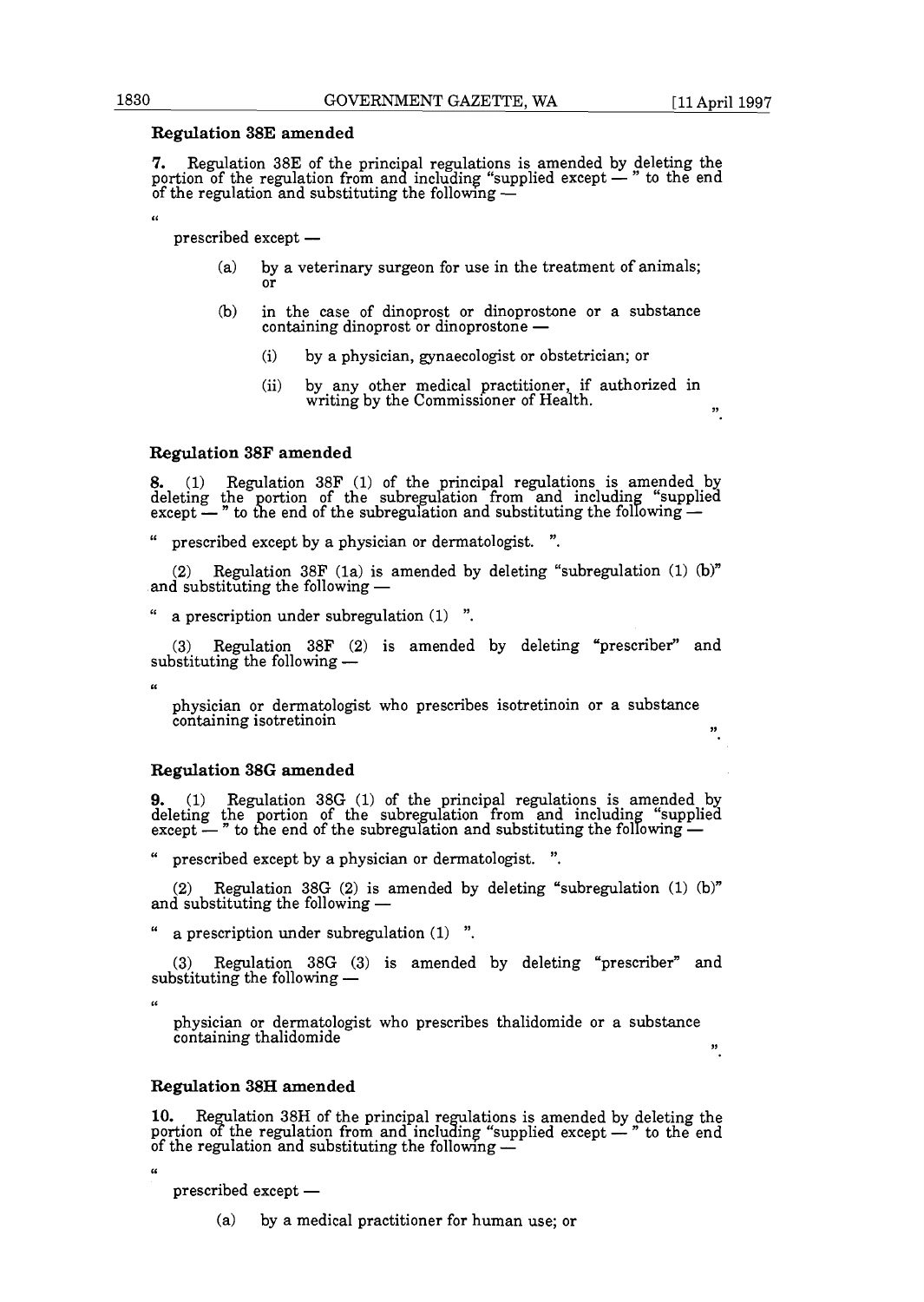(b) by a veterinary surgeon for use in or on an animal not used for meat, edible offal, egg or milk production.

## Regulation **381** amended

**11.** Regulation 38I of the principal regulations is amended by deleting the **Programmer of the regulations** is amended by deleting the portion of the regulation from and including "supplied except  $-$ " to the end of the regulation and substituting the following  $-$ 11. Regulation 38I of the principal regulations is amended by portion of the regulation from and including "supplied except  $-$ " of the regulation and substituting the following  $-$ 

c<

 $prescribed$  except  $-$ 

- (a) by a physician, gynaecologist or obstetrician;
- (b) by any other medical practitioner, if authorized in writing by the Commissioner of Health; or
- (c) by a veterinary surgeon for the purpose of veterinary trials under the direction of a veterinary surgeon.

## Regulation **38K** amended

**12.** Regulation 38K of the principal regulations is amended by deleting the **12.** Regulation 38K of the principal regulations is amended by deleting the portion of the regulation from and including "supplied except  $-$ " to the end of the regulation and substituting the following  $-$ **12.** Regulation 38K of the principal regulations is portion of the regulation from and including "suppli<br>of the regulation and substituting the following —

 $\epsilon$ 

prescribed except by a veterinary surgeon for use in the treatment of pigeons. **,,** 

## Regulation **38L** amended

13. Regulation 38L of the principal regulations is amended by deleting the portion of the regulation of the principal regulations is amended by deleting the portion of the regulation from and including "supplied except - " to the end of the regulation and substituting the following -13. Regulation 38L of the principal regulations is portion of the regulation from and including "suppli<br>of the regulation and substituting the following —

cc

66

prescribed except by a veterinary surgeon for use in the treatment of fish. Esh. **,,** 

## Regulation **38M** amended

14. Regulation 38M of the principal regulations is amended by deleting the **Regulation 38M amended**<br>14. Regulation 38M of the principal regulations is amended by deleting the<br>portion of the regulation from and including "supplied except - " to the end<br>of the regulation and substituting the follow 14. Regulation 38M of the principal regulations is portion of the regulation from and including "suppli<br>of the regulation and substituting the following — % of the regulation and substituting the following  $-$ <br>"prescribed except  $-$ 

- - (a) by a psychiatrist; or
	- (b) by any other medical practitioner, if required for the treatment of a patient in a hospital and authorized in writing by the Commissioner of Health. **9,**

#### Regulation **38N** amended

Regulation 38N of the principal regulations is amended by deleting the It is the principal regulations is amended by deleting the<br>
portion of the regulation from and including "supplied except — " to and<br>
including "milk production." and substituting the following —

 $prescribed$  except  $-$ 

(a) by a medical practitioner for human use; or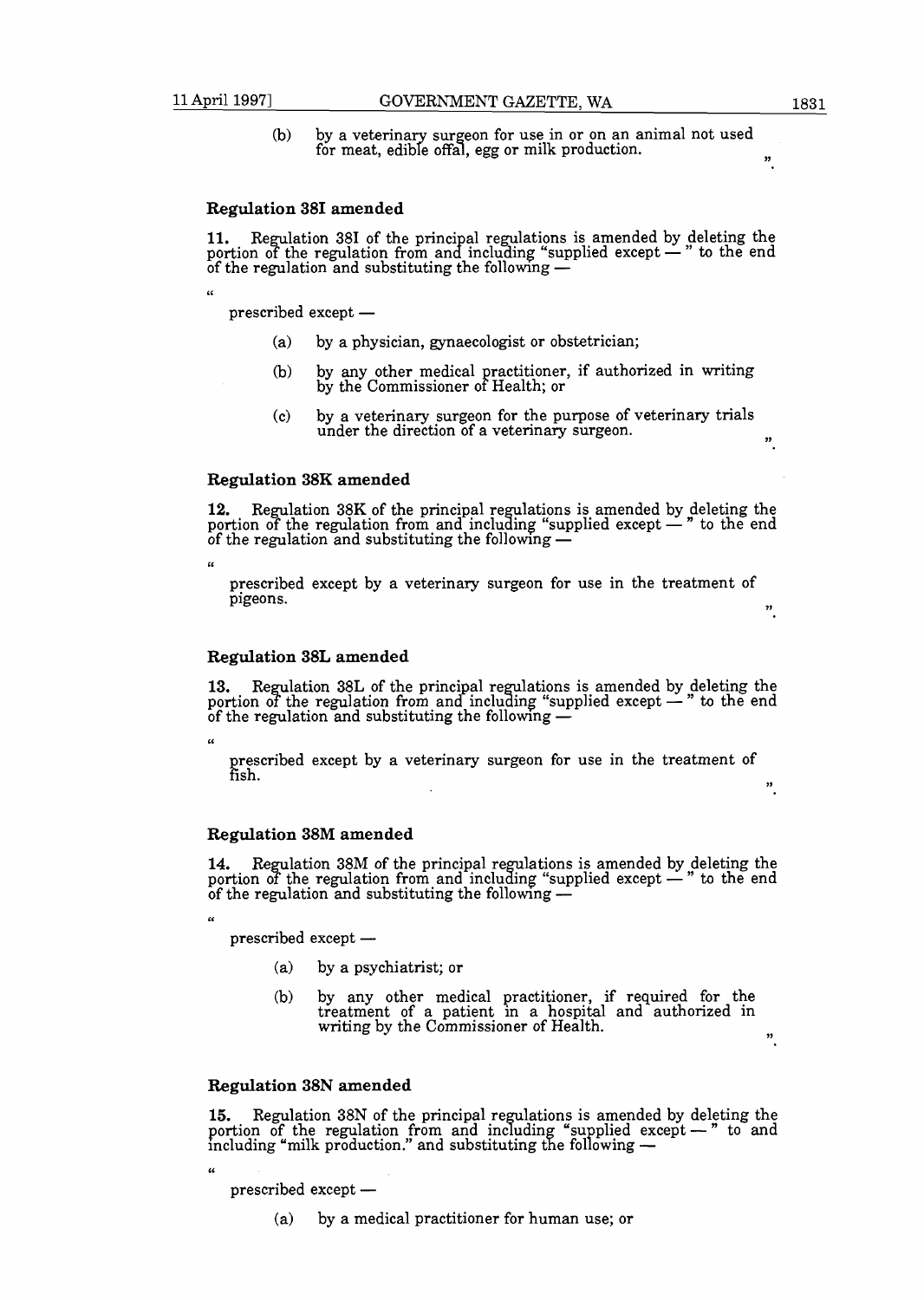$(b)$  by a veterinary surgeon for use in the feeding or treatment by a veterinary surgeon for use in the feeding or treatment<br>of an animal not used for meat, edible offal, egg or milk<br>production. production. of an animal not used for meat, edible offal, egg or milk

#### **9,**

**9,** 

## **Regulation 40 amended**

**16.** (1) Regulation 40 (1) of the principal regulations is amended by deleting "Until" and substituting the following —

- Subject to subregulation (1aa), until ".
	- (2) After regulation 40 (1) the following subregulation is inserted -

cc

(laa) **A** medical practitioner is not authorized under subregulation (1) to rocure a oison included in Schedule 4 and subreguiation (1) to procure a poison included in Schedule  $\frac{1}{4}$  and referred to in a regulation listed in the Table to this subregulation, unless the medical practitioner is authorized under that regulation to prescribe the poison.

#### TABLE

| regulation 38C | regulation 38G |
|----------------|----------------|
| regulation 38D | regulation 38I |
| regulation 38E | regulation 38M |
| regulation 38F |                |

## **Regulation** 51AA **amended**

17. Regulation 51AA of the principal regulations is amended by inserting after the call the principal regulations is amended by inserting<br>17. Regulation 51AA of the principal regulations is amended by inserting<br>after "medical practitioner", in both places where it occurs, the following —

or dentist ".

## **Regulation** 51B **repealed and a regulation substituted**

18. Regulation 51B of the principal regulation is repealed and the following regulation is substituted -

 $\epsilon$ 

### **Drug addicts: medical practitioner or dentist not to prescribe or supply drugs of addiction without written authorization**

**51B.** (1) **A** medical practitioner or dentist shall not write, issue or authorize a prescription or document prescribing the use, sale or supply of a drug of addiction, or supply a drug of addiction, for the treatment of a person  $-$ 

- (a) who is a drug addict; or
- (b) who has been named as a drug addict by the Commjssioner of Health by notice forwarded to the medical practitioner or dentist,

unless the medical practitioner or dentist has first obtained written authorization to do so from the Commissioner of Health.<br>
(2) In this regulation —

"drug of addiction" includes methadone only if prescribed or supplied by a dentist. **,,** 

## **Regulation 51C amended**

**19.** Regulation 51C of the principal regulations is amended by inserting a comma after "methadone" in both places where it occurs.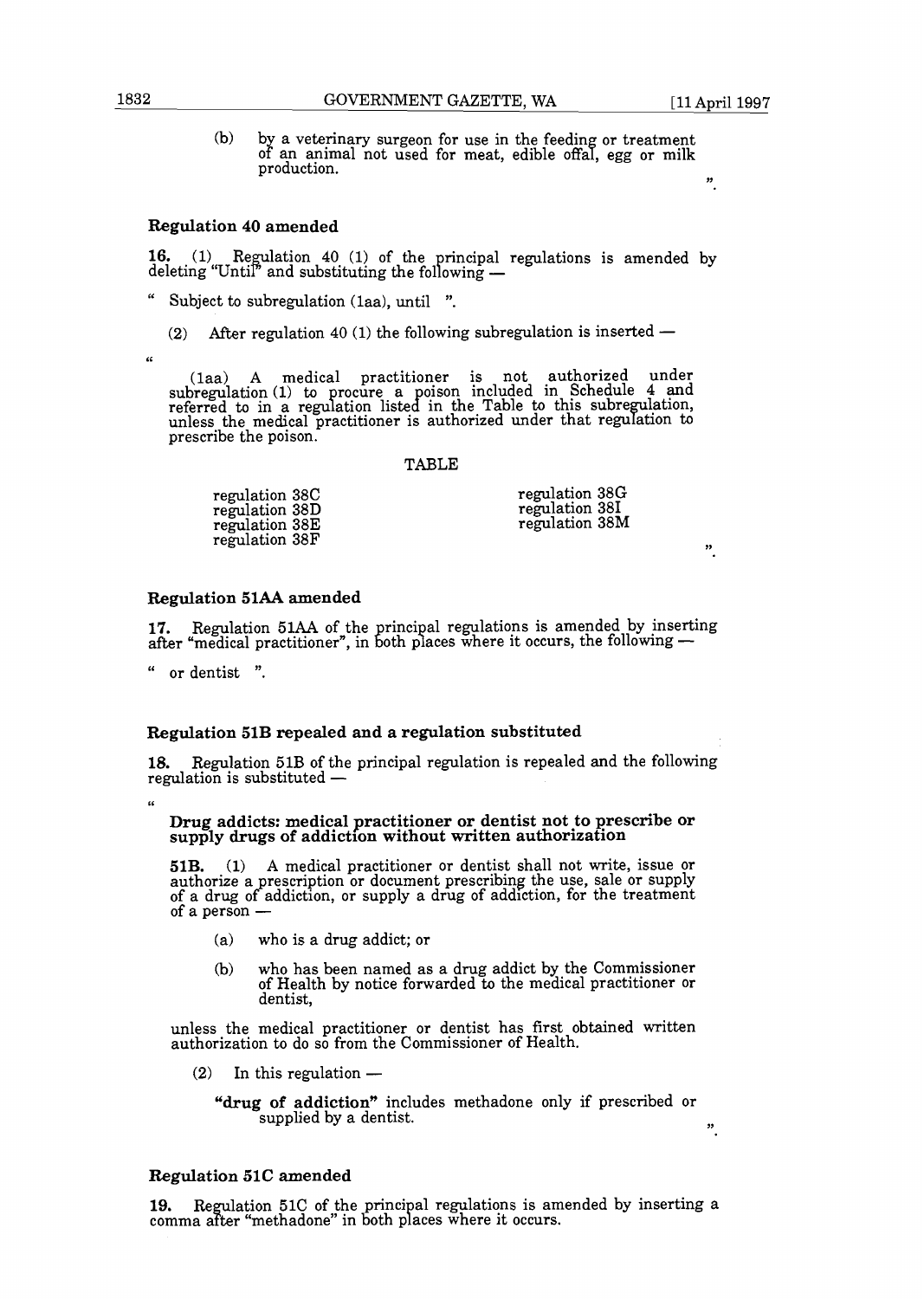**66** 

## **Regulation 51F amended**

**20.** Regulation 51F (1) of the principal regulations is amended by deleting "or supply a poison included in Schedule 8" and substituting the following --

prescribing the use, sale or supply of a poison included in Schedule 8, or supply a poison included in Schedule 8,  $\ldots$ ,  $\ldots$ 

#### **Regulation 51H repealed and a regulation substituted**

**21.** Regulation 51H of the rincipal regulations is repealed and the following regulation is substitute 3 -

## **Dentists not to prescribe or supply certain drugs of addiction**

**51H.** (1) A dentist shall not write, issue or authorize a prescription or document prescribing the use, sale or supply of a poison included in Schedule 8, or supply a poison included in Schedule 8, unless the poison is also included in the Commonwealth Schedule under the heading Preparations which may be prescribed by participating dental practitioners for dental treatment only".

(2) A dentist shall not write, issue or authorize a prescription or document prescribing the use, sale or supply of a poison included in Schedule 8, or supply a poison included in Schedule 8, for the treatment of a person for a period in excess of 7 days, or for periods that in the series aggregate over the preceding 12 months exceed 60 days, unless the dentist has first obtained written authorization to do so from the Commissioner of Health.<br>
(3) In subregulation (1) — Commissioner of Health.

- - **"Commonwealth Schedule"** means the document "Schedule of Pharmaceutical Benefits", as published from time to time by the Commonwealth Government for the purposes of Part VII of the *National Health Act 1953* of the Commonwealth. **,,**

## **Appendix** *G* **amended**

- **Appendix G amended**<br>22. Appendix G to the principal regulations is amended Appendix  $G$  to the principal regulations is<br>(a) in the item relating to Form  $3 -$ 
	-
- % in the item relating to Form  $3-$ <br>(i) by deleting "150" and substituting the following  $-$ 
	- 200 "; and
		- (ii) by deleting "125" and substituting the following  $-$ 
			- " 175 ";
	- (b) in the item relating to Form  $6 -$ 
		- (i) by deleting "250" and substituting the following  $-$ 
			- 300 "; and
		- (ii) by deleting "125" and substituting the following  $-$ 
			- $175$  ":

and

- (c) in the item relating to Form 7 (in the columns corresponding to in the item relating to Form 7<br>paragraph (a) of that item) paragraph (a) of that item  $-$ <br>(i) by deleting "250" and substituting the following  $-$ 
	-

" 300 "; and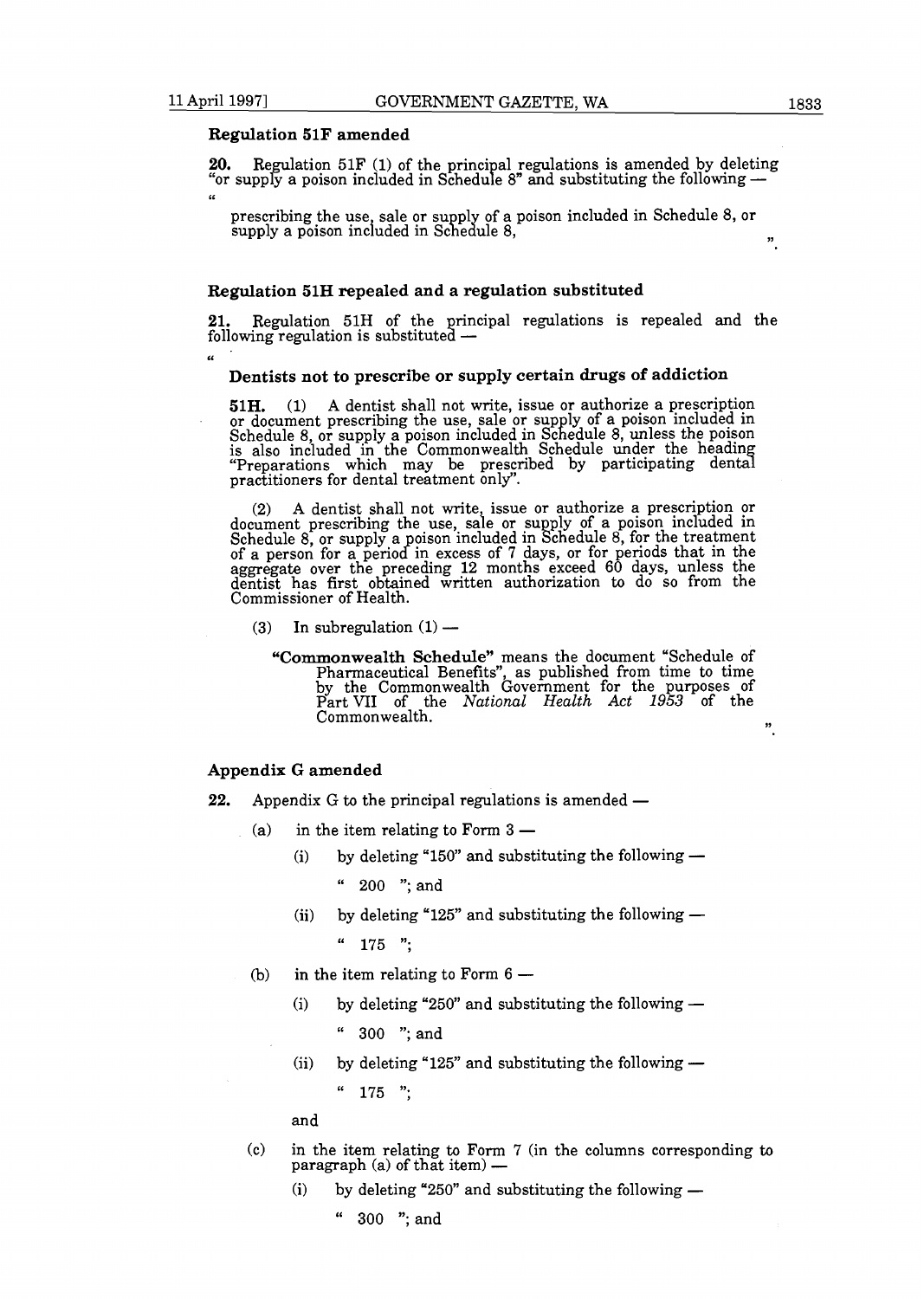(ii) by deleting "125" and substituting the following  $-$ 

## $175$  ".

By His Excellency's Command,

J. PRITCHARD, Clerk of the Executive Council.

**HE304** 

## HEALTH ACT 1911

## HEALTH (ASBESTOS) AMENDMENT REGULATIONS **1997**

Made by His Excellency the Governor in Executive Council.

## Citation

1. These regulations may be cited as the *Health (Asbestos) Amendment Regulations 1997.* 

## Principal regulations

**2.** In these regulations the *Health (Asbestos) Regulations* 1992\* are referred to as the principal regulations.

[\* *Published in Gazette* 22 *May* 1992, . 2129-34. *For amendments to 24 March* <sup>199</sup>f *see* <sup>1995</sup>*Index to Legislation of Western Australia, Table 4, p.* 129.1

## Schedule 2 amended

**3.** Schedule 2 to the principal regulations is amended by inserting before the item relating to "Gosnells. Kelvin Road, Orange Grove." the following item —

**66** 

| Armadale.<br>Hopkinson Road,<br>Byford. | Peel Estate Lots 186 & 1120<br>Portion of Peel Estate Lot 185<br>Portion of Peel Estate Lot 185 being<br>Lot 1 the subject of Diagram 12494. | 1141/392<br>1141/905<br>1086/54<br>,,, |
|-----------------------------------------|----------------------------------------------------------------------------------------------------------------------------------------------|----------------------------------------|
|                                         |                                                                                                                                              |                                        |

## Schedule **3** amended

**4.** Schedule 3 to the principal regulations is amended by deleting the item relating to "Armadale. Hopkinson Road, Byford.".

By His Excellency's Command,

J. PRITCHARD, Clerk of the Executive Council.

## **HE401**

#### **MEDICAL ACT 1894**

MEDICAL BOARD OF WESTERN AUSTRALIA APPOINTMENTS INSTRUMENT (No. 16) 1997

531/95

Made by the Minister for Health under section 4 (1a) of the Medical Act 1894.

#### **Citation**

1. This instrument may be cited as the *Medical Board of Western Australia Appointments Instrument 1997.*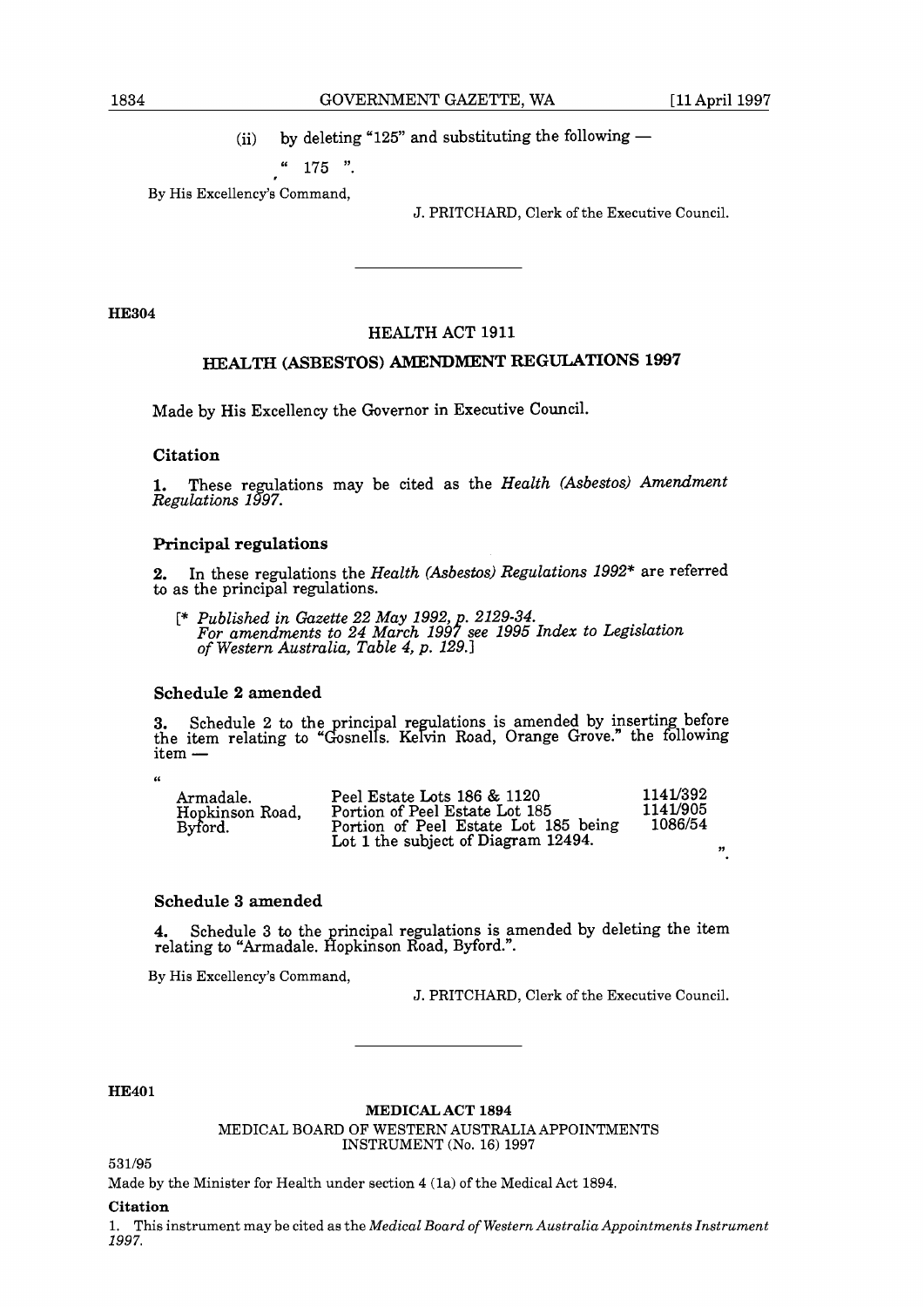#### **Appointments**

**2.** In accordance with section 4 (la) of the Medical Act 1894 the following persons, listed below, are appointed to the Medical Board of Western Australia-

| Section  | Name                              | Expiry  |
|----------|-----------------------------------|---------|
| 4(1a)(b) | Dr Lewis G Blake                  | 31 Dece |
| 4(1a)(b) | Professor James Willock Paterson  | 31 Dece |
| 4(1a)(e) | Hon. Margaret McAleer             | 31 Dece |
|          | Dated this 16th of February 1997. |         |

31 December 1997 31 December 1999 31 December 1999

KEVIN PRINCE, Minister for Health.

## **JUSTICE**

**JM301** 

## SENTENCE ADMINISTRATION ACT 1995

# SENTENCE ADMINISTRATION (COMMUNITY CORRECTIONS CENTRES) AMENDMENT ORDER 1997

Made by His Excellency the Governor in Executive Council.

#### **Citation**

**1.** This order may be cited as the *Sentence Administration (Community Corrections Centres) Amendment Order 1997.* 

## **Clause 3 amended**

u

2. Clause **3** of the *Sentence Administration (Community Corrections*  **2.** Clause 3 of the *Sentence Ad Centres*) *Order* 1996<sup>\*</sup> is amended —

- (a) by inserting after the item relating to Balcatta the following item  $-$ <br>
"Bontlow 5 Allen Court".
	- Bentley 5 Allen Court ";
- (b) by deleting the item relating to Bridgetown and substituting the Example:<br>by deleting the iten<br>following item —

Bridgetown Reporting Centre The Bridgetown and Greenbushes Shire Council Office, 1 Steer St **n.** 

".

";

(c) by deleting the item relating to Esperance and substituting the by deleting the item<br>following items —

| East Victoria Park<br>Esperance | 4 Welshpool Rd<br>Reporting Centre<br>Court House, Dempster St<br>and<br>Suite 10 Balmoral Square |
|---------------------------------|---------------------------------------------------------------------------------------------------|
|                                 | 53 The Esplanade                                                                                  |

(d) by deleting the item relating to Joondalup and substituting the by deleting the iter<br>following item —

> Joondalup Reporting Centre Court House, 21 Reid Promenade and 1st Floor, 52 Davidson Tce

and

**66**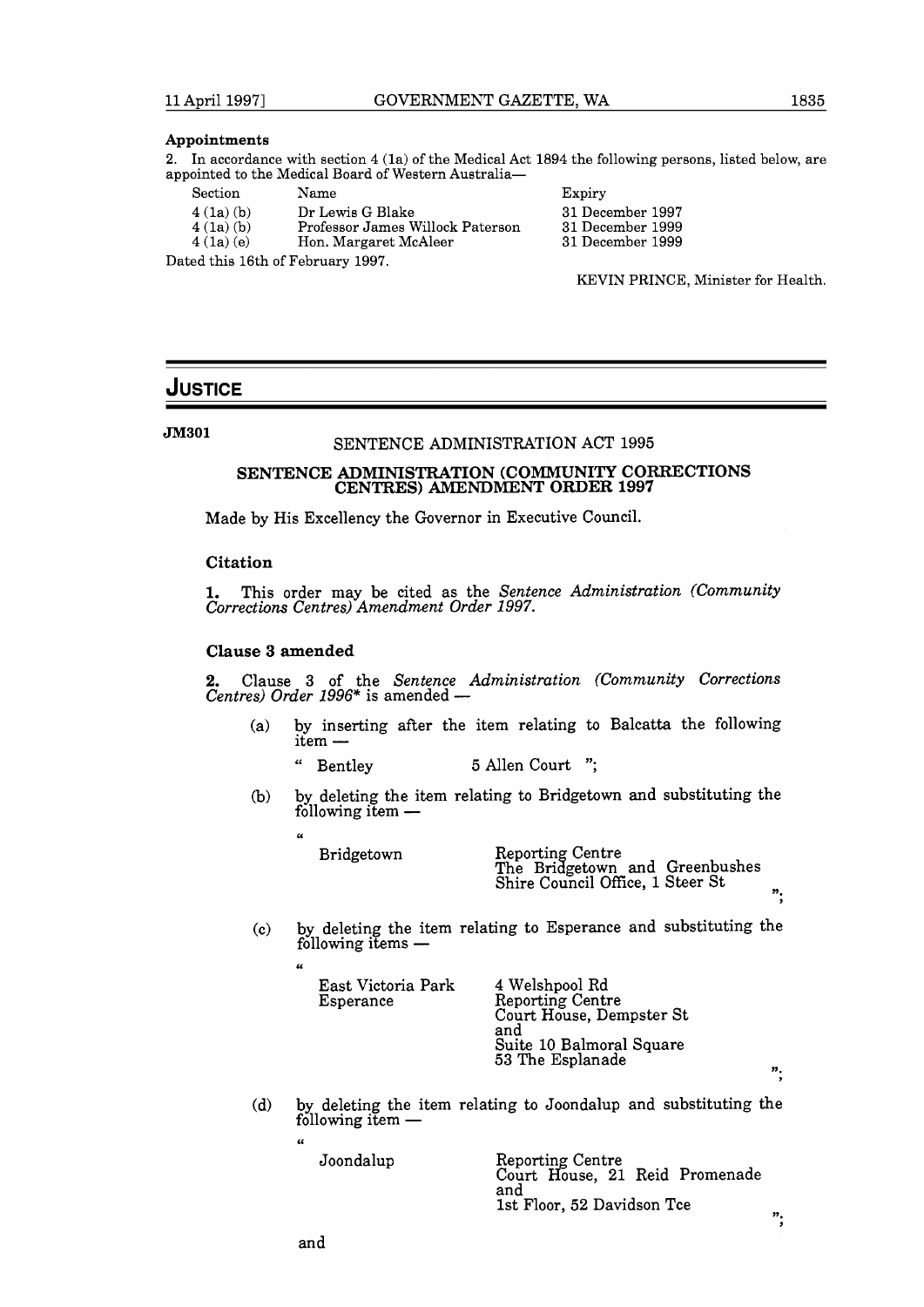(e) by deleting the items relating to Mirrabooka and Narrogin and by deleting the items relating to M<br>substituting the following items —

| Mirrabooka            | <b>Reporting Centre</b><br>Stirling Room, Herb Graham<br>Recreational Centre<br>Chesterfield Rd<br>and<br>Ground Floor, 6 Ilkeston Place |
|-----------------------|------------------------------------------------------------------------------------------------------------------------------------------|
| Moora                 | <b>Reporting Centre</b><br>Court House, Cnr Roberts St and                                                                               |
| Mt Lawley<br>Narrogin | Dandaragan St<br>3 Walcott St<br><b>Reporting Centre</b><br>Narrogin Court House, Fortune St                                             |
|                       | and $\cdot$<br>Ground Floor, Government Office<br>Building, Park St                                                                      |

[\* *Published in Gazette 4 October 1996, pp. 5234-6.1* 

By His Excellency's Command,

**u** 

J. PRITCHARD, Clerk of the Council.

## **LAND ADMINISTRATION**

## **LAlOl\***

## *CORRECTION*

Notice of Intention

The Notice of Intention appearing on page 1583 of the *Government Gazette* dated 21 March 1997, in the schedule and under the heading "Description of land affected " for the Shire of Leonora. Portion Malcom Location 66 subject of Pastoral Lease 31141717 the area should read "about 191.1066 hectares" in lieu of "about 108 hectares" and portion Malcom Location 61 subject of Pastoral Lease 31141967 the area should read "about 67.2622 hectares" in lieu of "about 42 hectares".

**LA401** 

## **LICENSED SURVEYORS ACT 1909**

LAND SURVEYORS LICENSING BOARD

Land Surveyors Licensing Board, Midland Square, Midland WA 6056.

It is hereby notified for general information that the undermentioned persons have all been registered as Licensed Surveyors under the provisions of the abovementioned Act, on the dates specified.

No. 942 Carr, Malcolm Peter; 33 Birdwood Street Innaloo WA 6018: 20 March 1997

No. 943 Harper, Michael John; 141 Velgrove Avenue Parkwood WA 6147: 20 March 1997

H. J. HOUGHTON, Chairman. G. E. MARION, Secretary.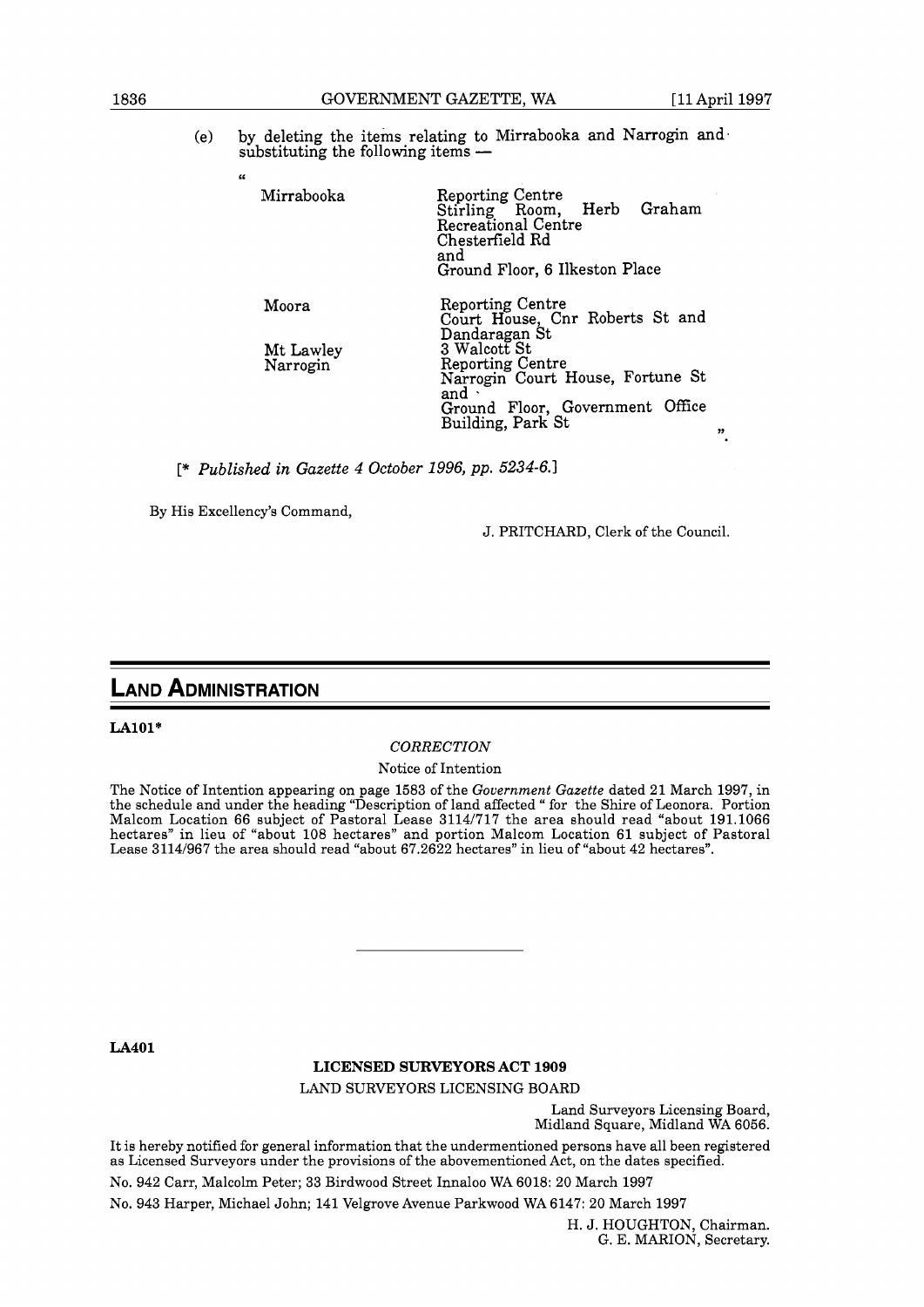#### **LA402\***

#### **LOCAL GOVERNMENT (MISCELLANEOUS PROVISIONS) ACT 1960**

#### DECLARATION OF CLOSURE OF STREETS

Made by the Minister for Lands

Under Section 288A

At the request of the local governments nominated, the streets described in the Schedule are now declared to be closed.

#### SCHEDULE

(1) Shire of Plantagenet (DOLA File 8891993; Closure No. P823). The whole of Duckett Street, plus widenings in Mount Barker Townsite from the northern side of Montem Street to the southern side of Thomas Street.

Public Plan: BJ 27(2) 38.08.

(2) Shire of Swan (DOLA File No. 1736/1995; Closure No. S493). All that portion of Bennett Street (Road Number 2880), commencing from the southern boundary of Lot 1 of Swan Location K1, as shown on Land Titles Office Diagram 35192 and extending southeasterly along the northeastern boundary of Lot 99 of Location L, as shown on Land Titles Office Plan 3551 Sheet 1 to terminate at a northern side of Patricia Street.

Public Plans: BG 34(2) 19.34 and 19.35.

A. A. SKINNER, Chief Executive, Department of Land Administration.

**LA60 1** 

## **LAND ACT 1933**

Department of Land Administration.

It is hereby notified that it is intended to Grant a Special Lease over King Location 777 to William Westray Burrell under Section 116 of the Land Act 1933 for the purpose of "Tourist Accommodation" for a term of twenty one (21) years. DOLA Ref: 1356/1994V1

A. A. SKINNER, Chief Executive.

**LB301\*** 

## **LAND ACQUISITION AND PUBLIC WORKS ACT 1902**

SALE OF LAND

NOTICE is hereby given that His Excellency the Governor has authorised under Section  $29(7)(a)(ii)$  of the Land Acquisition and Public Works Act 1902 of the sale by public auction or private contract of the land hereinafter described, such land being no longer required for the work for which it was acquired.

LAND

File No: 1166/1969.

Swan Location 12008 comprising Reserve No 32334 as is shown on Crown Survey Diagram 91862. File No: 2249/1996.

Karratha Lot 2330 and being the whole of the land contained in Certificate of Title Volume 1608 Folio 345.

File No: 224811996.

Karratha Lot 2253 and being the whole of the land contained in Certificate of Title Volume 1608 Folio 347.

File No: 2250/1996.

Karratha Lot 2245 and being the whole of the land contained in Certificate of Title Volume 1608 Folio 348.

File No: 225111996.

Karratha Lot 2184 and being the whole of the land contained in Certificate of Title Volume 1608 Folio 349.

File No: 225311996.

Karratha Lot 2371 and being the whole of the land contained in Certificate of Title Volume 1608 Folio 344.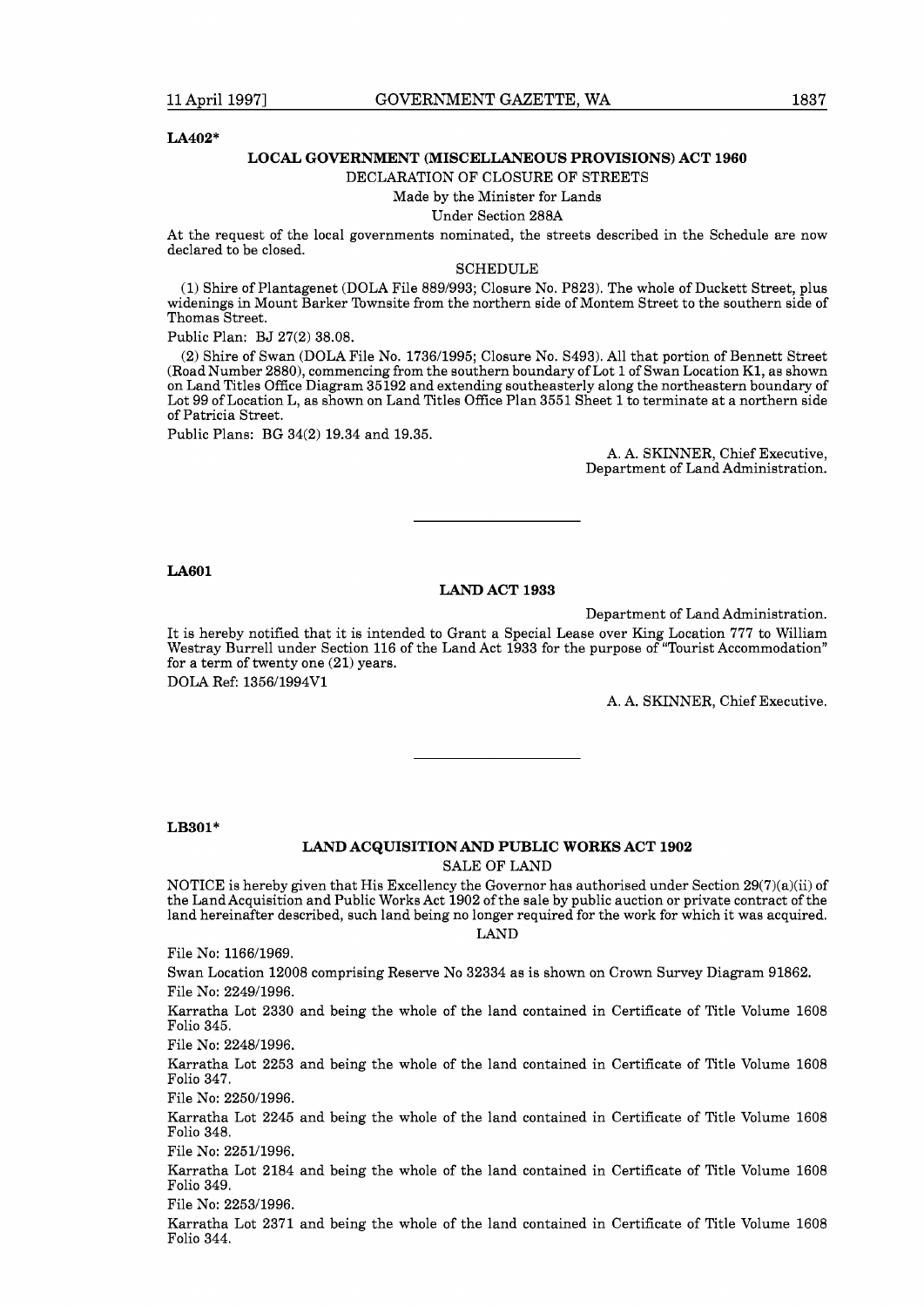File No: 2674/1994.

Portion of Swan Location U being part of Lot 15 on Plan 4434 (sheet 3) and being the whole of the land contained in Certificate of Title Volume 1820 Folio 659.

Portion of Swan Location U and being Lot 51 on Diagram 19153 and being the whole of the land contained in Certificate of Title Volume 1344 Folio 802.

File No: 282511996.

Portion of Manjimup Lot 63, being Lot 29 on Diagram 47334 and being the whole of the land contained in Certificate of Title Volume 1390 Folio 202.

File No: 282611996.

Portion of Manjimup Lot 63, being Lot 51 on Diagram 47334 and being the whole of the land contained in Certificate of Title Volume 1390 Folio 205.

Dated this 25th day of March 1997.

A. A. SKINNER, Chief Executive.

# **LOCAL GOVERNMENT**

**LG301\*** 

## **HEALTH ACT 1911**

CITY OF GERALDTON HEALTH AMENDMENT LOCAL LAWS 1996

Made by the Council of the City of Geraldton under the *Health Act 1911.* 

## **Citation**

1. These local laws may be cited as the *City of Geraldton Health Amendment Local Laws 1996.* 

## **Principal local laws**

2. In these local laws, the *Eating House By-laws* made under the *Health Act, 1911* and as adopted by the Council of the City of Geraldton by notice published in the *Government Gazette* on the 29th December 1989 and as amended from time to time by notices published in the *Government Gazette* are referred to as the principal local laws.

#### **Amendments to Definitions**

- 3. The principal local laws are amended in Definitions-
	- (a) by deleting the following words and their definitions-

Restaurant

Take-away Food Premises

Tea rooms; and

- (b) by inserting the following-
	- "Restaurant" means an eating house, classified as a restaurant, in which meals are or may be either taken away or consumed on the premises by the public but does not include a dining room or tea room.
	- "Takeaway Food Premises" means an eating house, classified to be a Takeaway food premises, where meals are served or prepared for service only in a state in which they may be taken away from the eating house and consumed in the state in which they are served or prepared for service but does not include-
		- (a) An eating house in which meals are served or consumed at tables;
		- (b) A tea room; or
		- (c) An eating house where the only meals served are confectionery.
	- "Tea Room" means an eating house, classified as a tea room where the only meals served or prepared for service are-
		- (a) Tea, coffee and similar beverages; and
		- (b) Food which does not require cooking on the premises.
	- "Dining Room" means an eating house, classified as a dining room, in which meals may either be taken away or be consumed (by not more than 20 members of the public) on the premises but does not include a restaurant or tea room.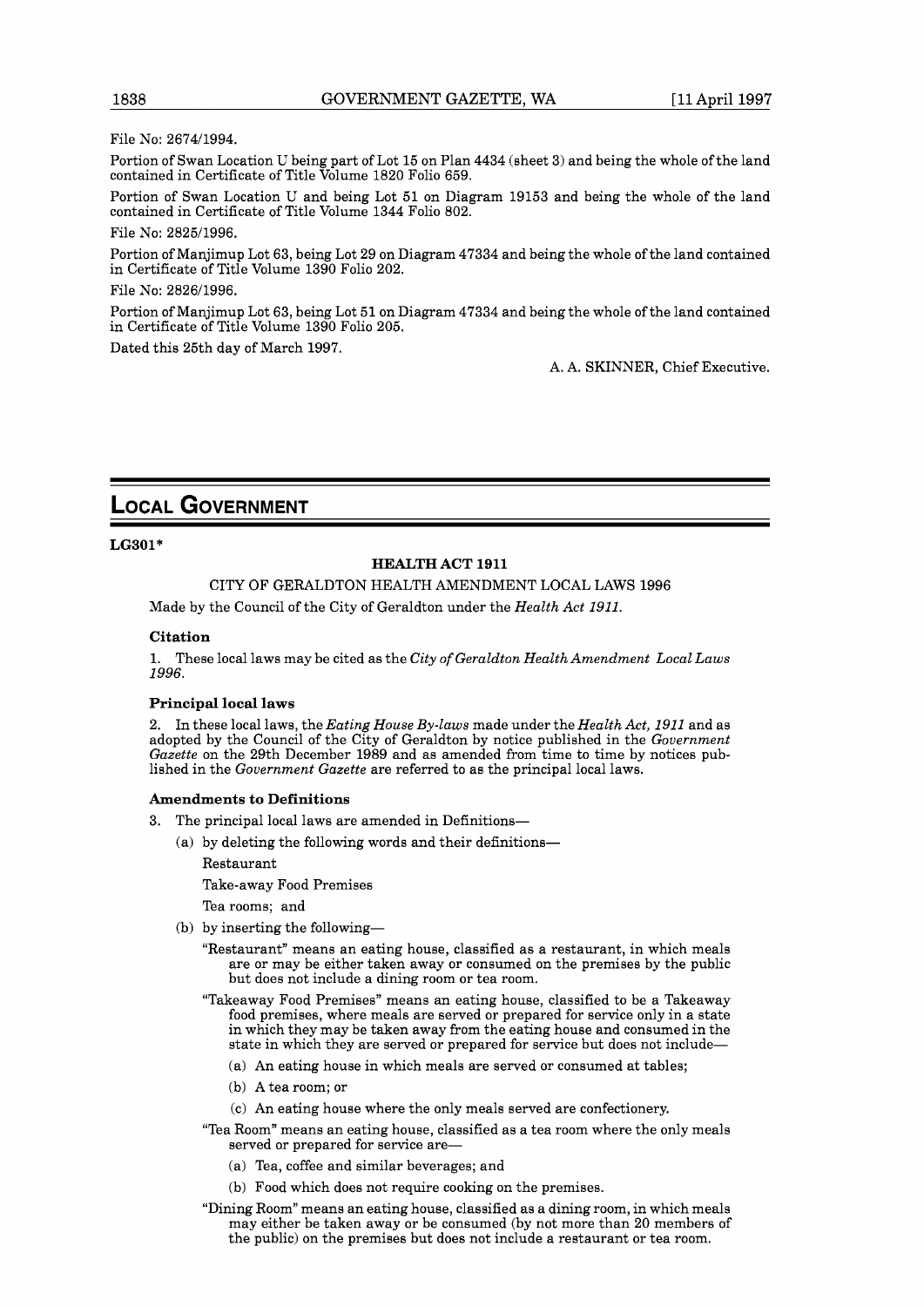## **Sixth Schedule substituted**

**4.** The principal local laws are amended by revoking the Sixth Schedule-Scale of Fees and substituting a new Schedule as follows-

Sixth Schedule Scale of Fees Item Fees

No.

- 1. The fee payable upon registration of a Restaurant with a seating capacity of more than 30 patrons shall be \$270.00
- 2. The fee payable upon registration of a Restaurant with a seating capacity of 30 or less patrons shall be \$210.00
- 3. The fee payable upon registration of a Dining room, Take-away or Tea Room shall be \$190.00
- 4. The fee payable upon the issue of a licence shall be \$30.00
- **5.** The fee payable upon the transfer of a licence shall be \$30.00

Passed by resolution at a meeting of the City of Geraldton Council held on 12 February 1997.

Dated this 19th day on February 1997.

Dated this 21st day of March 1997.

P. G. COOPER, Mayor. G. K. SIMPSON, Chief Executive Officer.

Consented to-

F. QUADROS, Executive Director, Public Health.

**LG401** 

## **LOCAL GOVERNMENT ACT 1960**

*Shire of Moora* 

Sale of Land for Rates

Notice is hereby given that default in payment of rates for a period of not less than three years having occurred, the Shire of Moora, acting under the powers conferred by subsection C of Division 6 Part **XXV** of the Local Government Act 1960, will offer for sale, by public auction at the Miling Town Hall on the 2nd day of May 1997 at 11 am the pieces of land specified in the schedule hereto.

J. N. WARNE, Chief Executive Officer.

## Schedule

| Description<br>of Lots or<br>Location<br>Number           | Tile Ref. Area<br>Vol.                |                                                    | Street                                 | Description of<br>Improvements<br>and Condition | Name of<br>Registered<br>Proprietor | Name of<br>other<br>Persons<br>appearing<br>to have an<br>interest | Rates<br>Outstanding             | Other<br>Charges<br>Due on<br>Land |
|-----------------------------------------------------------|---------------------------------------|----------------------------------------------------|----------------------------------------|-------------------------------------------------|-------------------------------------|--------------------------------------------------------------------|----------------------------------|------------------------------------|
| $_{\rm Lot}$ 2<br>Lot $8$<br>Lot 9 on<br>Diagram<br>24896 | Volume<br>$554$ Folio $804m2$<br>131A | 809 <sub>m</sub> <sup>2</sup><br>635m <sup>2</sup> | Main St<br>Richardson St<br>Seymour St | Vacant Land                                     | Joseph<br>Merklin                   | Nil                                                                | \$607.80<br>\$607.80<br>\$607.80 | Nil                                |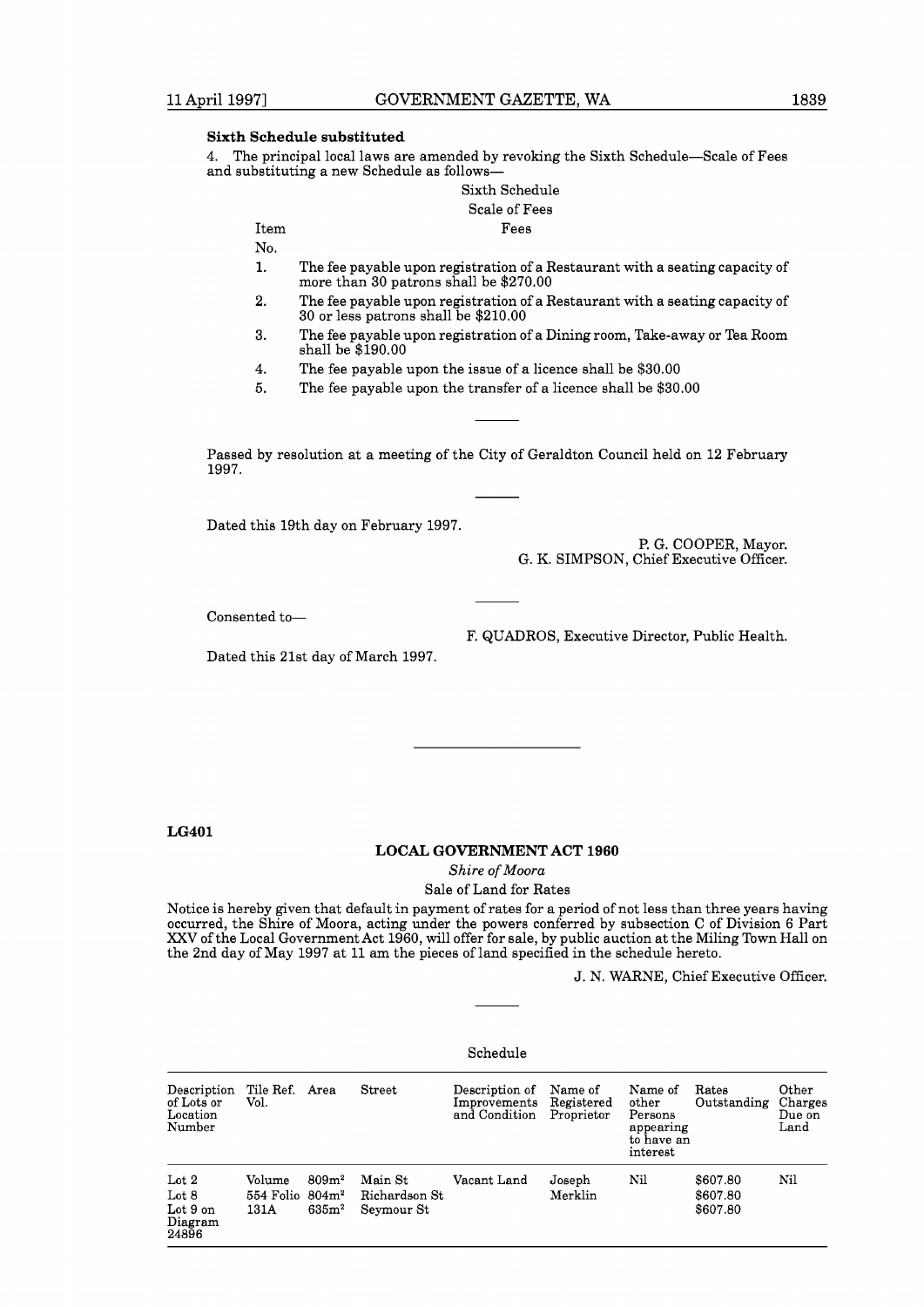MRWA 42-125-A

## **LG402**

## CITY OF GOSNELLS

## KELVIN ROAD LANDFILL

## Scale of Charges

Council has approved the following alterations to the Kelvin Road Waste Disposal Site Scale of Charges effective from 1 May 1997. General Waste Previous Rate New Rate b) Brick rubble, scalpings, clean sand

Queries can be directed to Council's Engineering Services Division.

S. HOLTBY, Chief Executive Officer.

# **MAIN ROADS**

## **MA401**

**MAIN ROADS ACT 1930** 

**LAND ACQUISITION AND PUBLIC WORKS ACT 1902** 

## NOTICE OF INTENTION TO TAKE OR RESUME LAND

The Minister for Works hereby gives notice, in accordance with the provisions of section 17 (2) of the Land Acquisition and Public Works Act 1902, that it is intended to take or resume under section 17 (1) of that Act the piece or parcel of land described in the Schedule hereto and being all in the Wyndham-East Kimberley District, for the purpose of the following public works namely, widening of the Mills Road (Kununurra Bypass Section) and that the said piece or parcel of land is marked off on Land Titles Office Plan 21499 which may be inspected at the office of the Commissioner of Main Roads, Waterloo Crescent, East Perth. Schedule

| No. | Owner or Reputed<br>Owner | Occupier or Reputed<br>Occupier | Description                                                                                                                                             | Area      |
|-----|---------------------------|---------------------------------|---------------------------------------------------------------------------------------------------------------------------------------------------------|-----------|
|     | Darryl Ward<br>Smith      | D W Smith                       | Portion of King Location 567<br>now contained in Plan 21499<br>and being part of the land<br>comprised in Certificate of<br>Title Volume 2064 Folio 44. | 4.9330 ha |

Dated this 2nd day of April 1997.

D. R. WARNER, Director Corporate Services.

#### **MA402**

MRWA 42-251-D

## **MAIN ROADS ACT 1930 LAND ACQUISITION AND PUBLIC WORKS ACT 1902**  NOTICE OF INTENTION TO TAKE OR RESUME LAND

The Minister for Works hereby gives notice, in accordance with the provisions of section 17 (2) of the Land Acquisition and Public Works Act 1902, that it is intended to take or resume under section 17 (1) of that Act the pieces or parcels of land described in the Schedule hereto and being all in the Plantagenet District, for the purpose of the following public works namely, widening of the Albany-Lake Grace Road (SLK Section 37.47-52.08) and that the said pieces or parcels of land are marked off on Land Titles Office Plans 21347,21348 and 21349 which may be inspected at the office of the Commissioner of Main Roads, Waterloo Crescent, East Perth.

#### Schedule

| No. | Owner or Reputed<br>Owner                           | Occupier or Reputed<br>Occupier                      | Description                                                                                                                                                             | Area<br>(Approx.) |
|-----|-----------------------------------------------------|------------------------------------------------------|-------------------------------------------------------------------------------------------------------------------------------------------------------------------------|-------------------|
|     | Pieter Robert<br>Hitsert and Maree<br>Carol Hitsert | Commissioner of Main<br>Roads vide Caveat<br>G144920 | Portion of Plantagenet Location 2.6851 ha<br>5986 not contained in Plan<br>21347 and being part of the land<br>comprised in Certicate of Title<br>Volume 1671 Folio 168 |                   |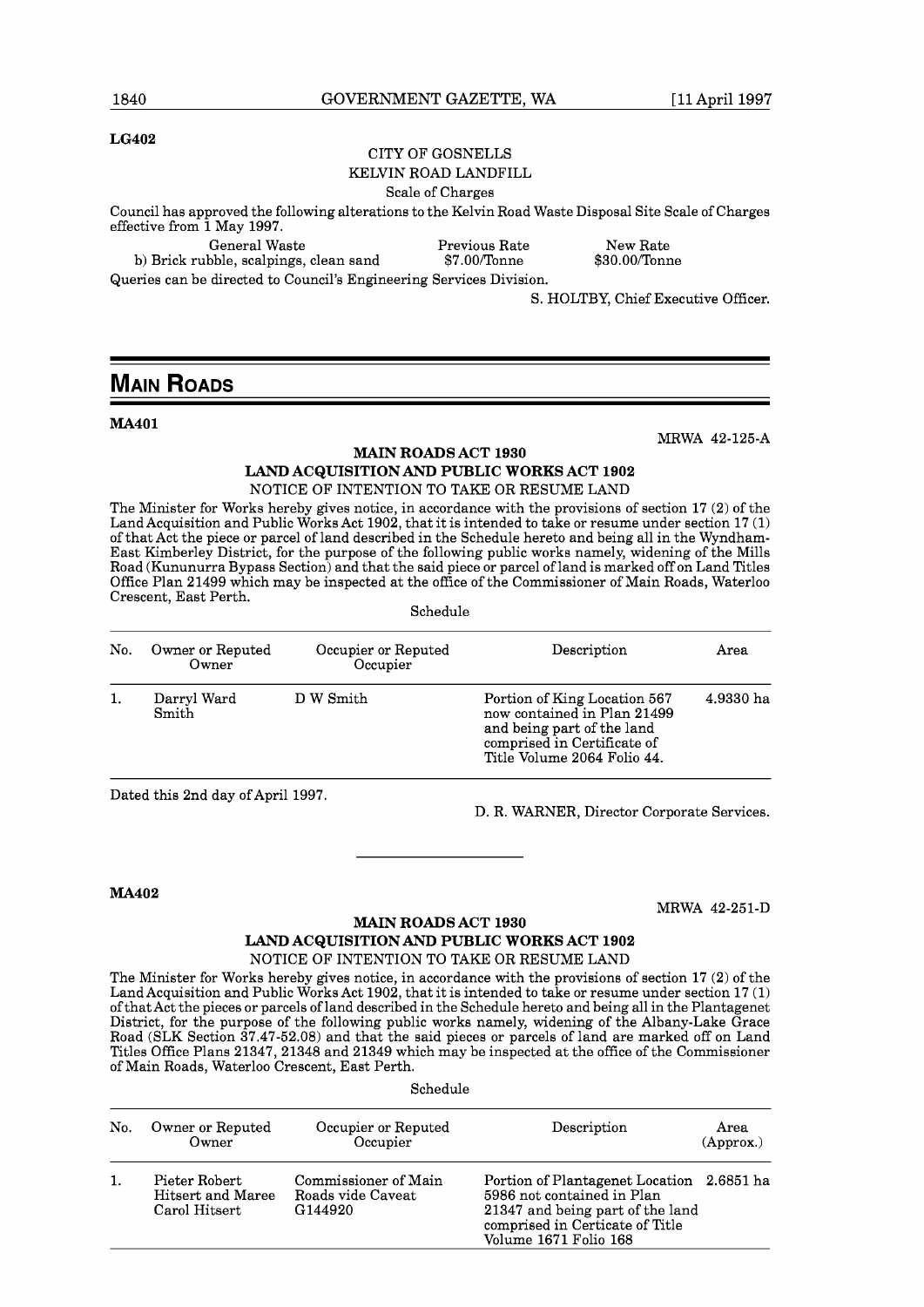| No. | Owner or Reputed<br>Owner                                      | Occupier or Reputed<br>Occupier                             | Description                                                                                                                                                                      | Area<br>(Approx.)   |
|-----|----------------------------------------------------------------|-------------------------------------------------------------|----------------------------------------------------------------------------------------------------------------------------------------------------------------------------------|---------------------|
| 2.  | Crown                                                          | Errol Stewart<br>Quartermaine                               | Portion of Plantagenet Location 3.8403 ha<br>5207 now contained in Plan<br>21348 and being part of the land<br>comprised in Crown Lease<br>978/1962. (Perpetual Lease<br>P/1108  |                     |
| 3.  | Crown                                                          | Brett William Lyall                                         | Portion of Plantagenet Location 4.6728 ha<br>5985 now contained in Plan<br>21347 and being part of the land<br>comprised in Crown Lease<br>878/1964. (Perpetual Lease<br>P/1594) |                     |
| 4.  | Garnet William<br>Pieper and Judith<br>Anne Pieper             | Commissioner of Main<br>Roads vide Caveat<br>G020368        | Portion of Plantagenet Location 4.6455 ha<br>4600 now contained in Plan<br>21348 and being part of the land<br>comprised in Certificate of Title<br>Volume 1146 Folio 194        |                     |
| 5.  | Garnet William<br>Pieper and Judith<br>Anne Pieper             | Commissioner of Main<br>Roads vide Caveat<br>G020368        | Portion of Plantagenet Location 1.7246 ha<br>2854 now contained in Plan<br>21348 and being part of the land<br>comprised in Certicate of Title<br>Volume 1039 Folio 236          |                     |
| 6.  | Woomera Pty Ltd                                                | Woomera Pty Ltd                                             | Portion of Plantagenet Location 2.5531 ha<br>2853 now contained in Plan<br>21349 and being part of the land<br>comprised in Certificate of Title<br>Volume 2089 Folio 416.       |                     |
| 7.  | Woomera Pty Ltd                                                | Woomera Pty Ltd                                             | Portion of Plantagenet Location 2.5531 ha<br>2853 now contained in Plan<br>21349 and being part of the land<br>comprised in Certificate of Title<br>Volume 1388 Folio 618        |                     |
| 8.  | Woomera Pty Ltd                                                | Woomera Pty Ltd                                             | Portion of Plantagenet Location<br>4564 now contained in Plan 21349<br>and being part of the land<br>comprised in Certificate of Title<br>Volume 2089 Folio 413.                 | 5.810m <sup>2</sup> |
| 9.  | Woomera Pty Ltd                                                | Woomera Pty Ltd                                             | Portion of Plantagenet Location<br>4564 now contained in Plan<br>21349 and being part of the land<br>comprised in Certificate of Title<br>Volume 1388 Folio 613                  | 5.810m <sup>2</sup> |
| 10. | Woomera Pty Ltd                                                | Woomera Pty Ltd                                             | Portion of Plantagenet Location<br>3259 now contained in Plan<br>21348 and being part of the land<br>comprised in Certificate of Title<br>Volume 2089 Folio 414.                 | 3.357 <sub>m²</sub> |
| 11. | Woomera Pty Ltd                                                | Woomera Pty Ltd                                             | Portion of Plantagenet Location<br>3259 now contained in Plan<br>21348 and being part of the land<br>comprised in Certificate of Title<br>Volume 1388 Folio 615.                 | 3.357 <sub>m²</sub> |
| 12. | Gerald Leigh<br>Kilpatrick and<br>Maureen Louise<br>Kilpatrick | Commissioner of Main<br>Roads vide Caveat<br>Caveat G193561 | Portion of Plantagenet Location<br>4577 now contained in Plan<br>21349 and being part of the land<br>comprised in Certicate of Title<br>Volume 1433 Folio 260.                   | 2.814m <sup>2</sup> |
| 13. | Woomera Pty Ltd                                                | Woomera Pty Ltd                                             | Portion of Plantagenet Location<br>4882 now contained in Plan<br>21349 and being part of the land<br>comprised in Certificate of Title<br>Volume 2089 Folio 412.                 | 1.1596 ha           |
| 14. | Woomera Pty Ltd                                                | Woomera Pty Ltd                                             | Portion of Plantagenet Location<br>4882 now contained in Plan<br>21349 and being part of the land<br>comprised in Certificate of Title                                           | 1.1596 ha           |

volume 1388 Folio 614.

## ${\bf Schedule}-continued$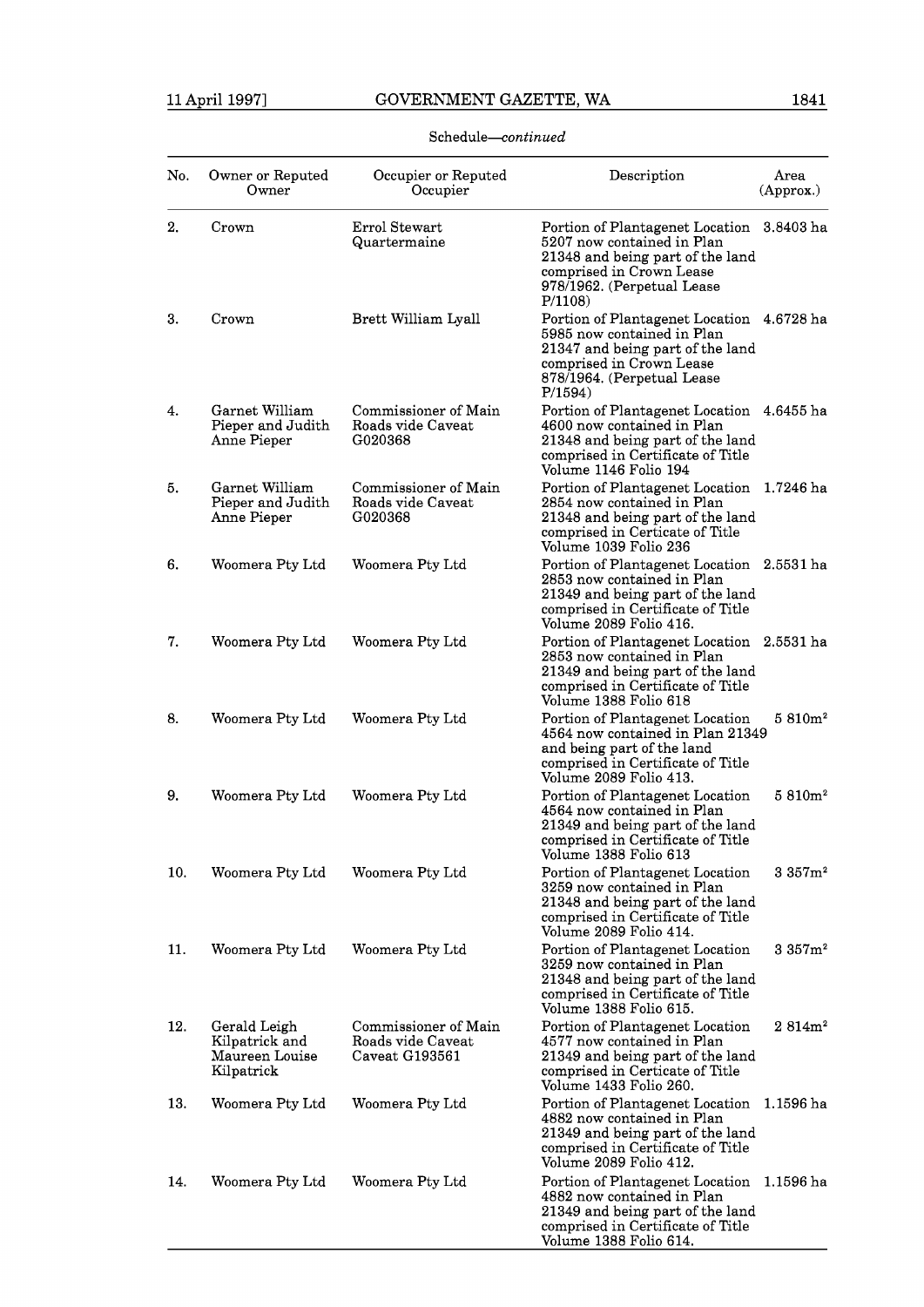| No. | Owner or Reputed<br>Owner                          | Occupier or Reputed<br>Occupier                      | Description                                                                                                                                                      | Area<br>(Approx.) |
|-----|----------------------------------------------------|------------------------------------------------------|------------------------------------------------------------------------------------------------------------------------------------------------------------------|-------------------|
| 15. | Garnet William<br>Pieper and Judith<br>Anne Pieper | Commissioner of Main<br>Roads vide Caveat<br>G020368 | Portion of Plantagenet Location<br>6522 now contained in Plan<br>21349 and being part of the land<br>comprised in Certificate of Title<br>Volume 281 Folio 10A.  | 502m <sup>2</sup> |
| 16. | Gerald Leigh<br>Kilpatrick                         | Commissioner of Main<br>Roads vide Caveat<br>G193562 | Portion of Plantagenet Location<br>4940 now contained in Plan<br>21349 and being part of the land<br>comprised in Certificate of Title<br>Volume 1508 Folio 006. | 1.6268 ha         |

Schedule-continued

Dated this 7th day of April 1997.

D. R. WARNER, Director Corporate Services.

**MA403** 

## **LAND ACQUISITION AND PUBLIC WORKS ACT 1902**  SALE OF LAND

MRWA 41-39-16VD

Notice is hereby given that his Excellency the Governor has authorised under Section  $29(7)(a)(ii)$  of the *Land Acquisition and Public Works Act 1902* the sale by public auction or private contract of the land hereunder described, such land being no longer required for the work for which it was acquired.

Land

Portion of Swan Location 71 and being Lots 542, 543, 544 and 545 on Plan 2325 and being part of the land contained in Certificate of Title Volume 1264 Folio 472 more particularly delineated and coloured green on Plan MR96-314.

Portion of Swan Location 71 and being Lot 546 on Plan 2325 and being part of the land contained in Certificate of Title Volume 53 Folio 75Amore particularly delineated delineated and coloured green on Plan MR96-314.

Portion of Swan Location 71 and being Lot 547 on Plan 2325 and being part of the land contained in Certificate of Title Volume 53 Folio 76A more particularly delineated and coloured green on Plan MR96-314.

Portion of Swan Location 71 and being Lot 548 on Plan 2325 and being part of the land contained in Certificate of Title Volume 1306 Folio 627 more particularly delineated and coloured green on Plan MR96-314.

Dated this 11th day of April 1997.

D. R. WARNER, Director, Corporate Services.

## **MINERAL AND ENERGY**

**MN401** 

#### **MINING ACT 1998**

Department of Minerals & Energy, Perth WA 6000.

I hereby declare in accordance with the provisions of Section 99( 1 )(a) of the Mining Act 1978 that the undermentioned Gold Mining Leases are forfeited for breach of covenant, viz; non compliance with expenditure conditions, with prior right of application being granted to the plaintiff under Section 100.

NORMAN MOORE, Minister for Mines.

MURCHISON MINERAL FIELD Gold Mining Leases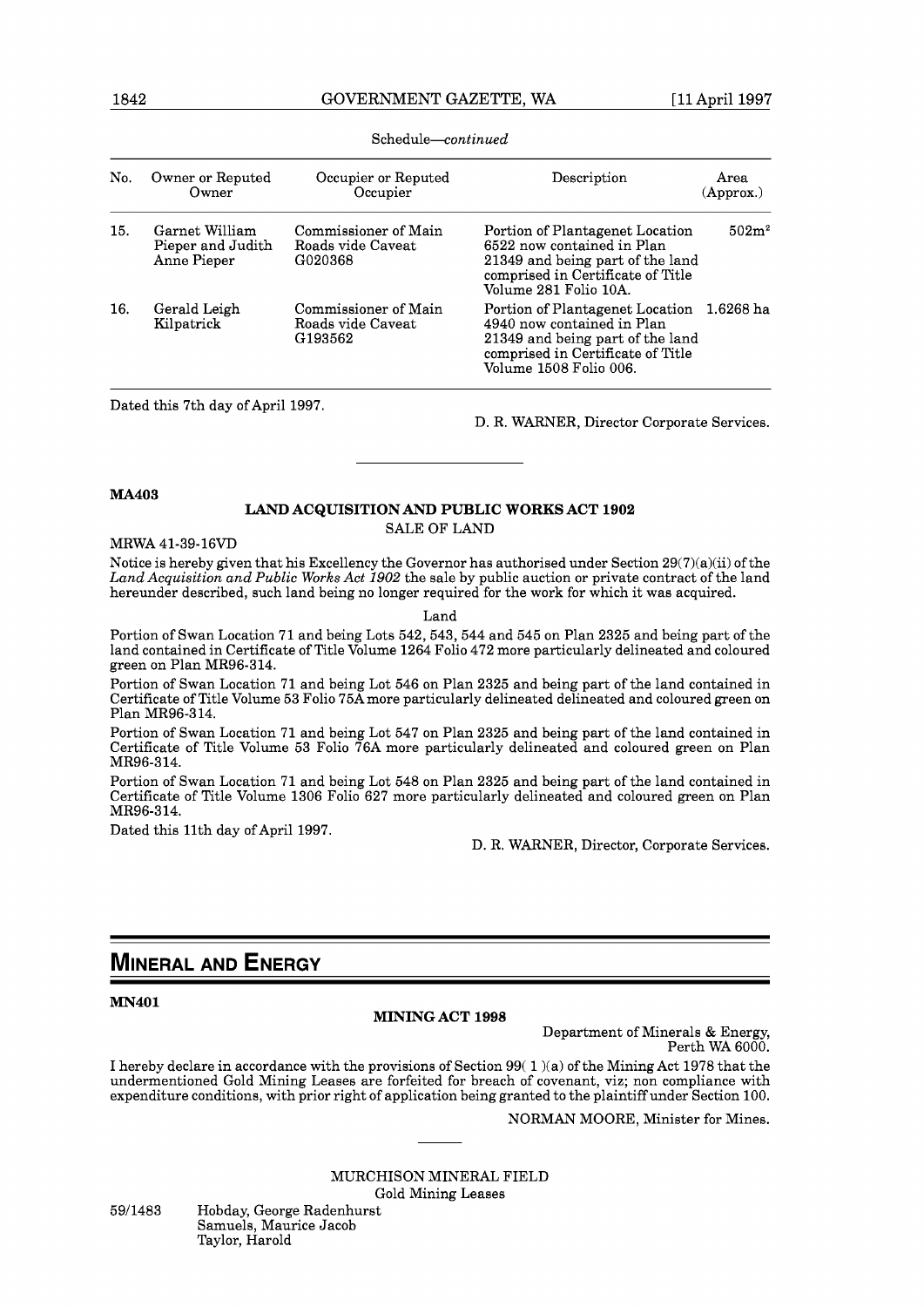## MURCHISON MINERAL FIELD-continued Gold Mining Leases-continued

| 59/1484 | Hobday, George Radenhurst<br>Samuels, Maurice Jacob<br>Taylor, Harold |
|---------|-----------------------------------------------------------------------|
| 59/1564 | Hobday, George Radenhurst<br>Samuels, Maurice Jacob<br>Taylor, Harold |
| 59/1565 | Hobday, George Radenhurst<br>Samuels, Maurice Jacob<br>Taylor, Harold |
| 59/1574 | Hobday, George Radenhurst<br>Samuels, Maurice Jacob<br>Taylor, Harold |
| 59/1578 | Hobday, George Radenhurst<br>Samuels, Maurice Jacob<br>Taylor, Harold |
| 59/1549 | Andrews, Malcolm Keith<br>Penno, Pauline Carrie<br>Taylor, Harold     |
| 59/1550 | Andrews, Malcolm Keith<br>Penno, Pauline Carrie<br>Taylor, Harold     |
| 59/1551 | Andrews, Malcolm Keith<br>Penno, Pauline Carrie<br>Taylor, Harold     |
| 59/1552 | Andrews, Malcolm Keith<br>Penno, Pauline Carrie<br>Taylor, Harold     |
| 59/1553 | Andrews, Malcolm Keith<br>Penno, Pauline Carrie<br>Taylor, Harold     |
| 59/1554 | Andrews, Malcolm Keith<br>Penno, Pauline Carrie<br>Taylor, Harold     |
| 59/1582 | Taylor, Harold                                                        |
| 59/1583 | Hobday, George Radenhurst                                             |
| 59/1584 | Samuels, Maurice Jacob                                                |

## **MN402**

## MINING **ACT** 1978 NOTICE OF INTENTION TO FORFEIT

Department of Minerals and Energy, Perth WA 6000.

In accordance with Regulation 50(b) of the Mining Act, 1978, notice is hereby given that unless the rent due on the undermentioned licences and leases is paid on or before 30 April 1997 it is the intention of the Hon. Minister for Mines under the provisions of Sections 96A(1) and 97(1) of the Mining Act, 1978-1983 to forfeit such for breach covenant, viz, non-payment of rent.

K. R. PERRY, Director General.

| Number                                           | Holder                                                                                                        | Mineral Field                                                                |
|--------------------------------------------------|---------------------------------------------------------------------------------------------------------------|------------------------------------------------------------------------------|
|                                                  |                                                                                                               | EXPLORATION LICENCES                                                         |
| 04/966<br>31/100<br>47/762<br>80/1384<br>80/1527 | Russell, Edwin Mark<br>Kundann Gold Pty Ltd<br>Bushmoss Pty Ltd<br>Money Mining NL<br>MacDonald Stanley Allan | West Kimberley<br>North Coolgardie<br>West Pilbara<br>Kimberley<br>Kimberley |

MINING LEASES

| 20/79  | Smith, Richard John            | Murchison   |
|--------|--------------------------------|-------------|
| 38/444 | Welcome Stranger Mining Co. NL | Mt Margaret |
| 52/348 | Horseshoe Goldmine Pty Ltd and | Peak Hill   |
|        | Lac Minerals (Australia) NL    |             |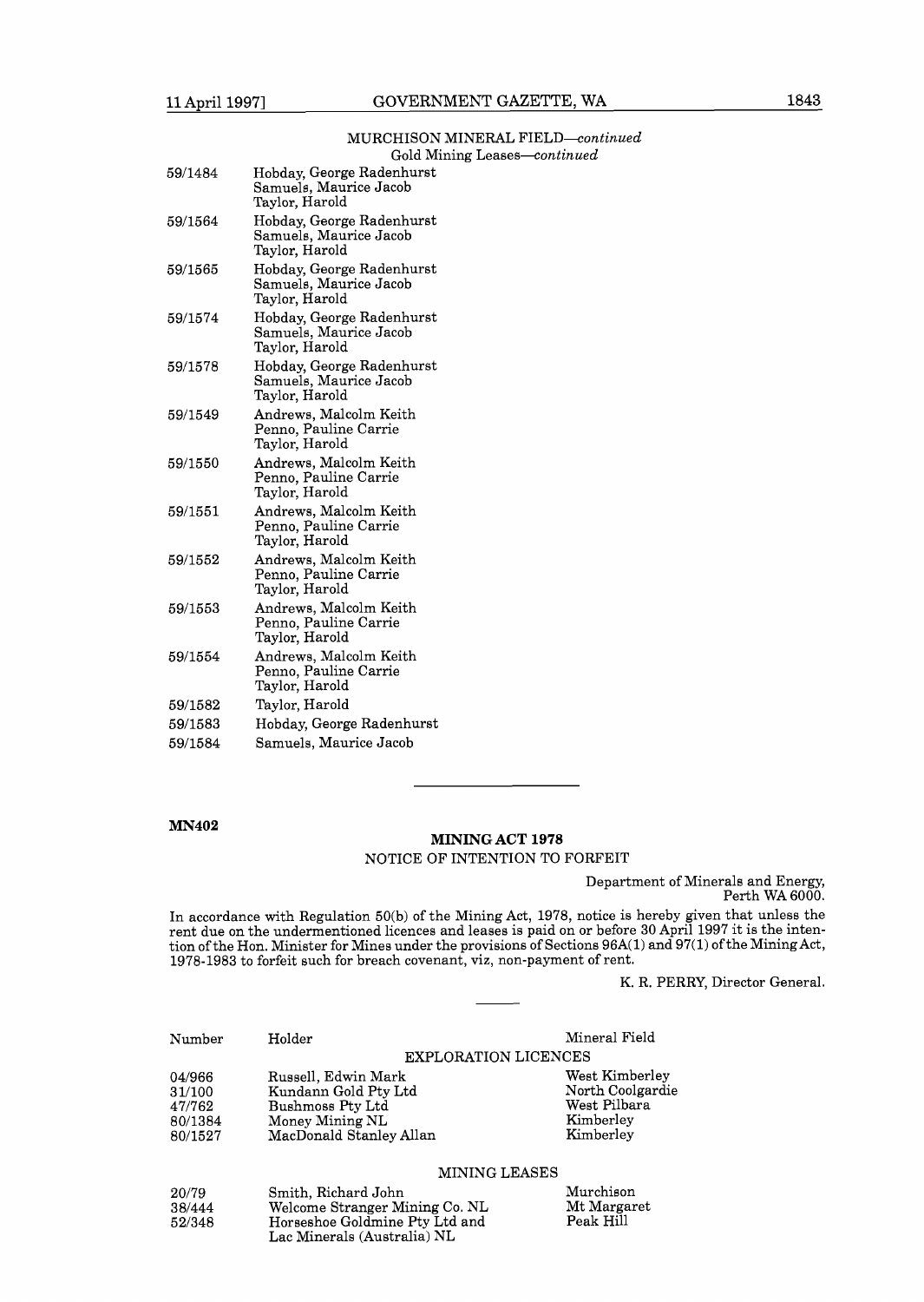| 1844   | GOVERNMENT GAZETTE, WA                                        | [11 April 1997 |  |  |  |  |  |
|--------|---------------------------------------------------------------|----------------|--|--|--|--|--|
|        | MINING LEASES-continued                                       |                |  |  |  |  |  |
| 52/349 | Horseshoe Goldmine Pty Ltd and<br>Lac Minerals (Australia) NL | Peak Hill      |  |  |  |  |  |
| 52/533 | MacDonald Stanley Allan                                       | Peak Hill      |  |  |  |  |  |
| 52/534 | MacDonald Stanley Allan                                       | Peak Hill      |  |  |  |  |  |
| 52/535 | Horseshoe Goldmine Pty Ltd                                    | Peak Hill      |  |  |  |  |  |
| 59/267 | Abundance Enterprises Pty Ltd                                 | Yalgoo         |  |  |  |  |  |
| 70/13  | Limestone Building Blocks Co Pty Ltd                          | South West     |  |  |  |  |  |
| 70/339 | Limestone Building Blocks Co Pty Ltd                          | South West     |  |  |  |  |  |
|        | MINERAL LEASE                                                 |                |  |  |  |  |  |
| 74/485 | Bennett, Colin Campbell<br>Kowalchuck, Nickola                | Phillips River |  |  |  |  |  |

#### GOLD MINING LEASES

| 15/6804 | Modic, Ludvik<br>Walker, Robert Dennis          | Coolgardie      |
|---------|-------------------------------------------------|-----------------|
| 16/1128 | Olden, Malcolm Roy                              | Coolgardie      |
| 26/7428 | Africh, Carol Emily                             | East Coolgardie |
| 37/2331 | Bonaventure Resources NL                        | Mt Margaret     |
| 51/2676 | Bennett, Peter<br>Garvie, Noel                  | Murchison       |
| 58/2190 | Gaunt, Gary Robert                              | Murchison       |
| 77/5014 | Thomson, Anne Elizabeth<br>Thomson, Rodney Hugh | Yilgarn         |

**MN403"** 

## **PETROLEUM PIPELINES ACT 1969**

Grant of Pipeline Licence

PIPELINE LICENCE NO. PL 32, has been granted to AGL Pielines (WA) Pty Ltd, to have effect for a period of twenty-one (21) years from 27 November 1996.

RICHARD CRADDOCK, Acting Director Petroleum Operations Division.

**MN404\*** 

**PETROLEUM PIPELINES ACT, 1969** 

Grant of Pipeline Licence

PIPELINE LICENCE NO. PL 33, has been granted to Wiluna Gold Pty Ltd, to have effect for a period of twenty-one (21) years from 17 March 1997.

RICHARD CRADDOCK, Acting Director Petroleum Operations Division.

**MN405\*** 

**PETROLEUM ACT 1967** 

Renewal of Petroleum Exploration Permit

EXPLORATION PERMIT NO. EP 320, held by Boral Energy Developments Pty Limited and Premier (Perth Basin) Ltd has been renewed for five (5) years commencing 17 March 1997.

RICHARD CRADDOCK, Acting Director Petroleum Operations Division.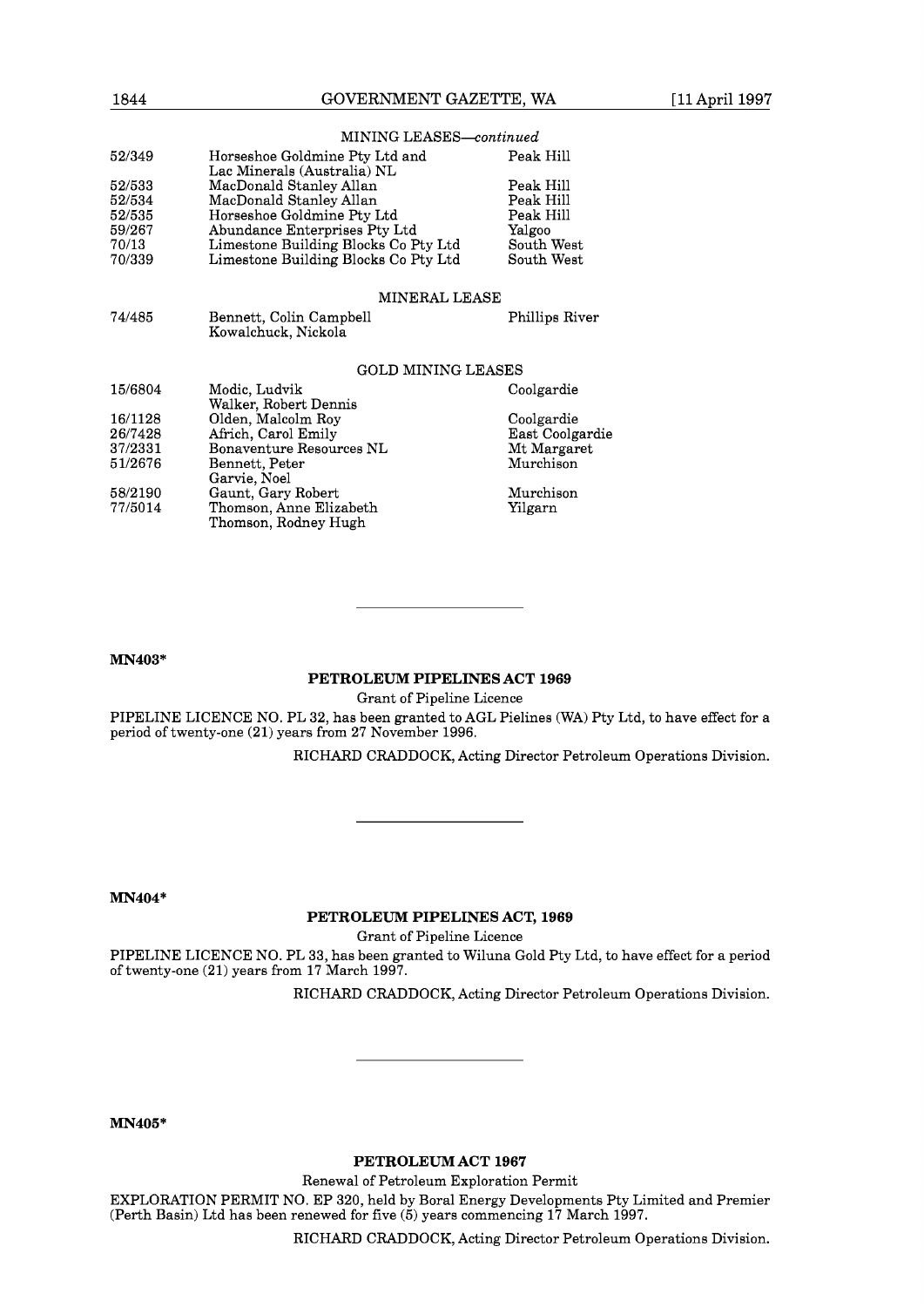#### **MN406\***

#### **NOTICE OF APPLICATION FOR A PIPELINE LICENCE UNDER THE PETROLEUM (SUBMERGED LANDS) ACT 1967**

I, IAN FRASER, Director of the Petroleum Operations Division in the Department of Minerals and Energy for the State of Western Australia being the Officer for the time being holding certain powers and functions of the Minister in respect of the area adjacent to the State of Western Australia by virtue of an instrument of delegation dated 2 March 1993 and published in the Government Gazette of Western Australia on 12 March 1993, GIVE NOTICE pursuant to Section 94(e) of the Petroleum (Submerged Lands) Act 1967 that an application has been received from-

APACHE NORTHWEST PTY LTD

GLOBEX FAR EAST

SANTOS LIMITED

of CI- Apache Energy Limited, Level 3, 256 St George's Terrace, Perth, WA 6000.

for a licence to construct a pipeline to convey oil from a point adjacent to the Stag Central Production Facility at or about 775609.7mN, 424209.3mE to the pipeline end manifold at or 7758047.2mN, 424243.8mE.

A map showing the proposed route of the pipeline may be examined during public office hours at the Petroleum Operations Division, Department of Minerals and Energy, 11th Floor, Mineral House, 100 Plain Street, East Perth for a period of two (2) weeks following publication of this notice. Dated this 8th day of April 1997.

IAN FRASER, Director Petroleum Operations Division.

## **PHARMACEUTICAL COUNCIL**

#### **PB401**

## **PHARMACY ACT 1964**

THE PHARMACEUTICAL COUNCIL OF WESTERN AUSTRALIA

(Regulation 14, Pharmacy Act Regulations)

The following persons have been elected members of the Pharmaceutical Council of Western Australia: Kevin Thomas James McAnuff, 5 Orana Crescent, Brentwood WA 6153

John Lionel Harvey, 11 Trafford Street, Beaconsfield WA 6162

Anne Ramshaw, 55 Central Avenue, Rossmoyne WA 6155

The following persons have been elected to the offices shown:

President:

Kevin Thomas McAnuff, 5 Orana Crescent, Brentwood WA 6153

Deputy President:

Ms Sheryl Grimwood, 12,6th Avenue, Kensington WA 6152

R. J. BRENNAN, Registrar.

## **PLANNING**

**PD401\*** 

## **TOWN PLANNING AND DEVELOPMENT ACT 1928**

ADVERTISEMENT OF APPROVED TOWN PLANNING SCHEME AMENDMENT

**CITY** OF BELMONT

TOWN PLANNING SCHEME NO. 11-AMENDMENT NO. 98

Ref: 853/2/15/10, Pt. 98.

It is hereby notified for public information, in accordance with Section 7 of the Town Planning and Development Act, 1928 (as amended) that the Hon Minister for Planning approved the City of Belmont Town Planning Scheme Amendment on April 2, 1997 for the purpose of rezoning Swan Location 8246 Penryn Street, Kewdale from Parks and Recreation to Residential AR20/R40 as detailed in the scheme amendment map.

> P. PASSERI, Mayor. B. R. GENONI, Chief Executive Officer.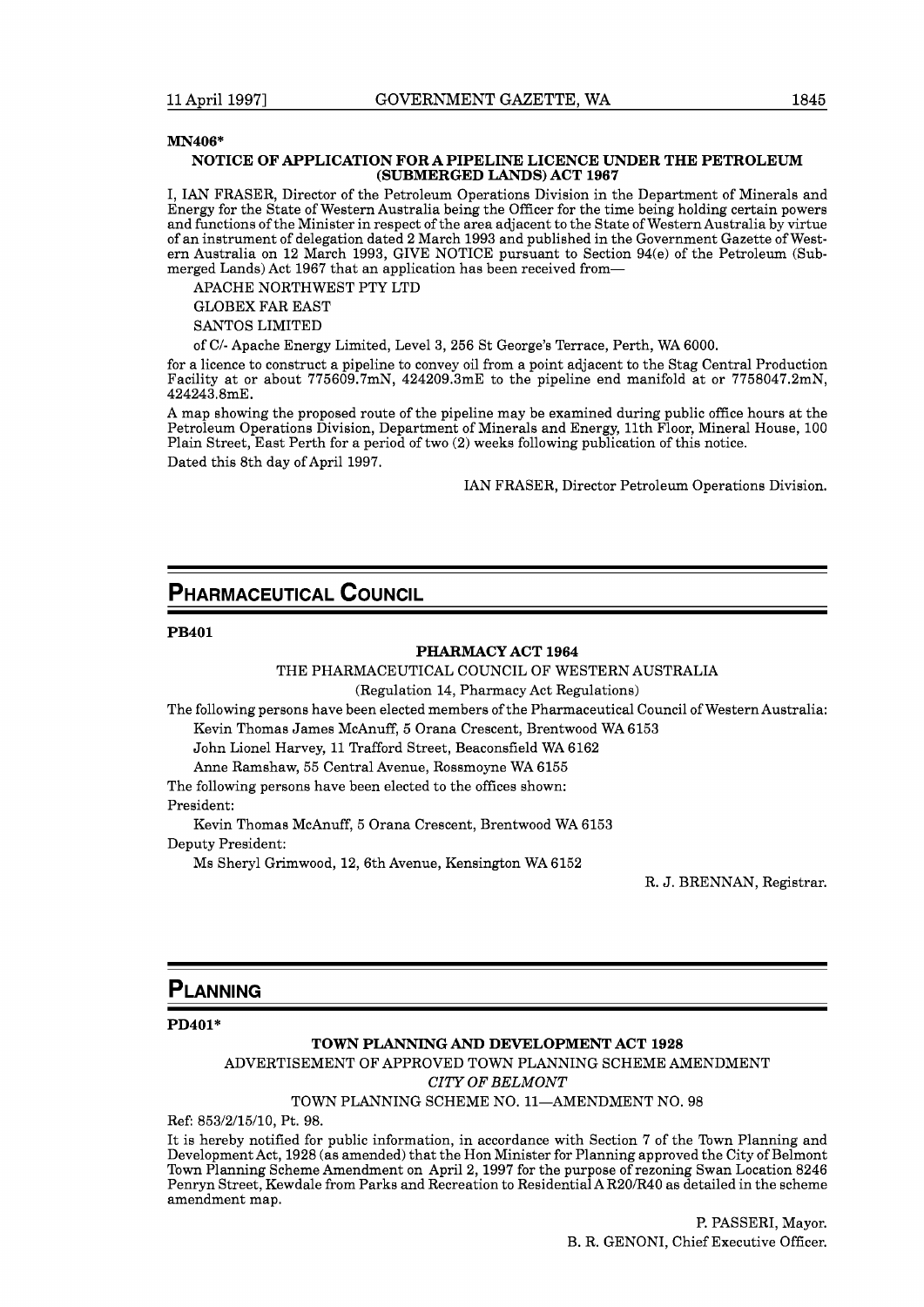#### **PD402\***

## **TOWN PLANNING AND DEVELOPMENT ACT 1928**

## ADVERTISEMENT OF APPROVED TOWN PLANNING SCHEME AMENDMENT

## *CITY OF WANNEROO*

## TOWN PLANNING SCHEME NO. 1-AMENDMENT NO. 763

Ref: 853/2/30/1, Pt. 763.

It is hereby notified for public information, in accordance with Section 7 of the Town Planning and Development Act, 1928 (as amended) that the Hon Minister for Planning approved the City of Wanneroo Town Planning Scheme Amendment on April 1,1997 for the purpose of rezoning Lot 37 Windsor Road, Wangara from Rural to Light Industry.

> A. V. DAMMERS, Mayor. L. DELAHAUNTY, Chief Executive Officer.

**PD403\*** 

## **TOWN PLANNING AND DEVELOPMENT ACT 1928**  TOWN PLANNING SCHEME AMENDMENT AVAILABLE FOR INSPECTION *CITY OF WANNER00*

#### TOWN PLANNING SCHEME NO. 1-AMENDMENT NO. 785

Ref: 853/2/30/1, Pt. 785.

Notice is hereby given that the local government of the City of Wanneroo has prepared the abovementioned scheme amendment for the purpose of rezoning portion of Lot 22 Flynn Drive, Neerabup from Rural to General Industrial.

Plans and documents setting out and explaining the scheme amendment have been deposited at Council Offices, Boas Avenue, Joondalup and at the Western Australian Planning Commission, Albert Facey House, 469 Wellington Street, Perth, and will be available for inspection during office hours up to and including May 23, 1997.

Submissions on the scheme amendment may be made in writing on Form No. 4 and lodged with the undersigned on or before May 23, 1997.

This amendment is available for inspection in order to provide an opportunity for public comment and it should not be construed that final approval will be granted.

L. DELAHAUNTY, Chief Executive Officer.

**PD404\*** 

#### **TOWN PLANNING AND DEVELOPMENT ACT 1928**

ADVERTISEMENT OF APPROVED TOWN PLANNING SCHEME AMENDMENT **SHIRE OF BUSSELTON** 

## TOWN PLANNING SCHEME NO. 5-AMENDMENT NO. 413

Ref: 853/6/6/6, Pt. 413.

It is hereby notified for public information, in accordance with Section 7 of the Town Planning and Development Act, 1928 (as amended) that the Hon Minister for Planning approved the Shire of Busselton Town Planning Scheme Amendment on March 26, 1997 for the purpose of-

- 1. Rezoning Pt Lot 6 Kent Street, Busselton from a "Single Residential" zone to a "Restricted Use Medical Clinic".
- 2. Adding the following to Appendix V—Restricted Use Zones—of the Scheme Text—

| <b>STREET</b> |                                  | PARTICULARS OF LANDONLY USE PERMITTED              |
|---------------|----------------------------------|----------------------------------------------------|
| Kent Street   | Pt Lot 6 C/T Vol 1506<br>Fol 756 | Medical Clinic—A Maximum<br>of 3 Consulting Rooms. |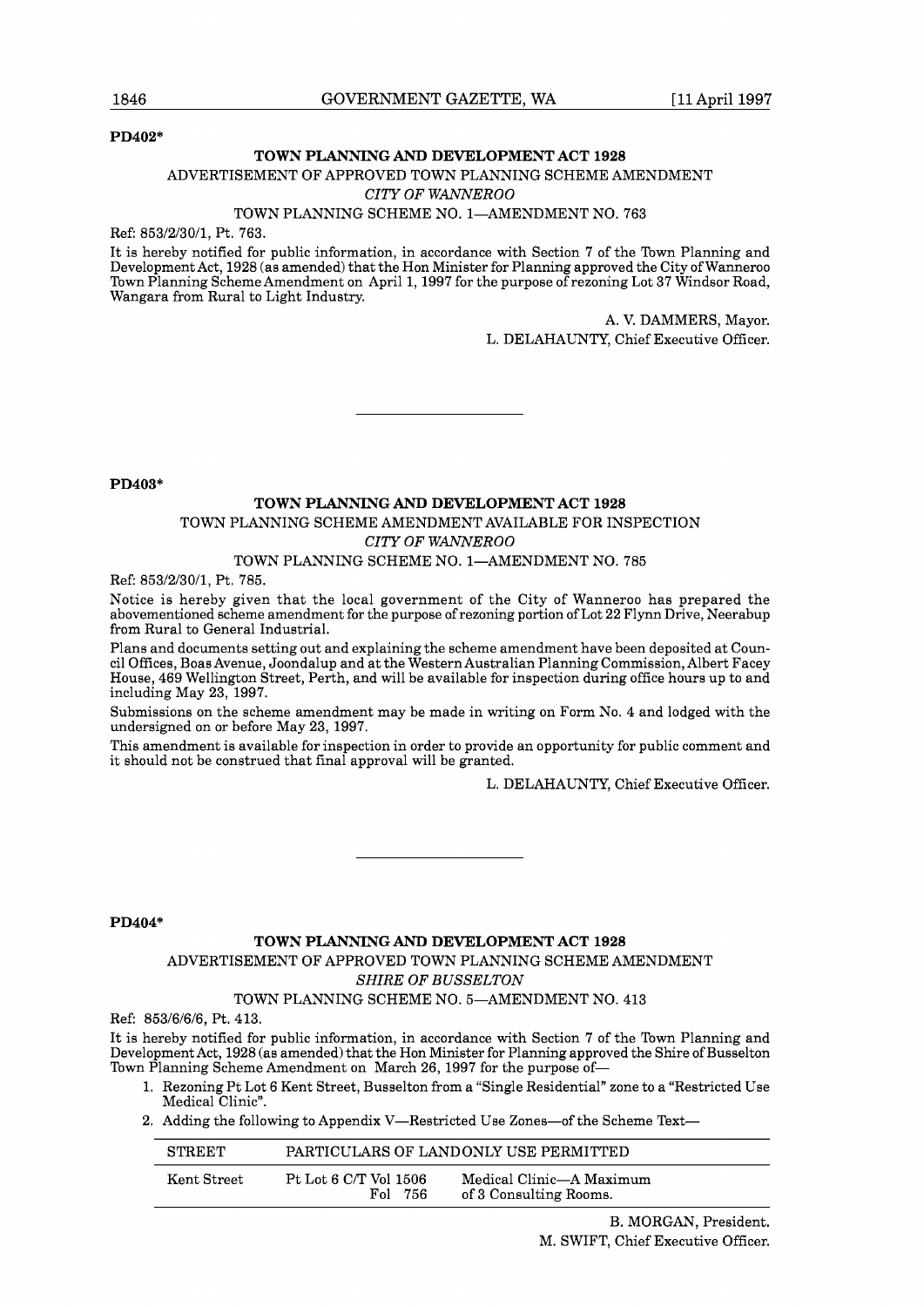**PD405\*** 

#### **TOWN PLANNING AND DEVELOPMENT ACT 1928**

## ADVERTISEMENT OF APPROVED TOWN PLANNING SCHEME AMENDMENT

#### **SHIRE OF BUSSELTON**

## TOWN PLANNING SCHEME NO. 5-AMENDMENT NO. 419

#### Ref: 853/6/6/6, Pt. 419.

It is hereby notified for public information, in accordance with Section 7 of the Town Planning and Development Act, 1928 (as amended) that the Hon Minister for Planning approved the Shire of Busselton Town Planning Scheme Amendment on April 1,1997 for the purpose of rezoning Lot 20 Albert Street, Busselton from "Other Commercial" to "Shopping".

B. MORGAN, President.

M. W. SWIFT, Chief Executive Officer.

**PD406** 

## **TOWN PLANNING AND DEVELOPMENT ACT 1928**  ADVERTISEMENT OF APPROVED TOWN PLANNING SCHEME AMENDMENT

*SHIRE OF PEPPERMINT GROVE* 

## TOWN PLANNING SCHEME NO. 3-AMENDMENT NO. 10

Ref: 853/2/19/5, Pt. 10.

It is hereby notified for public information, in accordance with Section 7 of the Town Planning and Development Act, 1928 (as amended) that the Hon Minister for Planning approved the Shire of Peppermint Grove Town Planning Scheme Amendment on April 2, 1997 for the purpose of-

Add to clause 4.4 Residential Planning Codes: Variation and Exclusions the following.

- (c) For R10 and R12.5 coded areas the setback from the front street boundary to any building including carport or garage shall be a minimum of 9 metres for the primary street and 4.5 metres from the secondary street. Council may permit a lesser setback where
	- \* a lot has a depth of less than 25 metres from a street boundary to a rear boundary; or
	- \* where there are a significant number of existing houses having a lesser setback to the same street block; and
	- \* where it is considered that the lesser setback will not detrimentally affect the quality of the streetscape.
- Clause 4.5. Commercial.

Amend sub-clause 4.5(b) to read

minimum setbacks from adjoining property within residential zone to be 6m.

- Add clause 4.5d to read
- 

(c) Maximum height of building The lesser of 10m or the vertical distance between highest point of the building and the ground level of the nearest adjoining land in a residential zone shall not be greater than half the horizontal distance.

Amend Clause 4.7. Private Clubs and Institutions as follows.

Sub-clause 4.7 (a) to read Maximum Plot Ratio 0.5

Add sub-clauses

- 4.7 (d) Maximum site coverage 0.5<br>4.7 (e) Minimum landscaping 509
- 
- 

50% of the site including grassed playing areas. 4.7 (f) Maximum height of building The lesser of 10m or the vertical distance between the highest point of the building and the ground level of the nearest adjoining land in a residential zone shall not be greater than half the horizontal distance.

4.7 (g) Set down and pick up provisions shall be provided to the approval of Council.

Add Clause 4.11 Policies

Pursuant to clause 8.6 Planning Policies the following policies are attachments to the Scheme and shall be considered in relation to the implementation of this Scheme.

- (a) Policy on Right-of Ways
- (b) Advising Adjoining Owners on Development Proposals Policy
- (c) Streetscape Policy
- (d) Satellite Dishes Policy
- (e) Carports and Garages Policy
- (f) Underground Power Policy
- (g) Outbuilding Policy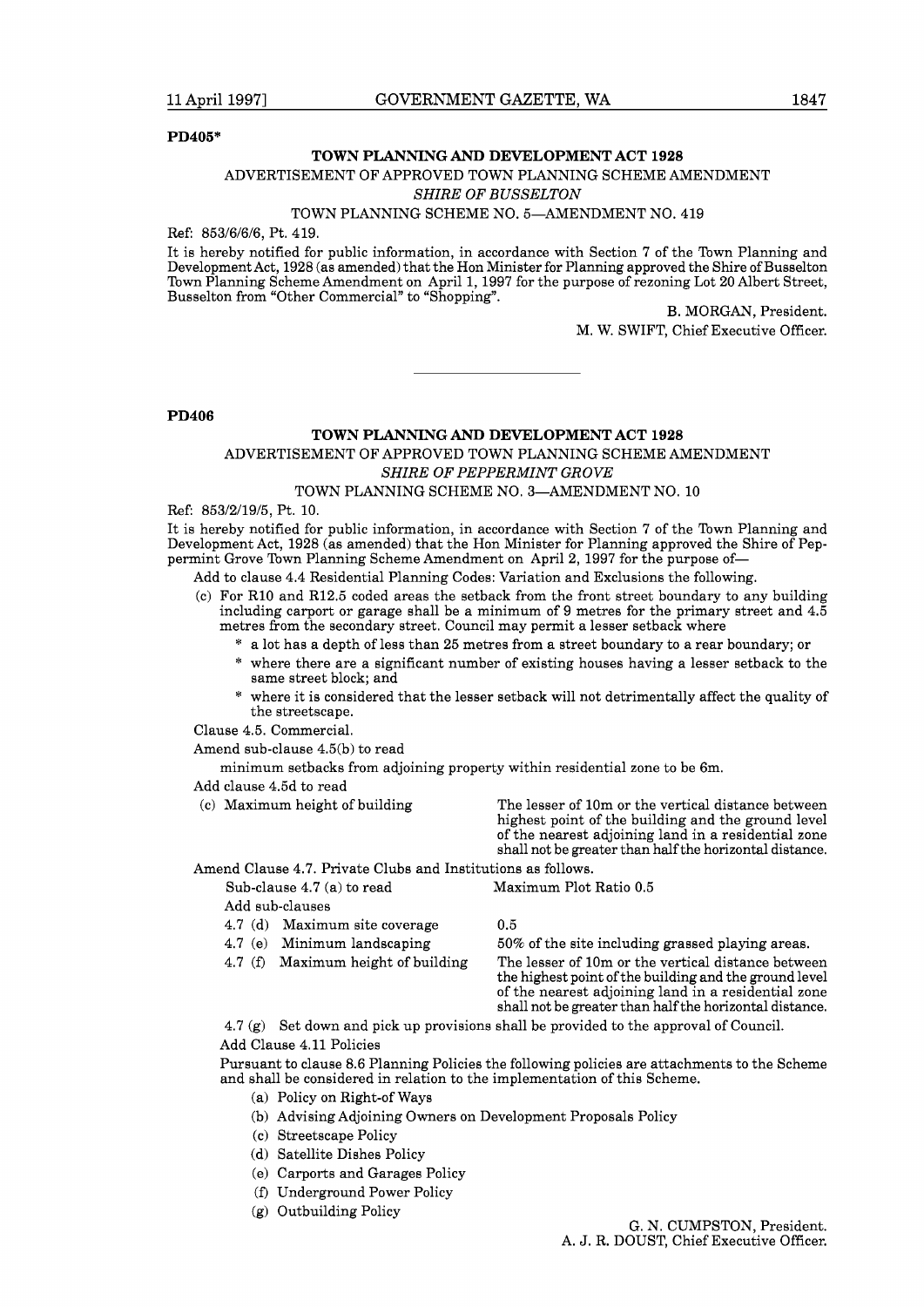#### **PD407\***

#### **TOWN PLANNING AND DEVELOPMENT ACT 1928**

## TOWN PLANNING SCHEME AMENDMENTS AVAILABLE FOR INSPECTION

## *SHIRE OF SWAN*

## TOWN PLANNING SCHEME NO. 9-AMENDMENT NOS. 293 & 295

Ref: 853/2/21/10, Pts. 293 & 295.

Notice is hereby given that the local government of the Shire of Swan has prepared the abovementioned scheme amendments for the purpose of-

AMENDMENT NO. 293

Rezoning Lot 40 Berry Road, Gidgegannup from "General Rural" to "Landscape".

AMENDMENT NO. 295

Altering the Subdivisional Guide Plan for Special Rural Zone No. 9-Chittering Road/Smith Road/ Taylor Road East Bullsbrook Locality, to indicate Lots 212 & 213 Fraser Road Bullsbrook being subdivided into three lots.

Plans and documents setting out and explaining the scheme amendments have been deposited at Council Offices, Great Northern Highway (Corner Bishop Road), Middle Swan and at the Western Australian Planning Commission, Albert Facey House, 469 Wellington Street, Perth, and will be available for inspection during office hours up to and including May 23, 1997.

Submissions on the scheme amendments may be made in writing on Form No. 4 and lodged with the undersigned on or before May 23, 1997.

These amendments are available for inspection in order to provide an opportunity for public comment and it should not be construed that final approval will be granted.

E. W. LUMSDEN, Chief Executive Officer.

**PD408\*** 

## **TOWN PLANNING AND DEVELOPMENT ACT 1928**

ADVERTISEMENT OF APPROVED TOWN PLANNING SCHEME AMENDMENT

*TOWN OF CLAREMONT* 

#### TOWN PLANNING SCHEME NO. 3-AMENDMENT NO. 53

Ref: 853/2/2/3, Pt. 53.

It is hereby notified for public information, in accordance with Section 7 of the Town Planning and Development Act, 1928 (as amended) that the Hon Minister for Planning approved the Town of Claremont Town Planning Scheme Amendment on April 1, 1997 for the purpose of-

- **1,** deleting Sub-clause 40(4)
- 2. renumbering Clause 40 accordingly
- 3, deleting Appendix V
- 4. renumbering the Appendices VI to XI11 accordingly.

P. H. WEYGERS, Mayor. R. J. STEWART, Chief Executive Officer.

**PD701** 

**WESTERN AUSTRALIAN PLANNING COMMISSION**  METROPOLITAN REGION SCHEME (SECTION 33 AMENDMENT) REGIONAL ROADS (PART 3) CALL FOR PUBLIC SUBMISSIONS

File No: 809-2-1-48

Amendment No: 982/33

The Western Australian Planning Commission intends to amend the Metropolitan Region Scheme for regional roads and is seeking public comment.

The purpose of this Amendment is to revise the reservation of land requirements for future improvements to sections of eight regional roads (Other Major Highways, and Important Regional Roads), namely William Street, Beaufort Street, Broun Avenue, Main Street, Claremont Crescent, Shenton Road, Sevenoaks Street and Albany Highway.

The procedure for amending the Scheme, as set out in section 33 of the Metropolitan Region Town Planning Scheme Act, is to be used to advertise this proposal. Public submissions are invited and the amendment will eventually be put to Parliament for final approval. In accordance with the procedure in section 33, the Hon Minister for Planning has approved the amendment for public display and for the calling of submissions.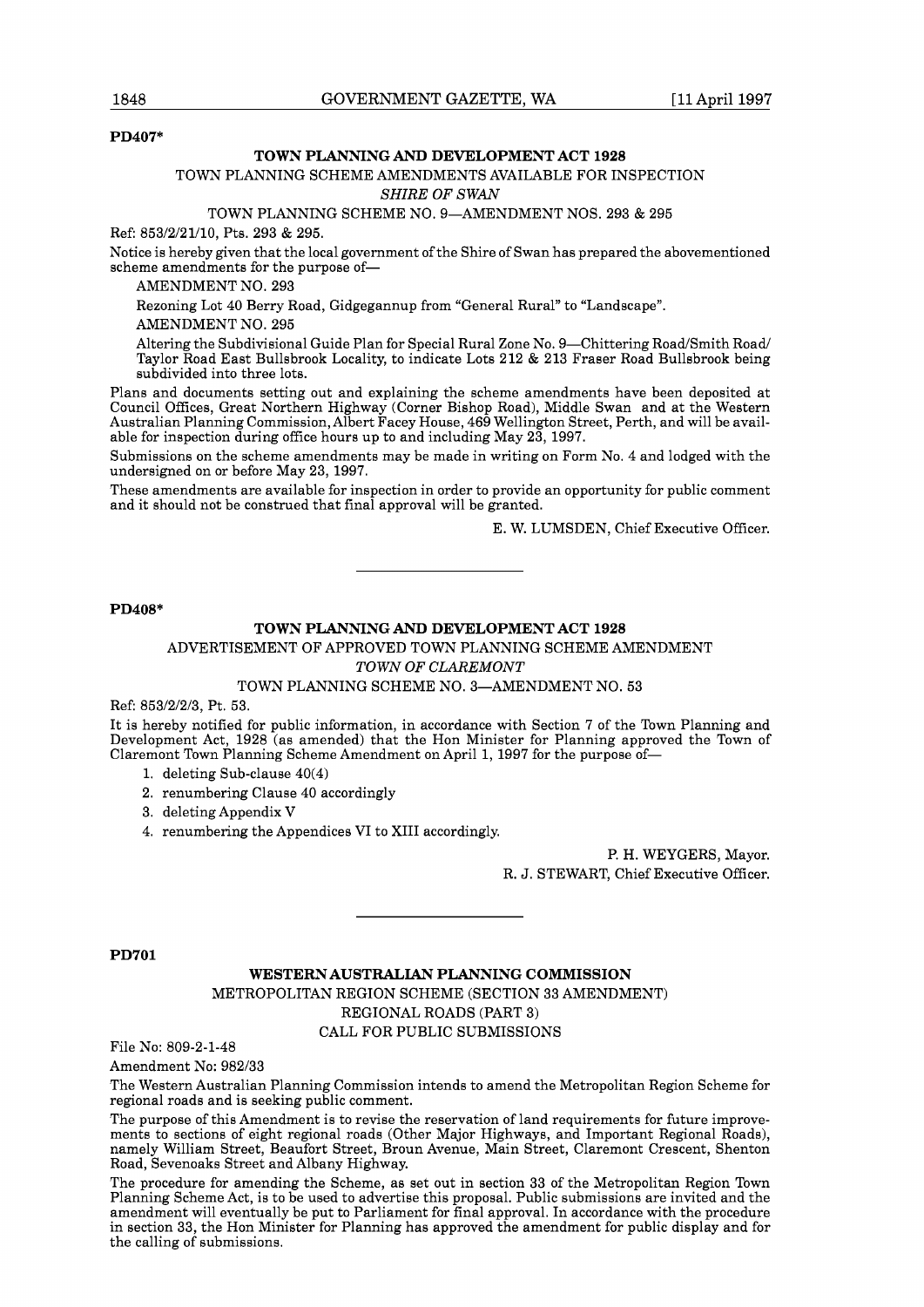Copies of the maps showing the proposed changes to the zones and reservations of the Scheme and the Commission's Technical Report on the amendment proposals will be available for the public inspection at each of the places listed hereunder.

The amending plans and detail plans will be available for inspection from Monday 17 February 1997 to Friday 23 May 1997 at each of the following places:

(a) Ministry for Planning 1st floor Albert Facey House 469 Wellington Street PERTH WA 6000

(b) Council Offices of the municipalities of:

City of Perth Westralia Square 141 St Georges Terrace PERTH WA 6000

City of Fremantle Corner Newman and William Street FREMANTLE WA 6160

City of Bayswater 61 Broun Ave EMBLETON WA 6062

City of Canning 1317 Albany Hwy CANNINGTON WA 6107 City of Stirling Civic Place STIRLlNG WA 6021 Town of Claremont 308 Stirling Hwy CLAREMONT WA 6010

Town of Vincent Vincent Street (Cnr Loftus) LEEDERVILLE WA 6007

(c) J S Battye Library Alexander Library Building Cultural Centre Francis Street NORTHBRIDGE WA 6003

(d) Main Roads WA Don Aitken Centre Waterloo Crescent EAST PERTH WA 6004

Any person who desires to make a submission either supporting or objecting to any provisions of the proposed Amendment may do so on the Form 6A. Submission forms are available on request from the display locations and must be lodged with the-

Secretary Western Australian Planning Commission 469 Wellington Street PERTH WA 6000

on or before 5.00pm FRIDAY 23 MAY 1997. Late submissions will not be considered.

> PETER MELBIN, Secretary, Western Australian Planning Commission.

## Police

#### **PE401**

#### **ROAD TRAFFIC ACT 1974**

I, Edwin Graeme Lienert, Commander (Traffic and Operation Support) being the delegated officer of the Minister for Transport under section 83(6) of the Road Traffic Act 1974, pursuant to the powers conferred by section  $83(1)$  of that Act and the consent of the Local Authorities having been obtained and nominated for the purpose of a Circuit (Cycling) by members/entrants of the Karratha Cycle Club Inc on July 6th, 1997 between the hours of 1500 and 1700 do hereby approve the temporary suspension of the Regulations made under such Act on the carriagewayls mentioned hereunder.

Racing to be confined to the left hand side of the carriageway on-Startffinish Baynton Dve, left Radley, Campbell Cres, Karratha.

All participants to wear approved head protection at all times. Dated at Perth this 4th day of April 1997.

E. G. LIENERT, Commander (Traffic and Operation Support).

#### **ROAD TRAFFIC ACT 1974**

I, Edwin Graeme Lienert, Commander (Traffic and Operation Support) being the delegated officer of the Minister for Transport under section 83(6) of the Road Traffic Act 1974, pursuant to the powers conferred by section 83(1) of that Act and the consent of the Local Authorities having been obtained and nominated for the purpose of a Circuit (Cycling) by members/entrants of the Karratha Cycle Club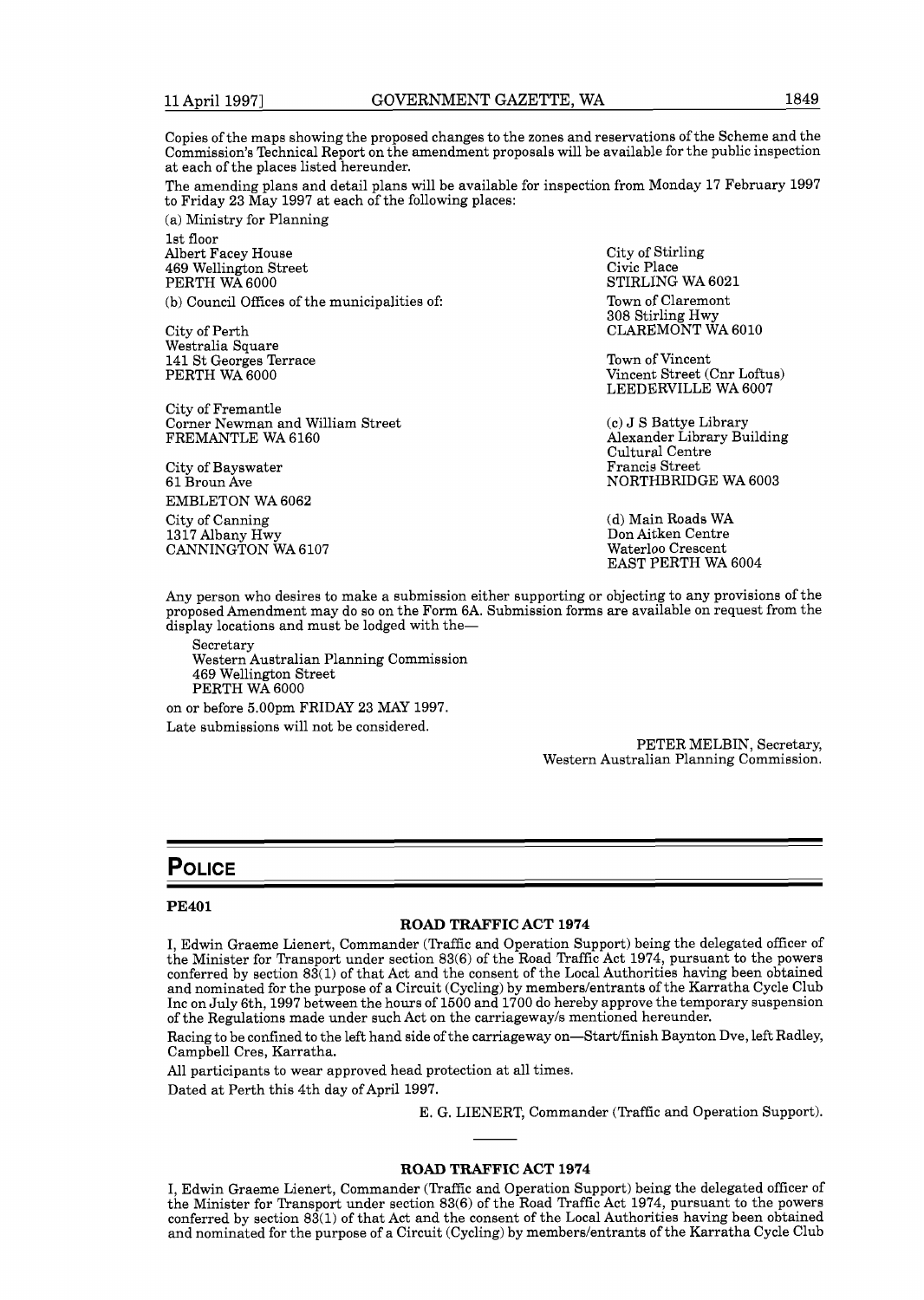Inc on July 27th, and August 2nd, 1997 between the hours of (27/7/97 1500 and 1700) and (2/8/97 1330 and 1630) do hereby approve the temporary suspension of the Regulations made under such Act on the carriagewayls mentioned hereunder.

Racing to be confined to the left hand side of the carriageway on-Startlfinish-Searipple Rd, left Millstream, Maitland Rd, Mystery Rd, Karratha.

All participants to wear approved head protection at all times.

Dated at Perth this 4th day of April 1997.

E. G. LIENERT, Commander (Traffic and Operation Support).

#### **PE402**

### **ROAD TRAFFIC ACT 1974**

I, Edwin Graeme Lienert, Commander (Traffic and Operation Support) being the delegated officer of the Minister for Transport under section 83(6) of the Road Traffic Act 1974, pursuant to the powers conferred by section  $83(1)$  of that Act and the consent of the Local Authorities having been obtained and nominated for the purpose of a Club Racing by memberslentrants of the Midland Cycle Club on May 4th, llth, June lst, 15th, 1997 between the hours of 0900 and 1200 do hereby approve the temporary suspension of the Regulations made under such Act on the carriagewayls mentioned hereunder. Racing to be confined to the left hand side of the carriageway on-Bellevue-Commencing Goodchild Oval, Wilkins St, left Henkin St, Clayton St, Military Rd, Helena Valley Rd, Scott St, Clayton Rd, Katherine St, Wilkins St, and return.

All participants to wear approved head protection at all times.

Dated at Perth this 3rd day of April 1997.

E. G. LIENERT, Commander (Traffic and Operation Support).

## **ROAD TRAFFIC ACT 1974**

I, Edwin Graeme Lienert, Commander (Traffic and Operation Support) being the delegated officer of the Minister for Transport under section 83(6) of the Road Traffic Act 1974, pursuant to the powers conferred by section 83(1) of that Act and the consent of the Local Authorities having been obtained and nominated for the purpose of a Club Racing by memberslentrants of the Midland Cycle Club on June 22nd, 29th, July 6th, 13th, 1997 between the hours of 0900 and 1200 do hereby approve the temporary suspension of the Regulations made under such Act on the carriageway/s mentioned hereunder.

Racing to be confined to the left hand side of the carriageway on-Bellevue-Commencing Goodchild Oval, Wilkins St, left Henkin St, Clayton St, Military Rd, Helena Valley Rd, Scott St, Clayton Rd, Katherine St, Wilkins St, and return.

All participants to wear approved head protection at all times. Dated at Perth this 3rd day of April 1997.

E. G. LIENERT, Commander (Traffic and Operation Support).

## **ROAD TRAFFIC ACT 1974**

I, Edwin Graeme Lienert, Commander (Traffic and Operation Support) being the delegated officer of the Minister for Transport under section 83(6) of the Road Traffic Act 1974, pursuant to the powers conferred by section 83(1) of that Act and the consent of the Local Authorities having been obtained and nominated for the purpose of a Club Racing by memberslentrants of the Midland Cycle Club on July 20th, August 3rd, September 21st, October 12th, 1997 between the hours of 0900 and 1200 do hereby approve the temporary suspension of the Regulations made under such Act on the carriagewayl s mentioned hereunder.

Racing to be confined to the left hand side of the carriageway on-Bellevue-Commencing Goodchild Oval in Wilkins St, left Henkin St, Clayton St, Military Rd, Helena Valley Rd, Scott St, Clayton Rd, Katherine St, Wilkins St, and return.

All participants to wear approved head protection at all times.

Dated at Perth this 3rd day of April 1997.

E. G. LIENERT, Commander (Traffic and Operation Support).

#### **ROAD TRAFFIC ACT 1974**

I, Edwin Graeme Lienert, Commander (Traffic and Operation Support) being the delegated officer of the Minister for Transport under section 83(6) of the Road Traffic Act 1974, pursuant to the powers conferred by section 83(1) of that Act and the consent of the Local Authorities having been obtained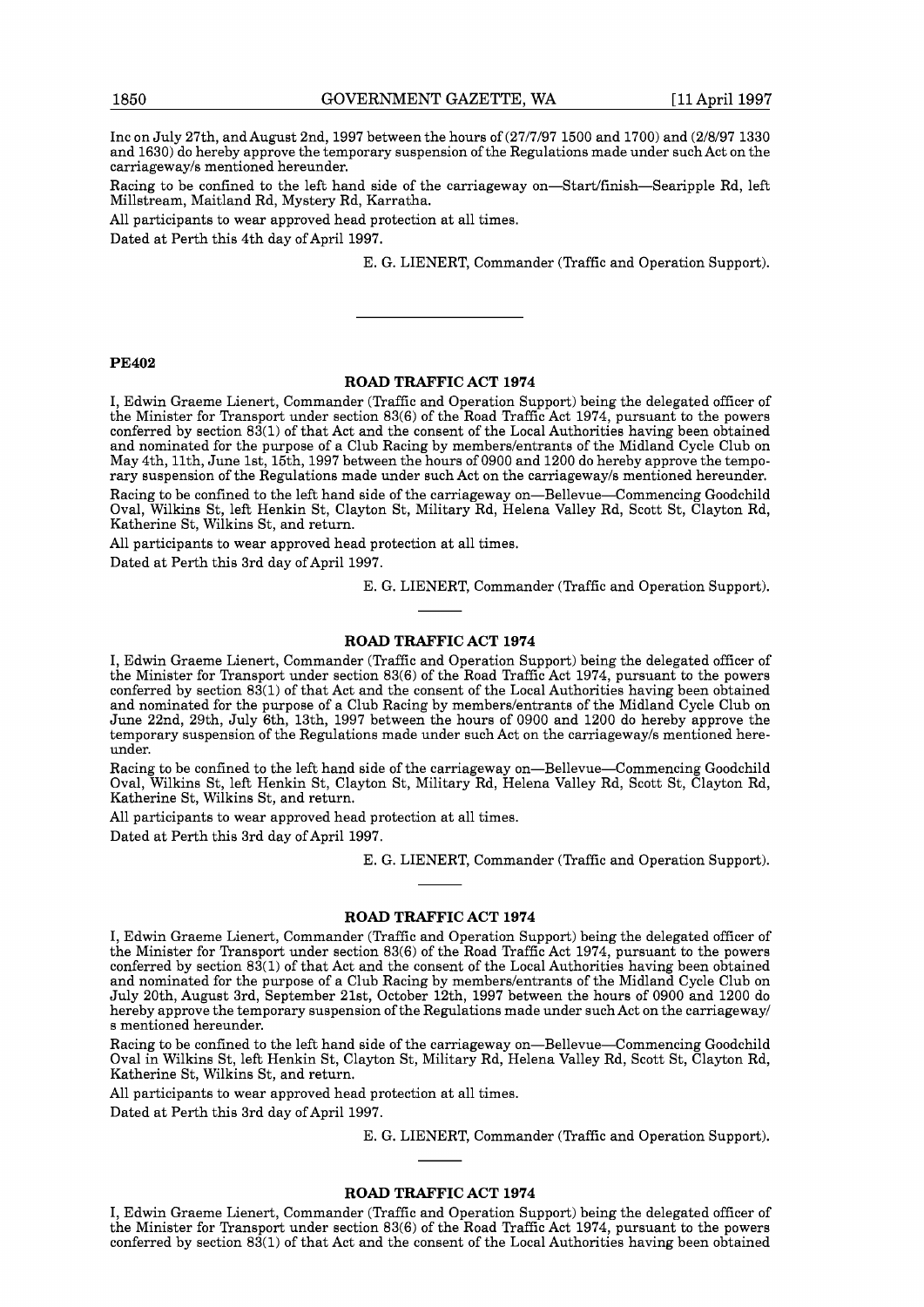and nominated for the purpose of a Club Racing by memberslentrants of the Midland Cycle Club on October 19th, 1997 between the hours of 0900 and 1200 do hereby approve the temporary suspension of the Regulations made under such Act on the carriagewayls mentioned hereunder.

Racing to be confined to the left hand side of the carriageway on-Bellevue-Commencing Goodchild Oval on Wilkins St, left Henkin St, Clayton St, Military Rd, Helena Valley Rd, Scott St, Clayton Rd, Katherine St, Wilkins St, and return.

All participants to wear approved head protection at all times.

Dated at Perth this 3rd day of April 1997.

E. G. LIENERT, Commander (Traffic and Operation Support).

#### **PE403**

#### **ROAD TRAFFIC ACT 1974**

I, Edwin Graeme Lienert, Commander (Traffic and Operation Support) being the delegated officer of the Minister for Transport under section 83(6) of the Road Traffic Act 1974, pursuant to the powers conferred by section 83(1) of that Act and the consent of the Local Authorities having been obtained and nominated for the purpose of a Criterium (Cycling) by memberslentrants of the Karratha Cycle Club Inc on June 15th, 1997 between the hours of 1500 and 1700 do hereby approve the temporary suspension of the Regulations made under such Act on the carriageway/s mentioned hereunder.

Racing to be confined to the left hand side of the carriageway on-Radley Dve, left Stickney Way, left Baynton Dve, Karratha.

All participants to wear approved head protection at all times.

Dated at Perth this 4th day of April 1997.

E. G. LIENERT, Commander (Traffic and Operation Support).

## **ROAD TRAFFIC ACT 1974**

I, Edwin Graeme Lienert, Commander (Traffic and Operation Support) being the delegated officer of the Minister for Transport under section 83(6) of the Road Traffic Act 1974, pursuant to the powers conferred by section 83(1) of that Act and the consent of the Local Authorities having been obtained and nominated for the purpose of a Criterium (Cycling) by members/entrants of the Karratha Cycle Club Inc on July 20th, 1997 between the hours of 1500 and 1700 do hereby approve the temporary suspension of the Regulations made under such Act on the carriagewayls mentioned hereunder.

Racing to be confined to the left hand side of the carriageway on—Start/finish—Honeymoon Rd, left Bruce Way, left Samson Circuit, Point Samson.

All participants to wear approved head protection at all times. Dated at Perth this 4th day of April 1997.

E. G. LIENERT, Commander (Traffic and Operation Support).

#### **PE404**

#### **ROAD TRAFFIC ACT 1974**

I, Edwin Graeme Lienert, Commander (Traffic and Operation Support) being the delegated officer of the Minister for Transport under section 83(6) of the Road Traffic Act 1974, pursuant to the powers conferred by section 83(1) of that Act and the consent of the Local Authorities having been obtained and nominated for the purpose of a Cycle Race by memberslentrants of the Bunbury Cycle Club on May 3rd, 1997 between the hours of 1300 and 1700 do hereby approve the temporary suspension of the Regulations made under such Act on the carriagewayls mentioned hereunder.

Racing to be confined to the left hand side of the carriageway on-Commence Picton Rd/Dodson St, north Boyanup Rd, Dardanup west Rd, Garvey Rd, Moore Rd, South West Hwy, and finish Picton Tavern, Bunbury.

All participants to wear approved head protection at all times.

Dated at Perth this 1st day of April 1997.

E. G. LIENERT, Commander (Traffic and Operation Support).

## **ROAD TRAFFIC ACT 1974**

I, Edwin Graeme Lienert, Commander (Traffic and Operation Support) being the delegated officer of the Minister for Transport under section 83(6) of the Road Traffic Act 1974, pursuant to the powers conferred by section 83(1) of that Act and the consent of the Local Authorities having been obtained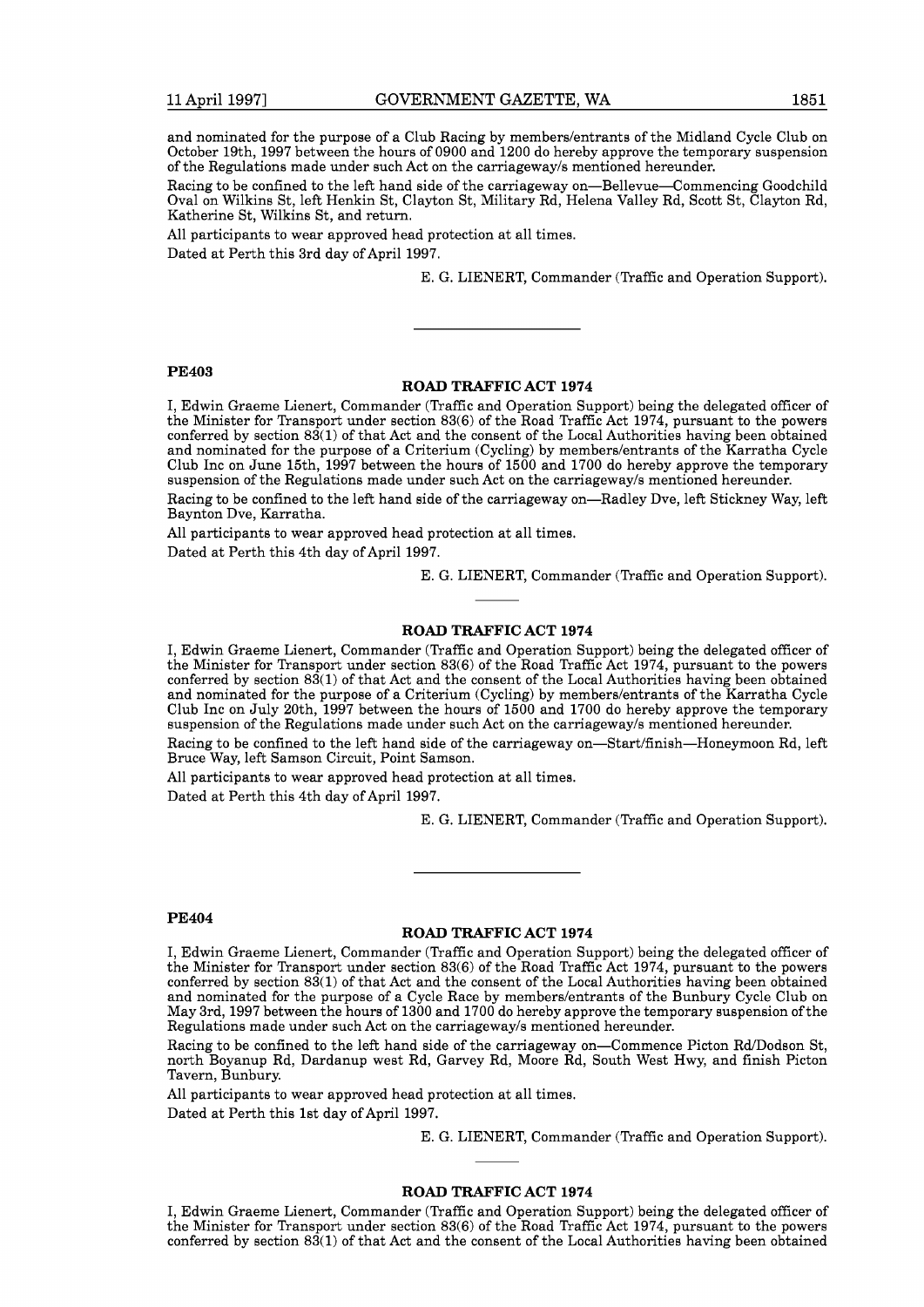and nominated for the purpose of a Cycle Race by memberslentrants of the Peel Districts Cycle Club Inc on May 4th and llth, 1997 between the hours of 0900 and 1300 do hereby approve the temporary suspension of the Regulations made under such Act on the carriageway/s mentioned hereunder.

Racing to be confined to the left hand side of the carriageway on—Paterson Rd out and back, Pinjarra. All participants to wear approved head protection at all times.

Dated at Perth this 4th day of April 1997.

E. G. LIENERT, Commander (Traffic and Operation Support).

#### **ROAD TRAFFIC ACT 1974**

I, Edwin Graeme Lienert, Commander (Traffic and Operation Support) being the delegated officer of the Minister for Transport under section 83(6) of the Road Traffic Act 1974, pursuant to the powers conferred by section 83(1) of that Act and the consent of the Local Authorities having been obtained and nominated for the purpose of a Cycle Race by memberslentrants of the Peel District Cycle Club on May 17th, 1997 between the hours of 1300 and 1700 do hereby approve the temporary suspension of the Regulations made under such Act on the carriagewayls mentioned hereunder.

Racing to be confined to the left hand side of the carriageway on-Pinjarra Rd, Roe Ave, James St, George St, Paterson Rd, Old Mandurah Rd, Pinjarra.

All participants to wear approved head protection at all times.

Dated at Perth this 4th day of April 1997.

E. G. LIENERT, Commander (Traffic and Operation Support).

#### **ROAD TRAFFIC ACT 1974**

I, Edwin Graeme Lienert, Commander (Traffic and Operation Support) being the delegated officer of the Minister for Transport under section 83(6) of the Road Traffic Act 1974, pursuant to the powers conferred by section 83(1) of that Act and the consent of the Local Authorities having been obtained and nominated for the purpose of a Cycle Race (Peel Classic) by memberslentrants of the Peel District Cycle Club Inc on June 8th, 1997 between the hours of 0900 and 1530 do hereby approve the temporary suspension of the Regulations made under such Act on the carriagewayls mentioned hereunder. Racing to be confined to the left hand side of the carriageway on—Start/finish Premier Hotel Pinjarra. Williams Rd to Boddington and return.

All participants to wear approved head protection at all times.

Dated at Perth this 4th day of April 1997.

E. G. LIENERT, Commander (Traffic and Operation Support).

## **ROAD TRAFFIC ACT 1974**

I, Edwin Graeme Lienert, Commander (Traffic and Operation Support) being the delegated officer of the Minister for Transport under section 83(6) of the Road Traffic Act 1974, pursuant to the powers conferred by section 83(1) of that Act and the consent of the Local Authorities having been obtained and nominated for the purpose of a Cycle Race by memberslentrants of the Peel District Cycle Club on June 15th, August 3rd, September 28th, 1997 between the hours of 0900 and 1300 do hereby approve the temporary suspension of the Regulations made under such Act on the carriageway's mentioned hereunder.

Racing to be confined to the left hand side of the carriageway on-Del Park Rd, North Dandalup to Dwellingup and return.

All participants to wear approved head protection at all times.

Dated at Perth this 4th day of April 1997.

E. G. LIENERT, Commander (Traffic and Operation Support).

## **ROAD TRAFFIC ACT 1974**

I, Edwin Graeme Lienert, Commander (Traffic and Operation Support) being the delegated officer of the Minister for Transport under section 83(6) of the Road Traffic Act 1974, pursuant to the powers conferred by section 83(1) of that Act and the consent of the Local Authorities having been obtained and nominated for the purpose of a Cycle Race by members/entrants of the Peel District Cycling Club Inc on June 22nd, July 13th, September 21st, 1997 between the hours of 0900 and 1300 do hereby approve the temporary suspension of the Regulations made under such Act on the carriagewayls mentioned hereunder.

Racing to be confined to the left hand side of the carriageway on—Start/finish Pinjarra Rd, Ravenswood. Roe Ave, James St, George St, Paterson Rd, Old Mandurah Rd, Pinjarra.

All participants to wear approved head protection at all times.

Dated at Perth this 4th day of April 1997.

E. G. LIENERT, Commander (Traffic and Operation Support).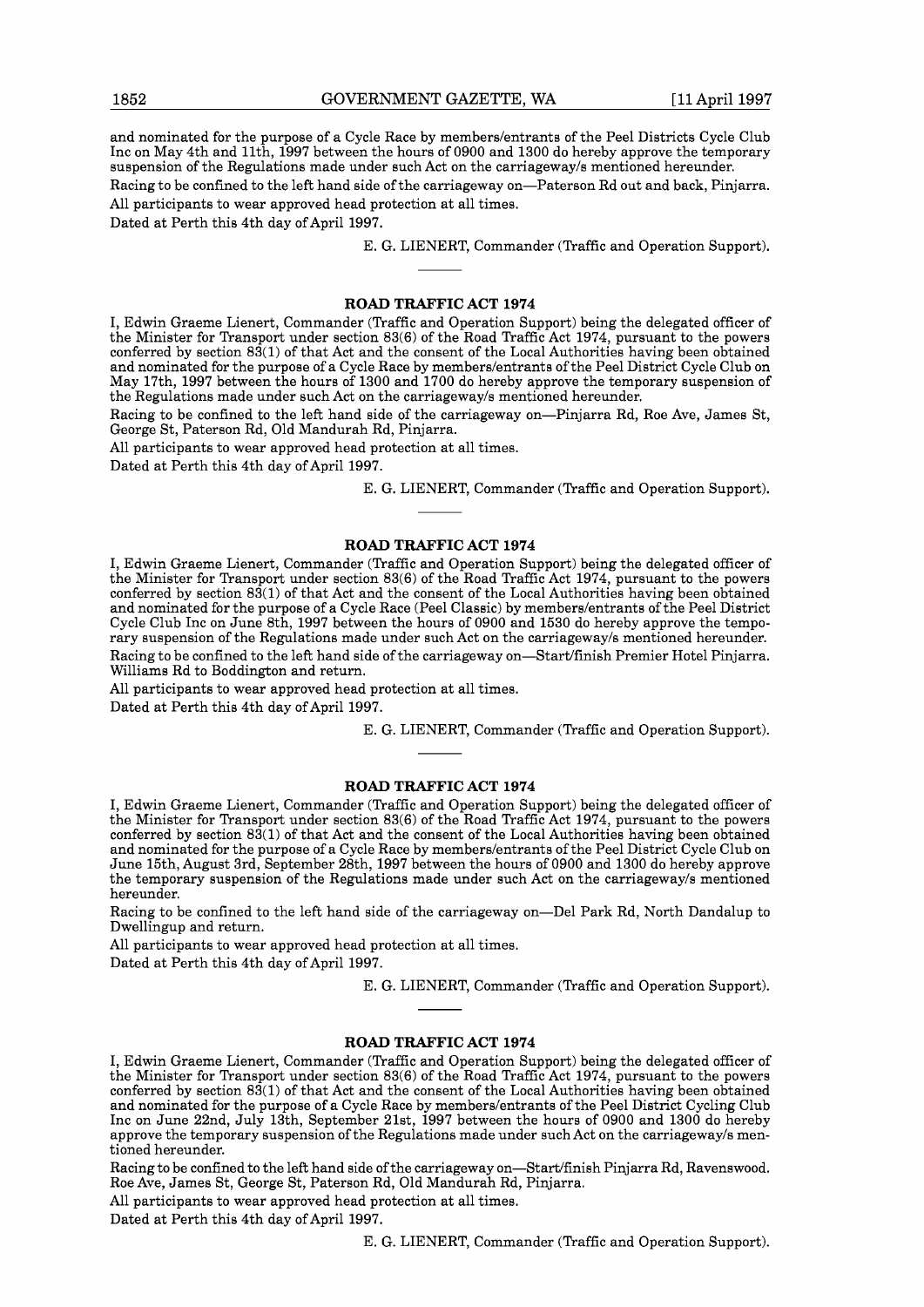#### **ROAD TRAFFIC ACT 1974**

I, Edwin Graeme Lienert, Commander (Traffic and Operation Support) being the delegated officer of the Minister for Transport under section 83(6) of the Road Traffic Act 1974, pursuant to the powers conferred by section 83(1) of that Act and the consent of the Local Authorities having been obtained and nominated for the purpose of a Cycle Race (Club Team Time Trial) by memberslentrants of the Peel District Cycle Club Inc on June 28th, 1997 between the hours of 1200 and 1730 do hereby approve the temporary suspension of the Regulations made under such Act on the carriageway's mentioned hereunder.

Racing to be confined to the left hand side of the carriageway on-Start/finish Gordon Rd, Mandurah, Lake  $\tilde{R}d$  to North Dandalup and return.

All participants to wear approved head protection at all times.

Dated at Perth this 4th day of April 1997.

E. G. LIENERT, Commander (Traffic and Operation Support).

#### **ROAD TRAFFIC ACT 1974**

I, Edwin Graeme Lienert, Commander (Traffic and Operation Support) being the delegated officer of the Minister for Transport under section 83(6) of the Road Traffic Act 1974, pursuant to the powers conferred by section  $83(1)$  of that Act and the consent of the Local Authorities having been obtained and nominated for the purpose of a Cycle Race by memberslentrants of the Peel District Cycle Club Inc on August 23rd, 1997 between the hours of 0900 and 1700 do hereby approve the temporary suspension of the Regulations made under such Act on the carriageway's mentioned hereunder.

Racing to be confined to the left hand side of the carriageway on-Stage (1) Start/finish Wandoo Dve, North Pinjarra, Stage (2) Startlfinish Williams Rd, Pinjarra. Wisteria Ave, Carcoola Dve to Dwellingup and return.

All participants to wear approved head protection at all times. Dated at Perth this 4th day of April 1997.

E. G. LIENERT, Commander (Traffic and Operation Support).

## **ROAD TRAFFIC ACT 1974**

I, Edwin Graeme Lienert, Commander (Traffic and Operation Support) being the delegated officer of the Minister for Transport under section 83(6) of the Road Traffic Act 1974, pursuant to the powers conferred by section 83(1) of that Act and the consent of the Local Authorities having been obtained and nominated for the purpose of a Cycle Race by memberslentrants of the Peel District Cycle Club Inc on September 20th, 1997 between the hours of 1200 and 1700 do hereby approve the temporary suspension of the Regulations made under such Act on the carriagewayls mentioned hereunder.

Racing to be confined to the left hand side of the carriageway on—Del Park Rd, Dwellingup to North Dandalup and return.

All participants to wear approved head protection at all times.

Dated at Perth this 4th day of April 1997.

E. G. LIENERT, Commander (Traffic and Operation Support).

## **PE405**

#### **ROAD TRAFFIC ACT 1974**

I, Edwin Graeme Lienert, Commander (Traffic and Operation Support) being the delegated officer of the Minister for Transport under section 83(6) of the Road Traffic Act 1974, pursuant to the powers conferred by section 83(1) of that Act and the consent of the Local Authorities having been obtained and nominated for the purpose of the Fremantle Fun Run by memberslentrants of the West Australian Marathon Club on October 5th, 1997 between the hours of 0730 and 0900 do hereby approve the temporary suspension of the Regulations made under such Act on the carriageway/s mentioned hereunder.

Running to be confined to-Cliff St, Phillimore St, Mews Rd (dual use path to South Beach) and return along Marine Tce, Fremantle.

All participants to wear approved head protection at all times. Dated at Perth this 3rd day of April 1997.

E. G. LIENERT, Commander (Traffic and Operation Support).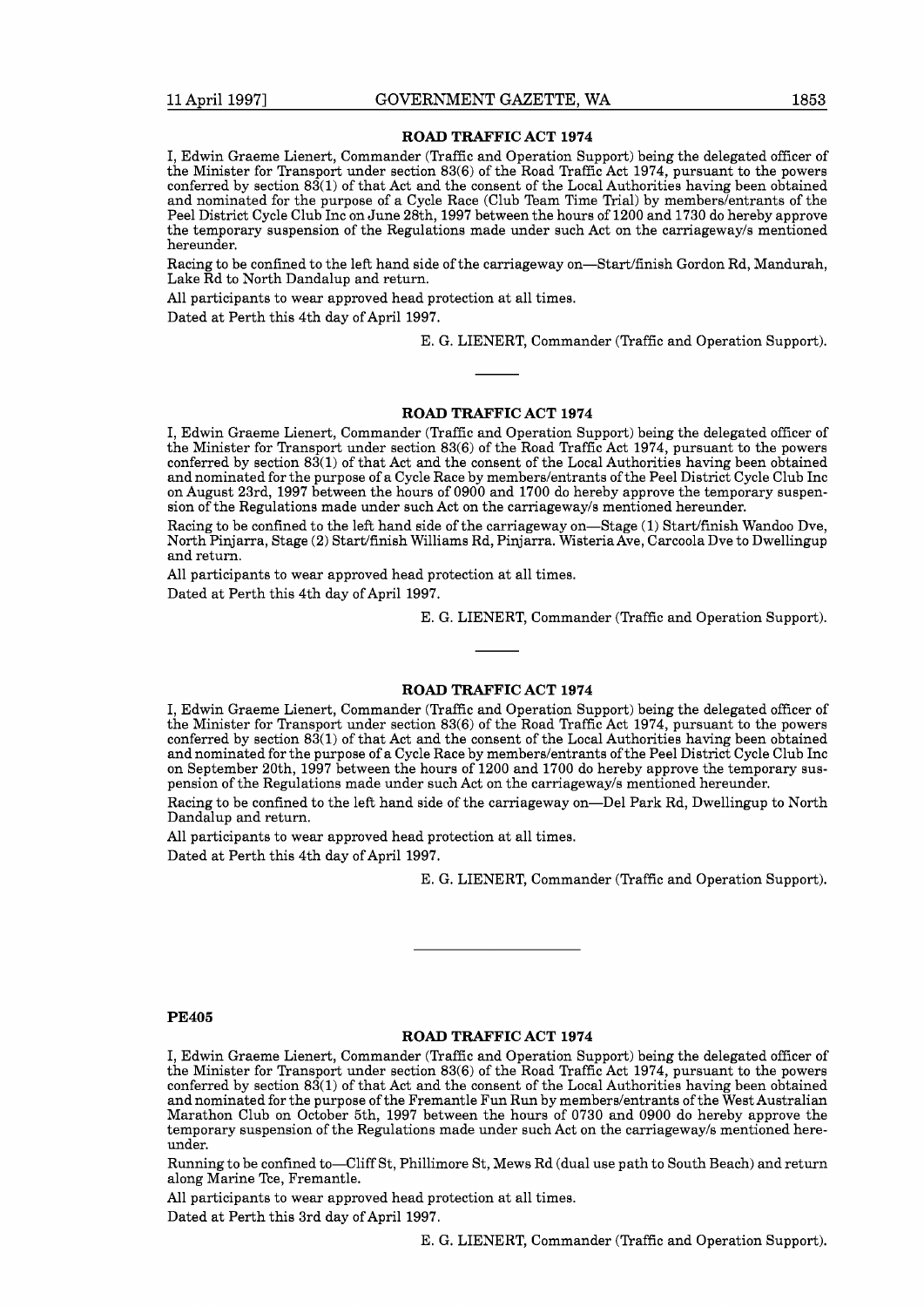#### **PE406**

#### **ROAD TRAFFIC ACT 1974**

I, Edwin Graeme Lienert, Commander (Traffic and Operation Support) being the delegated officer of the Minister for Transport under section 83(6) of the Road Traffic Act 1974, pursuant to the powers conferred by section  $83(1)$  of that Act and the consent of the Local Authorities having been obtained and nominated for the purpose of a Handicap Event (Cycling) A, B, C Grades & Novice/Junior by memberslentrants of the Karratha Cycle Club Inc on May 25th, 1997 between the hours of 1500 and 1700 do hereby approve the temporary suspension of the Regulations made under such Act on the carriagewayls mentioned hereunder.

Racing to be confined to the left hand side of the **carriageway-Startlfinish-Tambrey** Dve, left Bathgate Rd, left Balmoral Rd, Karratha.

All participants to wear approved head protection at all times.

Dated at Perth this 4th day of April 1997.

E. G. LIENERT, Commander (Traffic and Operation Support).

## **ROAD TRAFFIC ACT 1974**

I, Edwin Graeme Lienert, Commander (Traffic and Operation Support) being the delegated officer of the Minister for Transport under section 83(6) of the Road Traffic Act 1974, pursuant to the powers conferred by section 83(1) of that Act and the consent of the Local Authorities having been obtained and nominated for the purpose of a Circuit Grade Start Handicap—Cycling by members/entrants of the Karratha Cycle Club Inc on June 8th, 1997 between the hours of 1500 and 1700 do hereby approve the temporary suspension of the Regulations made under such Act on the carriagewayls mentioned hereunder.

Racing to be confined to the left hand side of the carriageway-Startlfinish: Central Ave, left Parker Point Rd, left The Esplanade, Church Rd, Dampier.

All participants to wear approved head protection at all times.

Dated at Perth this 4th day of April 1997.

E. G. LIENERT, Commander (Traffic and Operation Support).

#### **ROAD TRAFFIC ACT 1974**

I, Edwin Graeme Lienert, Commander (Traffic and Operation Support) being the delegated officer of the Minister for Transport under section 83(6) of the Road Traffic Act 1974, pursuant to the powers conferred by section 83(1) of that Act and the consent of the Local Authorities having been obtained and nominated for the purpose of a Handicap (Cycling) 7 Mile and Back by memberslentrants of the Karratha Cycle Club Inc on June 29th, 1997 between the hours of 1500 and 1700 do hereby approve the temporary suspension of the Regulations made under such Act on the carriagewayls mentioned hereunder.

Racing to be confined to the left hand side of the carriageway on-Start/finish Millstream Rd, Dampier Rd, left Parker Point Rd, left The Esplanade, Church Rd, Central Ave, Dampier Rd, Karratha.

All participants to wear approved head protection at all times.

Dated at Perth this 4th day of April 1997.

E. G. LIENERT, Commander (Traffic and Operation Support).

## **ROAD TRAFFIC ACT 1974**

I, Edwin Graeme Lienert, Commander (Traffic and Operation Support) being the delegated officer of the Minister for Transport under section 83(6) of the Road Traffic Act 1974, pursuant to the powers conferred by section 83(1) of that Act and the consent of the Local Authorities having been obtained and nominated for the purpose of a Handicap Cycling by memberslentrants of the Karratha Cycle Club Inc on July 13th, 1997 between the hours of 1500 and 1700 do hereby approve the temporary suspension of the Regulations made under such Act on the carriagewayls mentioned hereunder.

Racing to be confined to the left hand side of the carriageway on-Commence Central Ave, left Parker Point Rd, left The Esplanade, Church Rd, Central Ave, Bueeup Rd, turn at Woodside and return Burrup Rd, right Dampier Rd, Dampier.

All participants to wear approved head protection at all times. Dated at Perth this 4th day of April 1997.

E. G. LIENERT, Commander (Traffic and Operation Support).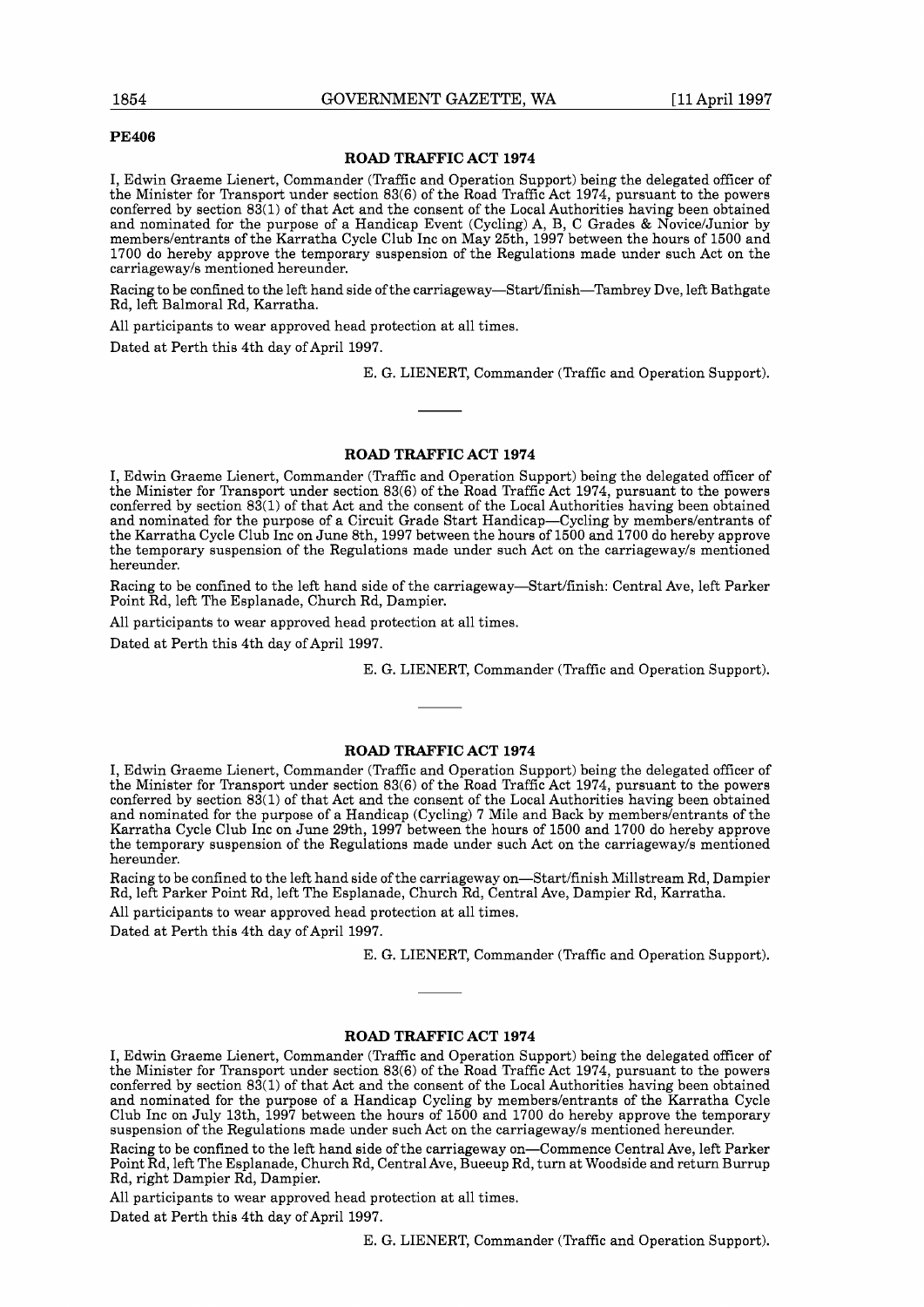#### **PE407**

#### **ROAD TRAFFIC ACT 1974**

I, Edwin Graeme Lienert, Commander (Traffic and Operation Support) being the delegated officer of the Minister for Transport under section 83(6) of the Road Traffic Act 1974, pursuant to the powers conferred by section  $83(1)$  of that Act and the consent of the Local Authorities having been obtained and nominated for the purpose of a Mass Start (Cycling) by members/entrants of the Karratha Cycle Club Inc on June lst, 1997 between the hours of 1500 and 1700 do hereby approve the temporary suspension of the Regulations made under such Act on the carriagewayls mentioned hereunder. Racing to be confined to the left hand side of the carriageway-Start/finish-Cnr Balmoral/Millstream Rds, Dampier Rd, Parker Point Rd, The Esplanade, Church Rd, Central, Dampier, Karratha. All participants to wear approved head protection at all times.

Dated at Perth this 4th day of April 1997.

E. G. LIENERT, Commander (Traffic and Operation Support).

#### **ROAD TRAFFIC ACT 1974**

I, Edwin Graeme Lienert, Commander (Traffic and Operation Support) being the delegated officer of the Minister for Transport under section 83(6) of the Road Traffic Act 1974, pursuant to the powers conferred by section  $83(1)$  of that Act and the consent of the Local Authorities having been obtained and nominated for the purpose of a Mass Start (Cycling) Telecom Tower and back by members/entrants of the Karratha Cycle Club Inc on June 22nd, 1997 between the hours of 1500 and 1700 do hereby approve the temporary suspension of the Regulations made under such Act on the carriagewayl s mentioned hereunder.

Racing to be confined to the left hand side of the carriageway on—Start/finish Tourist Bureau on Karratha Road, left North West Coastal Hwy, Karratha.

All participants to wear approved head protection at all times.

Dated at Perth this 4th day of April 1997.

E. G. LIENERT, Commander (Traffic and Operation Support).

#### **PE408**

#### **ROAD TRAFFIC ACT 1974**

I, Edwin Graeme Lienert, Commander (Traffic and Operation Support) being the delegated officer of the Minister for Transport under section 83(6) of the Road Traffic Act 1974, pursuant to the powers conferred by section 83(1) of that Act and the consent of the Local Authorities having been obtained and nominated for the purpose of a Relay-Cycling by members/entrants of the Karratha Cycle Club Inc on August 24th, 1997 between the hours of 1000 and 1300 do hereby approve the temporary suspension of the Regulations made under such Act on the carriagewayls mentioned hereunder.

Racing to be confined to the left hand side of the carriageway-Commence Balmoral Rd, Karratha left Millstream, left Karratha Rd, left North West Coastal Hwy (Cleaverville Rd), left Point Samson/ Roebourne Rd and finish south of Samson Fisheries, Point Samson.

All participants to wear approved head protection at all times.

Dated at Perth this 4th day of April 1997.

E. G. LIENERT, Commander (Traffic and Operation Support).

#### **PE409**

#### **ROAD TRAFFIC ACT 1974**

I, Edwin Graeme Lienert, Commander (Traffic and Operation Support) being the delegated officer of the Minister for Transport under section 83(6) of the Road Traffic Act 1974, pursuant to the powers conferred by section 83(1) of that Act and the consent of the Local Authorities having been obtained and nominated for the purpose of a Time Trial (Cycling) A, B, C Grades & Novice/Juniors by members/ entrants of the Karratha Cycle Club Inc on May 5th, 1997 between the hours of 0730 and 0930 do hereby approve the temporary suspension of the Regulations made under such Act on the carriageway/ s mentioned hereunder.

Racing to be confined to the left hand side of the carriageway—Start/finish Balmoral Rd, left Bathgate, left Millstream Rd, Karratha.

All participants to wear approved head protection at all times.

Dated at Perth this 4th day of April 1997.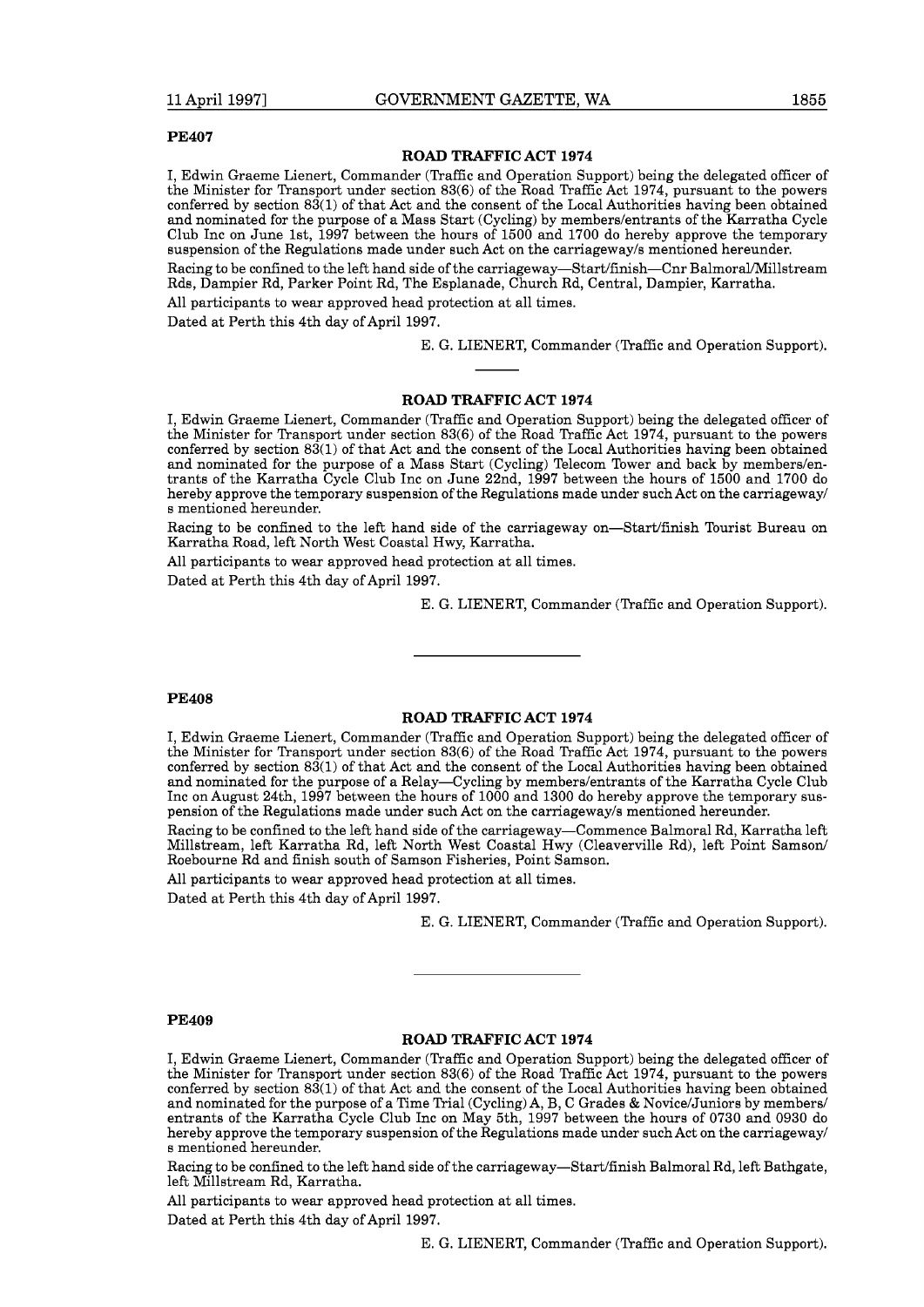#### **ROAD TRAFFIC ACT 1974**

I, Edwin Graeme Lienert, Commander (Traffic and Operation Support) being the delegated officer of the Minister for Transport under section 83(6) of the Road Traffic Act 1974, pursuant to the powers conferred by section 83(1) of that Act and the consent of the Local Authorities having been obtained and nominated for the purpose of a Time Trial (Cycling) by memberslentrants of the Karratha Cycle Club Inc on August loth, 1997 between the hours of 1500 and 1700 do hereby approve the temporary suspension of the Regulations made under such Act on the carriagewayls mentioned hereunder.

Racing to be confined to the left hand side of the carriageway—Start/finish Balmoral Rd, left Millstream, Karratha.

All participants to wear approved head protection at all times. Dated at Perth this 4th day of April 1997.

E. G. LIENERT, Commander (Traffic and Operation Support).

**PE701** 

## **POLICE ACT 1892**

POLICE AUCTION

Under the provisions of the Police Act 1892, unclaimed found and stolen property and bicycles will be sold by public auction at Ross's Auctioneers, 241 Railway Parade, Maylands, on Saturday, 19th April 1997 at 9.00 am.

The auction is to be conducted by Mr Frank Lee.

R. FALCONER, Commissioner of Police, West Australian Police Service.

## **PE702**

#### POLICE AUCTION

Under the provision of the Police Act 1892, unclaimed and stolen property will be sold by Public Auction at the premises of Black Auctions, of Mummery Crescent, Bunbury on the 3rd May 1997.

R. FALCONER, Commissioner of Police.

## **PREMIER AND CABINET**

**PR401** 

#### APPOINTMENT OF DEPUTY OF THE GOVERNOR

It is hereby notified for public information that His Excellency the Governor, under clause XVI of the Letters Patent relating to the Office of Governor of the State of Western Australia dated 14 February 1986, has appointed the Lieutenant-Governor, the Honourable David Kingsley Malcolm AC, to be the deputy of the Governor and in that capacity to perform and exercise all the powers and functions of the Governor for the following period (both dates inclusive)-

4 May to 7 May 1997.

M. C. WAUCHOPE, Chief Executive.

## RACING, GAMING AND LIQUOR

**RA4O 1** 

NOTICE OF AMENDMENT TO THE RULES OF TROTTING

At its meeting on Tuesday the 25 March 1997 the Committee of the Western Australian Trotting Association resolved by absolute majority to amend the Rules of Trotting.

## **Rule 268 (a) is amended by;**

replacing the words, *fifteen dollars* (\$15) with the words, *thirty dollars* (\$30).

**Rule 268 (b) is amended by;** 

replacing the words, *ten dollars (\$10)* with the words *twentv dollars (\$20).*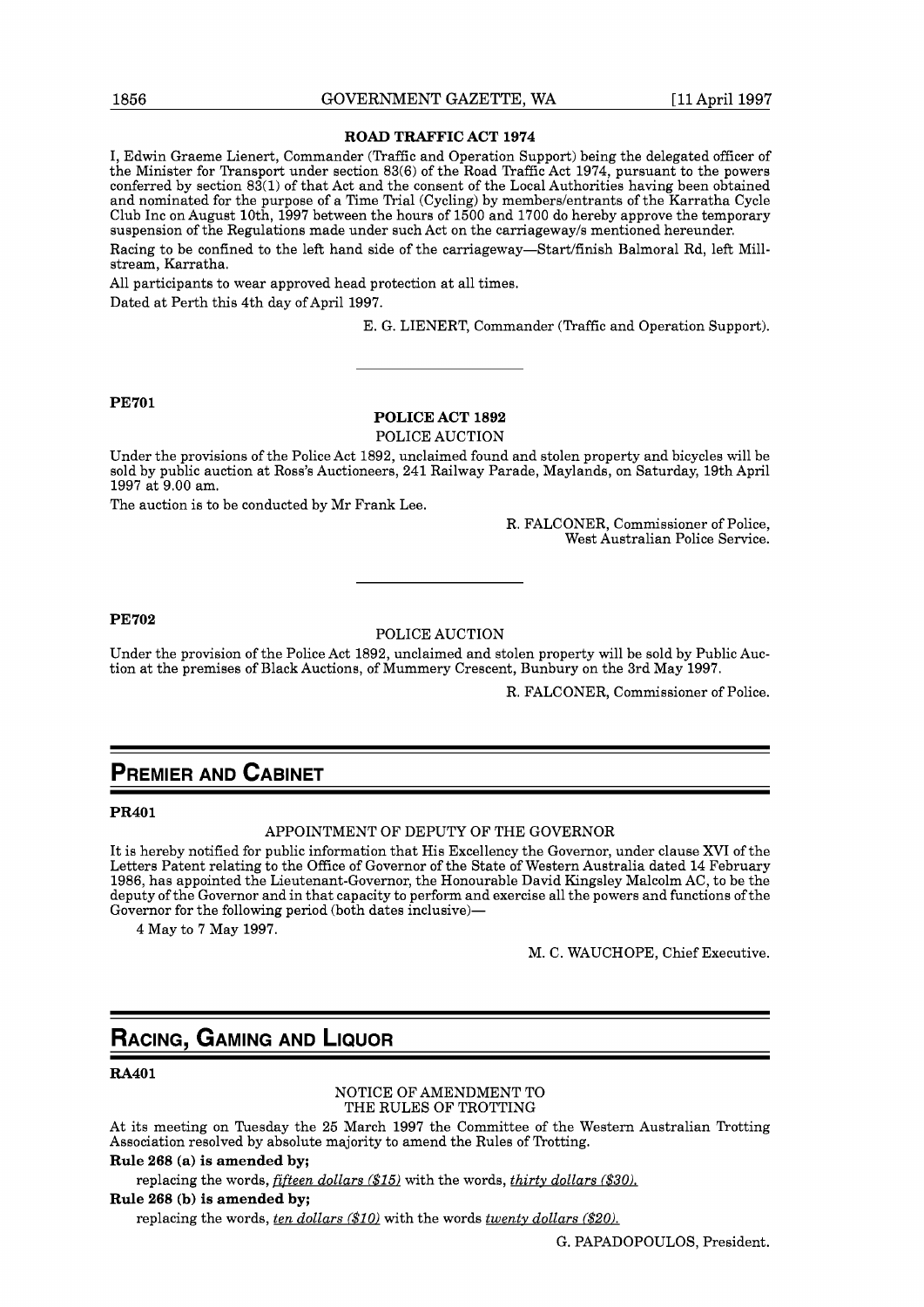#### **RA402**

## WESTERN AUSTRALIAN TROTTING ASSOCIATION

## RULES OF TROTTING

## *Notice of Amendment*

Notice is hereby given that at a meeting of the Committee of the Western Australia Trotting Association held at Gloucester Park, East Perth, on the 25th day of March 1997, it was resolved by an absolute majority of the members of the Committee that the Rules of Trotting be amended as follows-

## PART 41

## **OFFENCES**

Amend Rule 462A by deleting existing Rule 462A and inserting in its place;

#### **Improper Transmission Of Betting Information**

462A (1) No person shall, without the special permission of the Stewards-

- (a) transmit in any way from the grounds of a racecourse any betting odds being offered by bookmakers on any horse that is competing at a racecourse in Australia or elsewhere; and or
- (b) in any birdcage or float parking area while betting is taking place on horse races use in any way any portable telephone, radio transmitter, radio transceiver or any other appliance, apparatus, instrument or equipment that is capable of transmitting betting odds.

(2) The Stewards may impound any portable telephone, radio transmitter, radio transceiver or any other appliance, apparatus, instrument or equipment that is used without their permission by any person in contravention of Part (1) of this Rule.

G. PAPADOPOULOS, WATA President.

#### **RA403**

## **LIQUOR LICENSING ACT 1988**

## SUMMARY OF LIQUOR LICENSING APPLICATIONS

The following is a summary of applications received under the Liquor Licensing Act 1988 and required to be advertised. Any person wishing to obtain more details about any application, or about the objection process, should contact the Liquor Licensing Division, 1st Floor, Hyatt Centre, 87 Adelaide Terrace, Perth (Telephone: 425 1888), or consult a solicitor or relevant industry organisation.

| App. No. | Applicant                               | Nature of Application                                                                                                                                            | Last Date<br>for<br>Objections |
|----------|-----------------------------------------|------------------------------------------------------------------------------------------------------------------------------------------------------------------|--------------------------------|
|          | APPLICATIONS FOR TRANSFER OF LICENCE    |                                                                                                                                                                  |                                |
| 1638/96  | Jetrio Pty Ltd                          | Application for the transfer of a Restaurant<br>licence in respect of premises situated in<br>Kalbarri and known as Kalbarri Palm<br>Resort, from Onica Pty Ltd. | 18/4/97                        |
| 1639/96  | Gemhurst Pty Ltd                        | Application for the transfer of a Restaurant<br>licence in respect of premises situated in<br>Esperance and known as Bayview Motel,<br>from Baracus Pty Ltd      | 21/4/97                        |
|          | APPLICATIONS FOR THE GRANT OF A LICENCE |                                                                                                                                                                  |                                |
| 1022/96  | Sandra Colleen Curtis                   | Application for the grant of a Special<br>Facility licence in respect of premises<br>situated in Kewdale and known as Karen Sue.                                 | 4/5/97                         |
| 1024/96  | Sac Nominees Pty Ltd                    | Application for the grant of a Restaurant<br>licence in respect of premises situated in<br>Belmont and known as Bel Eyre Motel Palm<br>Restaurant.               | 4/5/97                         |

This notice is published under section 67 (5) of the Liquor Licensing Act 1988.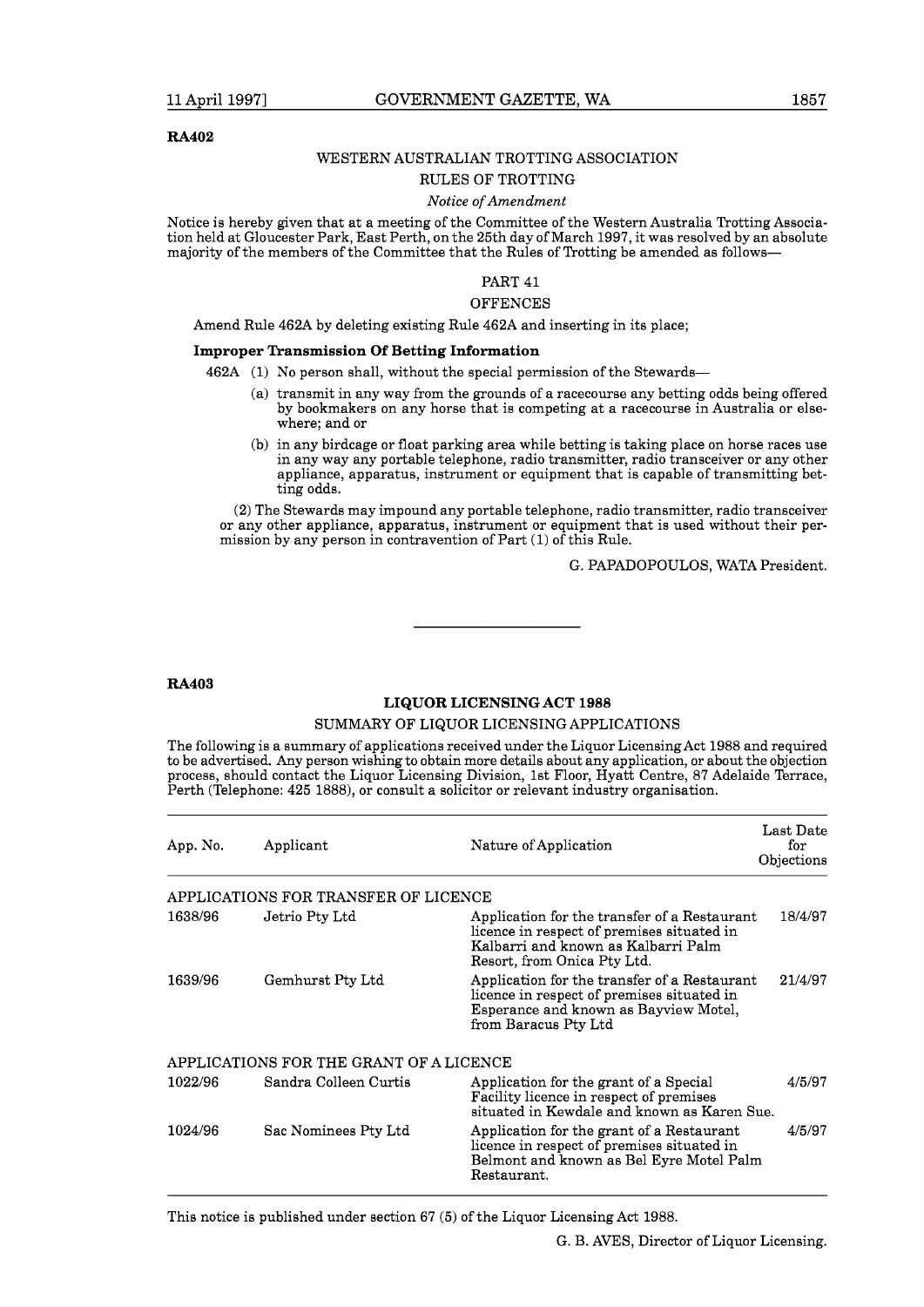# Transport

## **TR301**

## ROAD TRAFFIC ACT **1974**

**ROAD TRAFFIC CODE AMENDMENT REGULATIONS (No. 4) 1997** 

Made by His Excellency the Governor in Executive Council.

## **Citation**

1. These regulations may be cited as the *Road Traffic Code Amendment Regulations 8 0. 4) 1997.* 

## **Regulation 401 amended**

- **2.** Regulation **401** of the *Road Traffic Code 1975"* is amended
	- (a) in subregulation  $(2)$  (d), by inserting after "direction that", in the in subregulation (2) (d), by inserting after "d<br>first place where it occurs, the following —
		- " , subject to subregulation (2a), "; and
	- (b) by inserting after subregulation (2) the following subregulation -
		- **L<**

(2a) Notwithstanding subregulation (2) (d), a driver  $(2a)$  Notwithstanding subregula<br>may turn left at an intersection —

- at which there is a traffic-control signal facin  $(a)$ the driver and displaying a circular red signal, alone; and
- $(b)$ at or near which there is a traffic sign erected **to** face the driver that is inscribed-with the words "LEFT TURN ON RED PERMITTED AFTER STOPPING",

 $if -$ 

- before starting to make the turn, the driver  $\left( \mathbf{c}\right)$ 
	- (i) stops his vehicle as near as possible **.to,**  but without passing over, the stop line associated with the traffic-control signal; or
	- (ii) in the absence of a stop line, stops his vehicle, without entering the intersection, at a point adjacent to the nearest appropriate traffic-control signal;
	- and
- $(d)$ the driver can make the turn with safety.

 $\ddot{\mathbf{r}}$ 

**C\*** *Reprinted as at 26 July 1995. For amendments to 18 February 1997 see 1995 Index to Legislation of Western Australia, Table 4, p. 241, and Gazette 19*  and 25 January, 1 November and 24 December 1996 and *31 January 1997* 

By His Excellency's Command,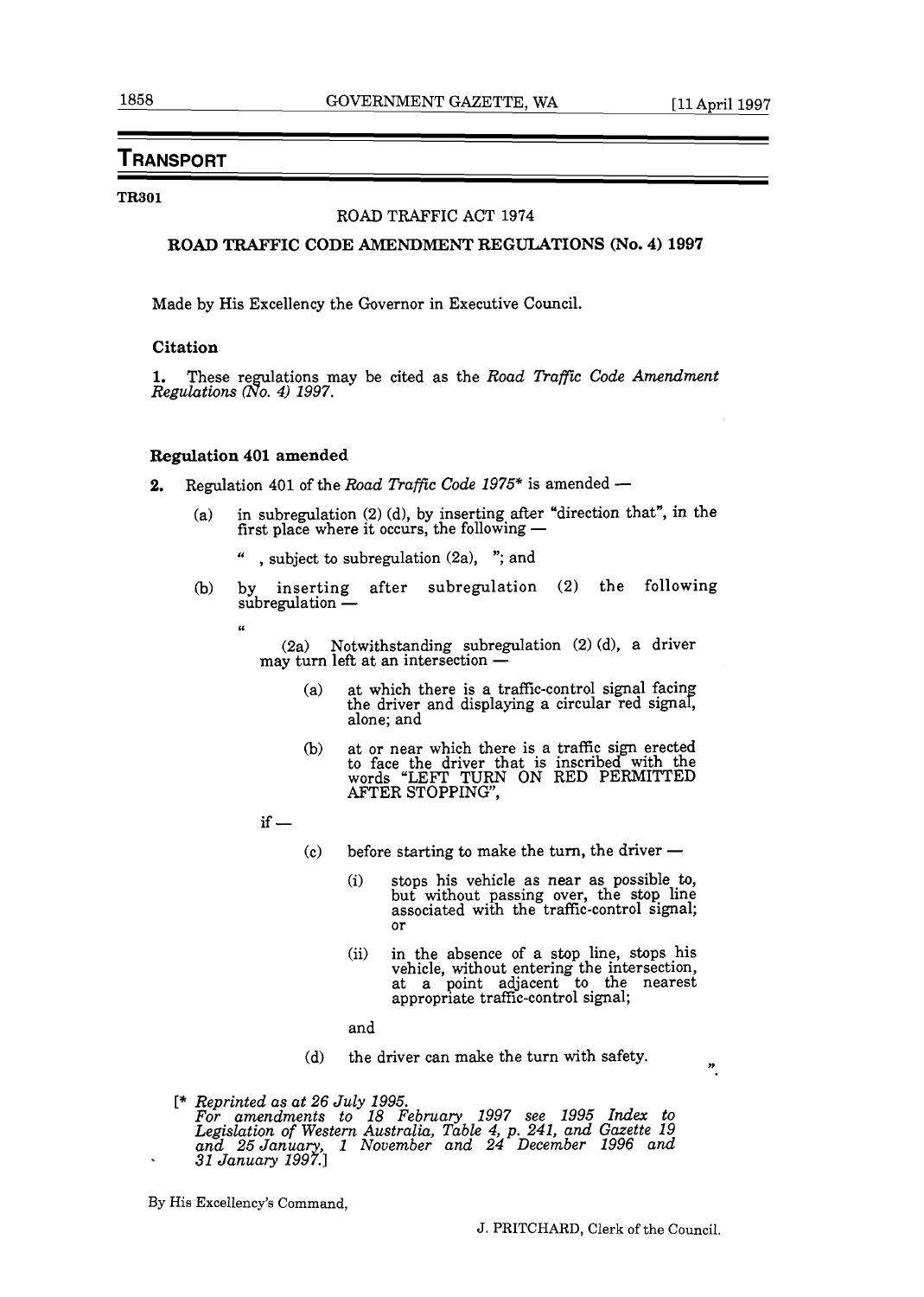**TR302** 

## ROAD TRAFFIC ACT 1974

## **ROAD TRAFFIC (INFRINGEMENTS) AMENDMENT REGULATIONS (No. 2) 1997**

Made by His Excellency the Governor in Executive Council.

## **Citation**

**1.** These regulations may be cited as the *Road Traffic (Infringements) Amendment Regulations (No.* 2) *1997.* 

## **Principal regulations**

**2.** In these regulations the *Road Traffic (Infringements) Regulations 1975"*  are referred to as the principal regulations.

[\* *Reprinted as at 4 June 1996. For amendments to 26 February 1997 see Gazette 1 November 1996 and 17 and 31 January 1997.1* 

## **Regulation 4 amended**

**3.** Regulation 4 (2) of the principal regulations is amended by deleting "the alleged offence referred to in regulation  $7(1)$  (c)," and substituting the following —

an alleged offence relating to the licensing provisions of the Act, ".

## **Regulation 7 amended**

**4.** Regulation 7 (3) of the principal regulations is amended by deleting "the alleged offence referred to in subregulation (1) (c)," and substituting the following —  $\mathop{\text{Mat}}$ 

" an alleged offence relating to the licensing provisions of the Act, ".

By His Excellency's Command,

J. PRITCHARD, Clerk of the Council.

## Tenders

## **ZT201**

## MAIN ROADS WESTERN AUSTRALIA *Tenders*

## Advertised from 2/4/97 to 8/4/97

Tenders are invited for the following projects.

Information on these Tenders is available from the Contracts Officer, Supply Branch, Don Aitken Centre, Waterloo Crescent, East Perth.

| Tender No. | Description                                                                                                                             | Closing Date |
|------------|-----------------------------------------------------------------------------------------------------------------------------------------|--------------|
|            |                                                                                                                                         | 1997         |
| 684/96     | Consultancy for the Traffic Assessment and Modelling of Road Network<br>Options Associated with the Review of the Geraldton Region Plan | 18 April     |
| 704/96     | Provision of Engineering and Contract Management Services, Mid West                                                                     | 24 April     |
| 96D68      | Disposal of 10 Lots of 760UB Steel Beams of Varying Lengths, Carlisle                                                                   | 24 April     |
|            |                                                                                                                                         |              |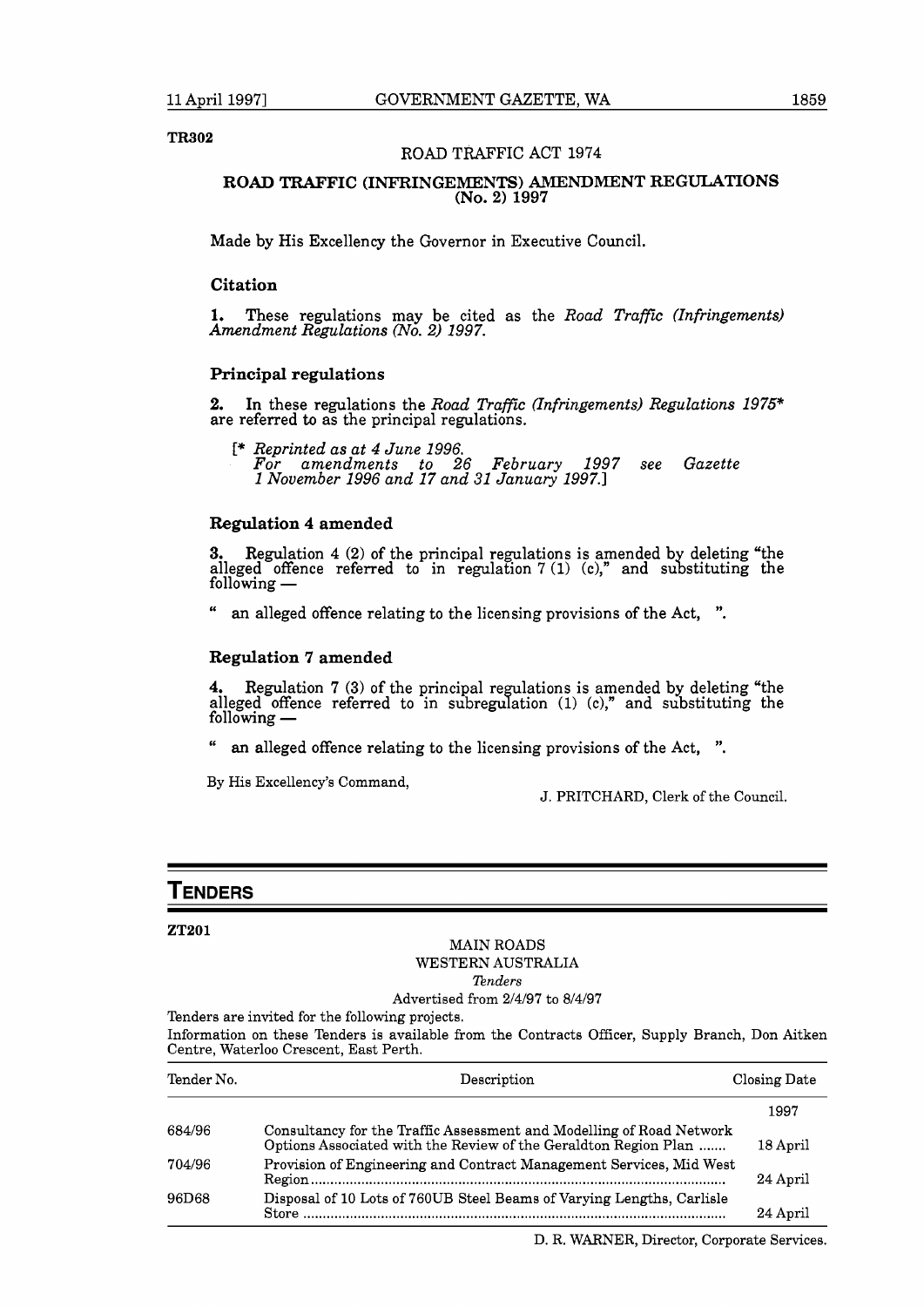## **ZT301**

## DEPARTMENT OF CONTRACT AND MANAGEMENT SERVICES

## *Tenders Invited*

Tender forms and full particulars of the Schedule hereunder may be obtained on application at the Tenders Office, 6th Floor, 2 Havelock Street, West Perth, WA6005, or by contacting 222 5498 or 222 5201, Fax Nos. 222 5152 or 222 5150. Internet Address http://www.wa.gov.au/contracts/

| Date of<br>Advertising | Schedule<br>No. | Description                                                                                                                                                                                                                                                                                               | Date of<br>Closing |
|------------------------|-----------------|-----------------------------------------------------------------------------------------------------------------------------------------------------------------------------------------------------------------------------------------------------------------------------------------------------------|--------------------|
| March 7                | RFT 144/97      | Supply & Delivery<br>New Patrol Vessel on behalf of the Fisheries                                                                                                                                                                                                                                         | April 17           |
|                        |                 | A non-mandatory briefing session will be held at<br>Fisheries Department, 3rd Floor, SGIO Atrium,<br>168-170 St Georges Terrace, Perth at 11.00 am<br>W.S.T., Friday 21st March, 1997. Registration<br>for briefing session: Mr Rod Casey (09) 482 7333.<br>Enquiries: Mr John Deligeorges (09) 222 5365. |                    |
| March 28               | RFT 320/97      | Supply, Installation and Commissioning of a Closed<br>Circuit Television System, CCTV, at Mirrabooka Bus<br>Station and the Linking of the Mirrabooka and<br>Morley Bus Stations CCTV to the City Busport                                                                                                 | April 17           |
| March 28               | RFT 250/97      | 9.5 Metre Aluminium Hulled Patrol Vessel for the                                                                                                                                                                                                                                                          | April 24           |
| April 11               | RFT 332/97      | Supply, Delivery, Installation and Commissioning of<br>one (1) Computerised Numerical Controller (CNC)<br>Machine Centre at the South West Regional<br>College of TAFE, Bunbury Campus for the Midland                                                                                                    |                    |
|                        |                 |                                                                                                                                                                                                                                                                                                           | April 24           |
| April 11               | RFT 253/97      | Supply of Cleaning, Gardening and Hardware<br>Products for the Western Australian Police Service.                                                                                                                                                                                                         | May 1              |
|                        |                 | A mandatory briefing session will be held at<br>10.30am on Monday, 21 April 1997 at CAMS<br>6th floor Conference Room, Dumas House,<br>2 Havelock Street, West Perth. For<br>confirmation of attendance contact Errol<br>Webber (09) 222 5474 before 4.00pm Friday,<br>18 April 1997.                     |                    |
| April 11               | RFT 256/97      | Supply of 900 Litre Fast Attack 4WD Diesel Powered<br>Single Cab Fire Appliances, for the Bush Fires                                                                                                                                                                                                      | May 1              |
|                        |                 | Provision of Service                                                                                                                                                                                                                                                                                      |                    |
| March 28               | RFT 310/97      | Application Database Administrator for the WA<br>Department of Training's College Management                                                                                                                                                                                                              | April 17           |
| March 21               | RFT 186/97      | Provision of a Computer Systems Consultancy for the<br>Department of Conservation and Land Management,                                                                                                                                                                                                    | April 17           |
| March 28               | RFT 235/97      | Provision of Cartographic, Data Management and User<br>Support Services in a ARC/Info, Microstation and<br>Oracle Environment for the Aboriginal Affairs                                                                                                                                                  | April 17           |
| March 28               | RFT 287/97      | Provision of Cleaning Services for the South<br>Metropolitan College of TAFE, Peel Regional Campus                                                                                                                                                                                                        | April 17           |
|                        |                 | A mandatory site inspection will be held at the<br>Peel Regional Campus on Tuesday, 8th April 1997<br>at 10.30 am.                                                                                                                                                                                        |                    |
| April 4                | RFT 292/97      | Provision of an Environmental Study of Port Hedland<br>Port Expansion Options and Boodarie Resource<br>Processing Estate Service Corridor Options for the                                                                                                                                                 | April 17           |
| April 4                | RFT 306/97      | Construction of Groundwater Monitoring Bores, North<br>Eastern Goldfields Air Core Drilling Project, on<br>behalf of the Water and Rivers Commission                                                                                                                                                      | April 22           |
| March 28               | RFT 10/97       | Provision of Service for Preparing a Report including<br>Qualitative and Quantitative Surveys for the "Living"                                                                                                                                                                                            | April 24           |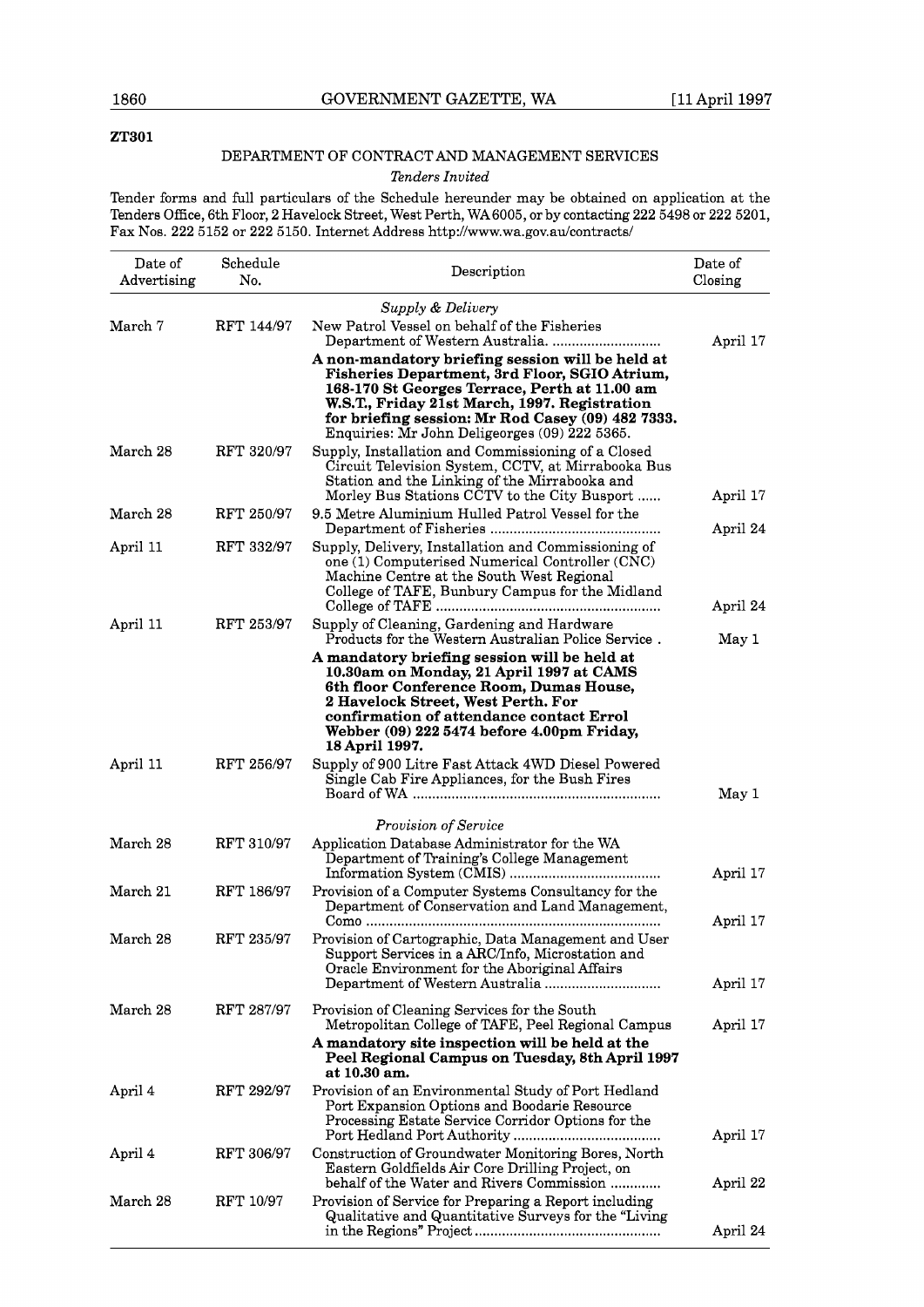## DEPARTMENT OF CONTRACT AND MANAGEMENT *SERVICES-ontinued*

## *Tenders Invited-ontinued*

| Date of<br>Advertising | Schedule<br>No. | Description                                                                                                                                                                                                                                                                                         | Date of<br>Closing |
|------------------------|-----------------|-----------------------------------------------------------------------------------------------------------------------------------------------------------------------------------------------------------------------------------------------------------------------------------------------------|--------------------|
|                        |                 | Provision of Service-continued                                                                                                                                                                                                                                                                      |                    |
| March 21               | RFT 277/97      | Provision of Service for Implementation and Support of<br>Resource Management Software for the Office of the                                                                                                                                                                                        | April 24           |
| April 4                | RFT 339/97      | Provision of Service Analysis, Design and Programming<br>Services for Powerbuilder Functional Briefing                                                                                                                                                                                              | April 24           |
|                        |                 | A Non-mandatory Briefing Session will be held<br>at 11.00am Tuesday 15th April, 1997 at the 7th<br>floor Conference Room, Dumas House, 2<br><b>Havelock Street, West Perth. For confirmation</b><br>of attendance, contact Leigh Booker<br>$(09)$ 222 5025 before 4.00pm Monday 14th April<br>1997. |                    |
| April 11               | RFT 360/97      | Provision of Geographical Information Systems<br>Software, Advice on Hardware Requirements and<br>Installation and Training Services for the Water                                                                                                                                                  | April 29           |
|                        |                 | A briefing session will be held at 10.00am on<br>Tuesday, 22 April 1997 at the Water and Rivers<br>Commission, Level 2, 3 Plain Street, East Perth.<br>For confirmation of attendance contact Kim<br>Wearne (09) 278 0307 before 4.00pm Monday, 21<br>April 1997.                                   |                    |
| April 11               | RFT 278/97      | Provision of Telecommunication Services to Provide an<br>Internet Service for Bureau Services, CAMS                                                                                                                                                                                                 | May 1              |
| April 11               | RFT 359/97      | Provision of Training titled "Understanding and<br>Responding to Domestic Violence" for the Women's                                                                                                                                                                                                 | May 1              |
|                        |                 | A mandatory briefing session will be held at<br>2.00pm Thursday, 24 April, 1997 at the 10th<br>floor Executive Conference Room, Dumas<br>House, 2 Havelock Street, West Perth. For<br>confirmation of attendance contact Lynn<br>Koehler (09) 264 1928 before 4.00pm<br>Wednesday, 23 April 1997.   |                    |
|                        |                 | Request for Proposal                                                                                                                                                                                                                                                                                |                    |
| March 21               | RFP 257/97      | Provision of Service for Corporate Card for the<br>Western Australian Government Agencies                                                                                                                                                                                                           | April 17           |
| April 11               | RFP 403/97      | Provision of a Leadership Development Program for                                                                                                                                                                                                                                                   | May 6              |

Tenders addressed to the Tenders Office, 6th floor, Dumas House, 2 Havelock Street, West Perth, WA 6005, before 2.30 pm W.S.T. on the nominated closing date.

Tenders must be properly endorsed on envelopes otherwise they are liable to rejection. No tender necessarily accepted.

April 9, 1997.

## ZT302

*Accepted Tenders* 

| Schedule<br>No. | Particulars                                                                                                      | Contractor      | Rate        |
|-----------------|------------------------------------------------------------------------------------------------------------------|-----------------|-------------|
|                 | <b>Provision of Service</b>                                                                                      |                 |             |
| RFT 114/97      | Financial Attest Audit of WA<br>Department of Training TAFE<br>Colleges' Special Purpose<br>Financial Statements | Ernst and Young | \$54,800,00 |

April 9, 1997.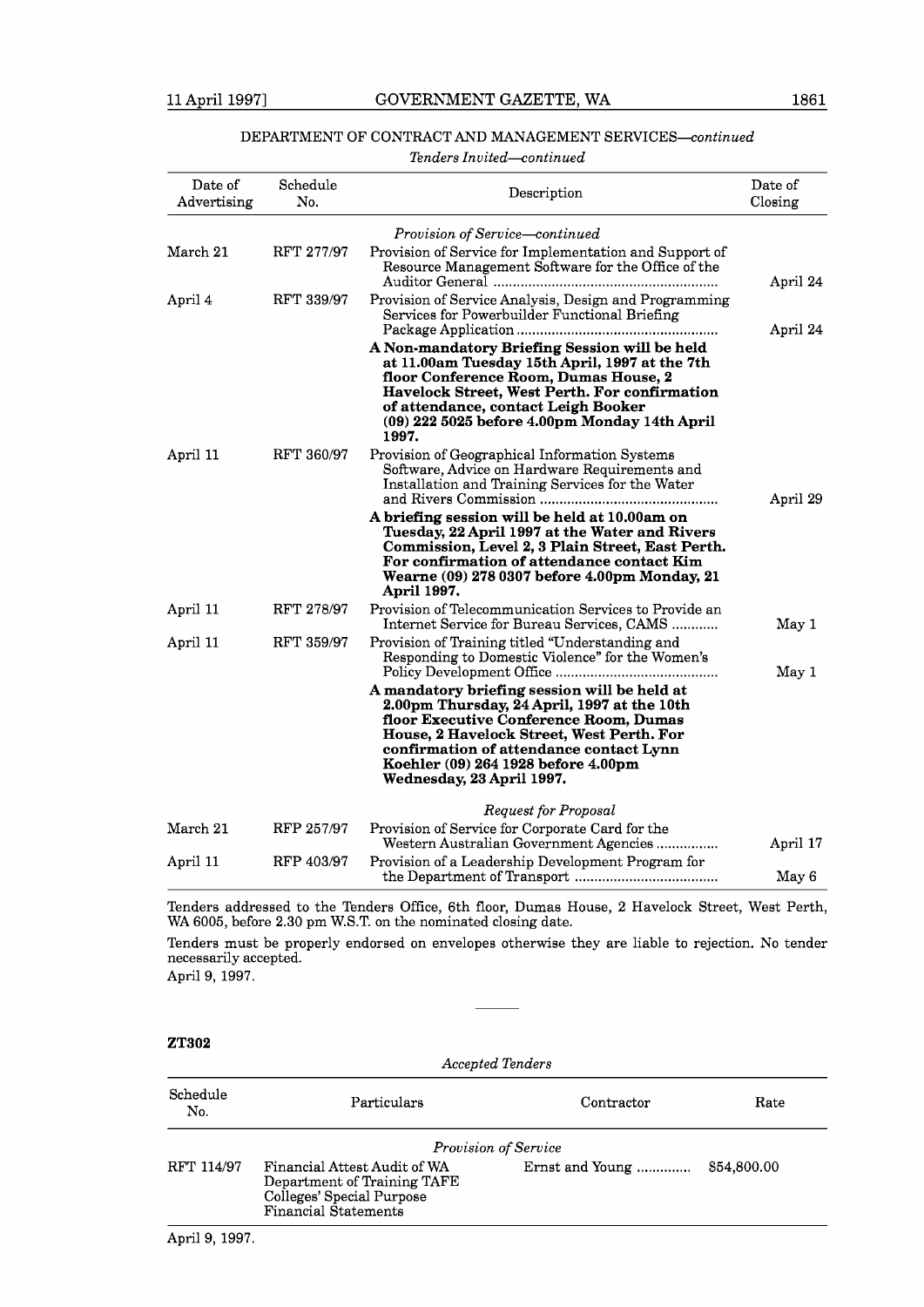## **PUBLIC NOTICES**

#### **ZZlOl**

#### **TRUSTEES ACT 1962**

Notice to Creditors and Claimants

Creditors and other persons having claims (to which section 63 of the Trustees Act relates) in respect of the Estates of the undermentioned deceased persons are required to send particulars of their claims to me on or before the 12th May 1997, after which date I may convey or distribute the assets, having regard only to the claims of which I then have notice.

Abbott, Frances May, formerly of 223A Surrey Road, Rivervale, late of Embleton Nursing Home, 46 Broun Avenue, Embleton, died 23/2/97 (DEC 300269 DG4).

Braddock, Raymond Leopold, late of 193 William Street, Beckenham, died 1/3/97 (DEC 300327 DA3).

Harrison, Gordon Douglas, late of Jewel House, 180 Goderich Street, East Perth, died 2/1/97 (DEC 298788 DD4).

Hill, Gary Francis, late of Unit 3/11 Brentham Street, Leederville, died 17/3/97 (DEC 300035 DA1).

Hodgson, Maurice, late of Lot 17 Royston Place, Mount Helena, died 3/2/97 (DEC 300304 DP4).

Hutton, Alan Scot, also known as Hutton, Herschel Alan Scot, late of 15 Eugene Court, Morley, died 15/1/97 (DEC 299652 DE3).

Jackson, Catherine Ellen, late of St David's Nurisng Home, Lawley Crescent, Mount Lawley, died 9/51 96 (DEC 294320 DS4).

Jones, Barbara Myrtle, 73 Macleay Drive, Padbury, died 6/3/97 (DEC 300254 DC4).

Lockwood, Norman, late of 512 Main Street, Balcatta, died 18/7/94 (DEC 273513 DD1).

Maver, Gladys, late of 228 Stephen Street, Northampton, died 17/2/97 (DEC 300305 DD2).

McGregor, Herbert Robert, formerly of 1/40 Marjorie Avenue, Riverton, late of Tandara Nursing Home, 73 Jarrah Road, Bentley, died 14/3/97 (DEC 300214 DC2).

Taylor, Isabella May Josephine, late of Leighton Nursing Home, 40 Florence Street, West Perth, died 19/3/97 (DEC 300101 DC4).

> K. E. BRADLEY, Public Trustee, Public Trust Office 565 Hay Street Perth WA 6000 Telephone 222 6777.

ZZ201

## **TRUSTEES ACT 1962**

## NATIONAL MUTUAL TRUSTEES LIMITED

Notice to Creditors and Claimants

Creditors and other persons having claims (to which section 63 of the Trustees Act 1962, relates) in respect of the undermentioned deceased persons, are required by the executor National Mutual Trustees Limited of 111 St. George's Terrace, Perth (Box B76 GPO Perth) to send particulars of their claims to them on or before the expiration of one month from the date of publication of this notice, after which date the Company may convey or distribute the assets of the Estate having regard only to the claims of which it then has notice:

- 1. Ronald Norman Taylor, late of 41 Chilgrove Way, Balga Died on 25/3/97;
- 2. Susan Green, late of 18 Portsmouth Place, Waikiki died on 16/3/97; and
- 3. Elizabeth Usher, late of 47 St Andrews Drive, Yanchep died on 13/3/97.
- 4. Shirley Dolores Newman late of 31 Heaton Road, Yokine died in 5/4/97.

**22202** 

#### **TRUSTEES ACT 1962**

#### NOTICE TO CREDITORS AND CLAIMANTS

Creditors and other persons having claims (to which Section 63 of the Trustees Act, 1962 relates) in respect of the Estate of the undermentioned deceased persons, are required by Perpetual Trustees W.A. Ltd of 89 St Georges Terrace, Perth, to send particulars of their claims to the Company, by the undermentioned date, after which date the said Company may convey or distribute the assets, having regard only to the claims of which the Company then has notice.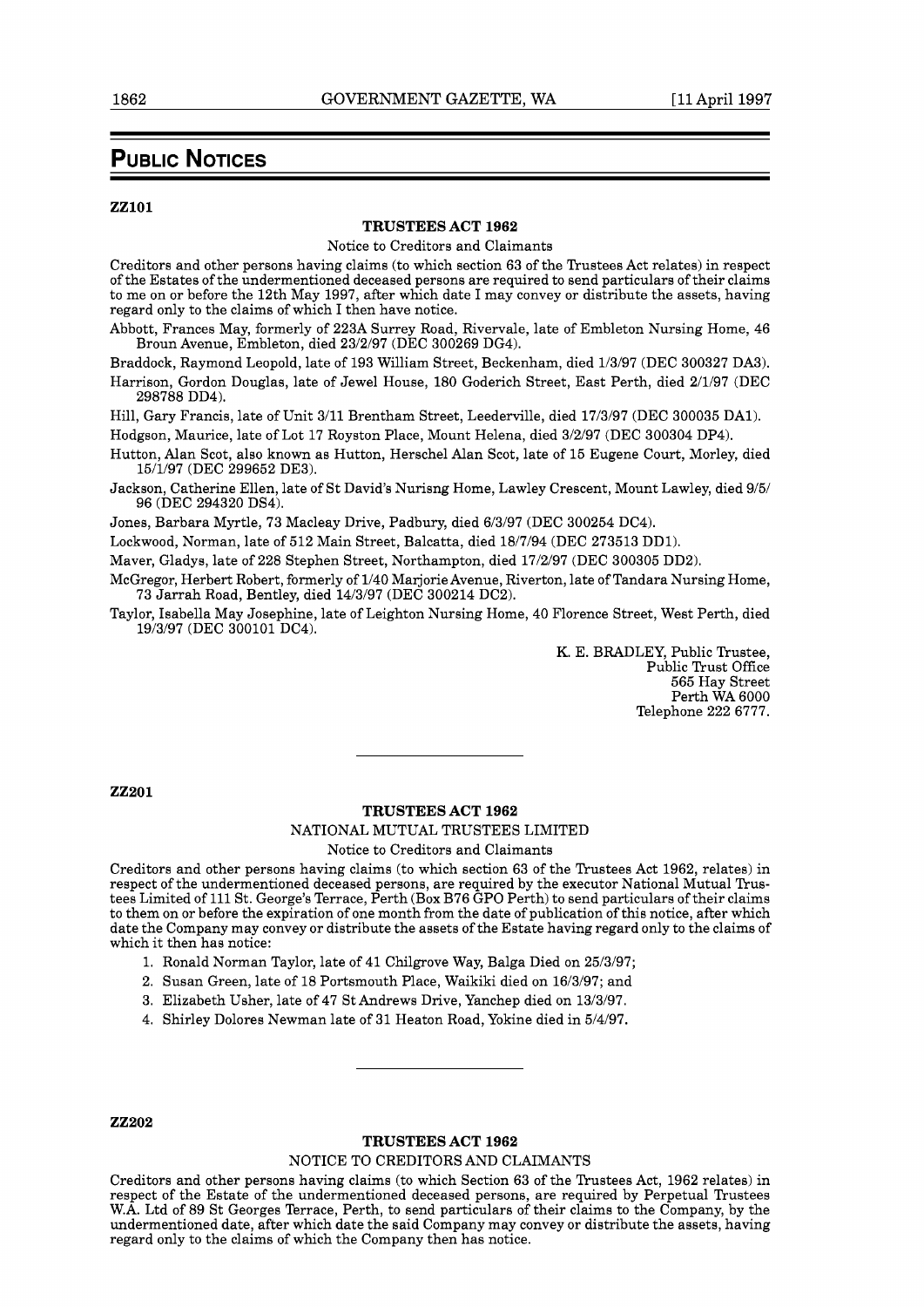Claims for the following expire one month after the date of publication hereof. Dated this 9th day of April 1997.

P. J. HOLLAND, Senior Manager.

Brown, John Edward, late of Carlisle Nursing Home, 110 Star Street, Carlisle WA 6101. Retired Truck Driver, died 11/3/97.

Burns, Sylvia, late of Forrest Lodge Permanent Care Unit, Bunbury Regional Hospital, Blair Street, Bunbury WA 6230, Femme Sole, died 16/3/97.

Carvell, Lorna May, late of Hamersley Nursing Home, Rokeby Road, Subiaco WA 6008, Widow, died 2/1/97.

Cholewinski, Henry, late of 26 Livingstone Street, Beaconsfield WA 6162, Retired Orderly, died 5/3/97. Dight, Lloyd George, late of 100 Daglish Street, Wembley WA 6014, Retired Banker, died 28/2/97.

Fill, Gregory, late of 10 May Court, Nollamara WA, Chef, died 20/3/97.

Fuda, Teresa, late of 3/10 Addison Street, South Perth WA 6151, Home Duties, died 7/3/97.

Glen, Doris Louise, late of 35 Ray Street, Rockingham WA 6168, Married Woman, died 19/3/97.

Lake, Peter, late of 34 Collova Way, Wattleup WA 6166, Retired Power House Attendant, died 13/3/97.

Stephenson, Gordon, late of St Louise Estate, 55/14 Albert Street, Claremont WA 6010, Emeritus Professor, died 29/3/97.

**22301** 

## **INQUIRY AGENTS LICENSING ACT 1954**

APPLICATION FOR LICENCE IN THE FIRST INSTANCE

To the Court of Petty Sessions at Joondalup.

I, Naomi Louise Lennox of 10 Brisbane Drive, Padbury, Western Australia, Phone number Home (09) 402 7165, Work (09) 453 9492, Trainee Assessor/Secretary having attained the age of twenty-one years, hereby apply on my own behalf for a license under the abovementioned Act. The principal place of business will be at Challenge Assessors & Loss Adjusters, 630 Welshpool Road, Wattle Grove. Dated the 11th day of February 1997.

NAOMI LENNOX, BM, CD, Signature of Applicant.

#### Appointment of Hearing

I hereby appoint the 6th day of May 1997 at 10.00 o'clock in the forenoon as the time for the hearing of the foregoing application at the Court of Petty Sessions at Joondalup. Dated the 25th day of March, 1997.

S. ANTONELLI, Clerk of Petty Sessions.

Objection to the granting of the application may be served on the applicant and the Clerk of Petty Sessions at any time prior to seven days before the date appointed for the hearing.

WESTERN AUSTRALIA

# **PAWNBROKERS AND SECONDHAND DEALERS ACT 1994**

**Price: \$16.50 Counter Sales Plus Postage on 160 grams** 

\*Prices subject to change on addition of amendments.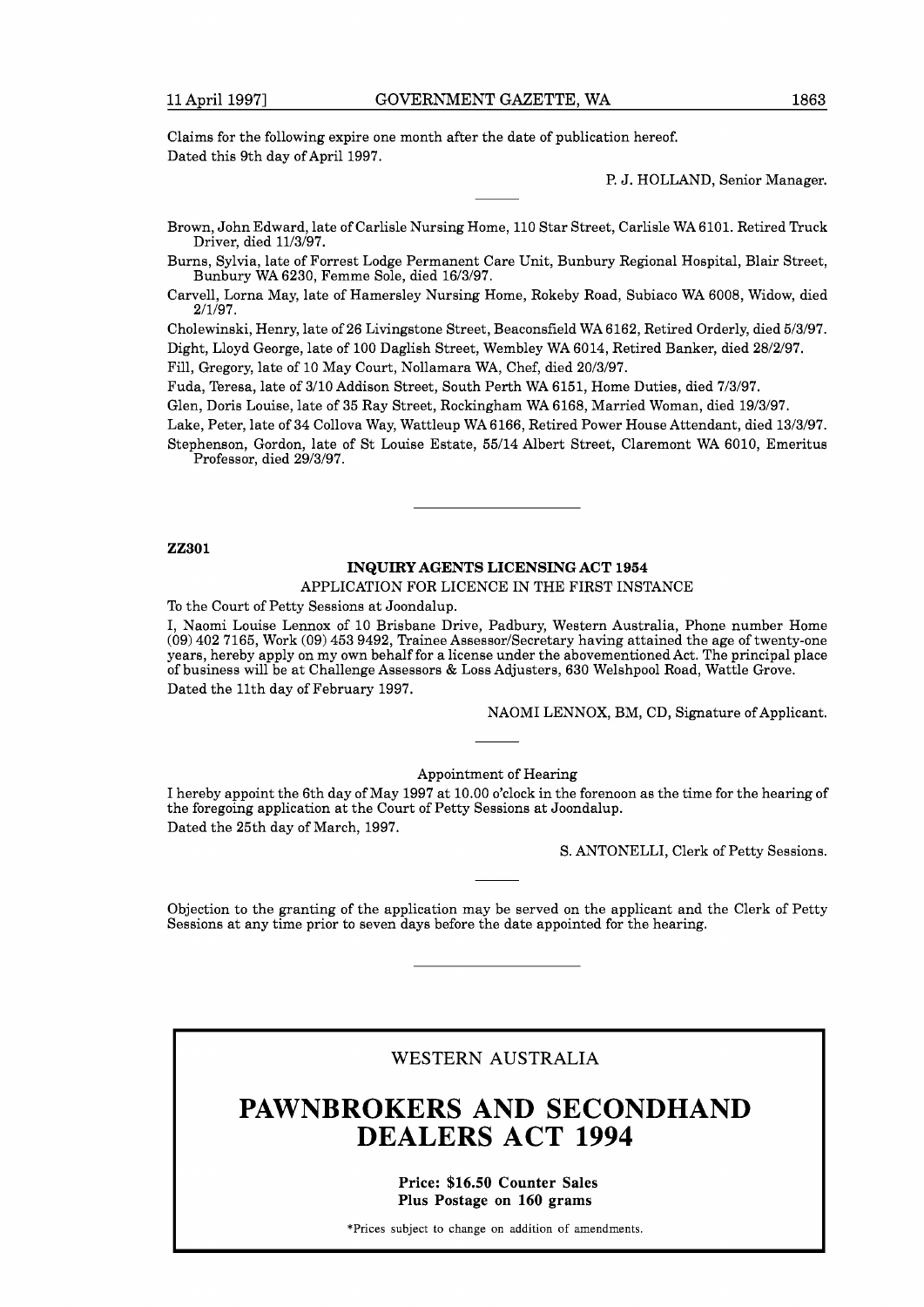# PERTH OBSERVATORY



THE W.A. SPECIALISTS IN ASTRONOMICAL Research & Educational Astronomy PUBLIC TOURS (DAY & NIGHT) FIELD NIGHTS, LECTURES Astronomical Information

Astronomical Handbook Sun rise & set; Moon rise & set Legal advice Chronometer calibration Astronomical souvenirs *SERVING WESTERN AUSTRALIA SINCE 1 896* 

WALNUT ROAD, BICKLEY 6076 TELEPHONE 293 8255 FAX 293 8138

ASTRONOMY IS LOOKING UP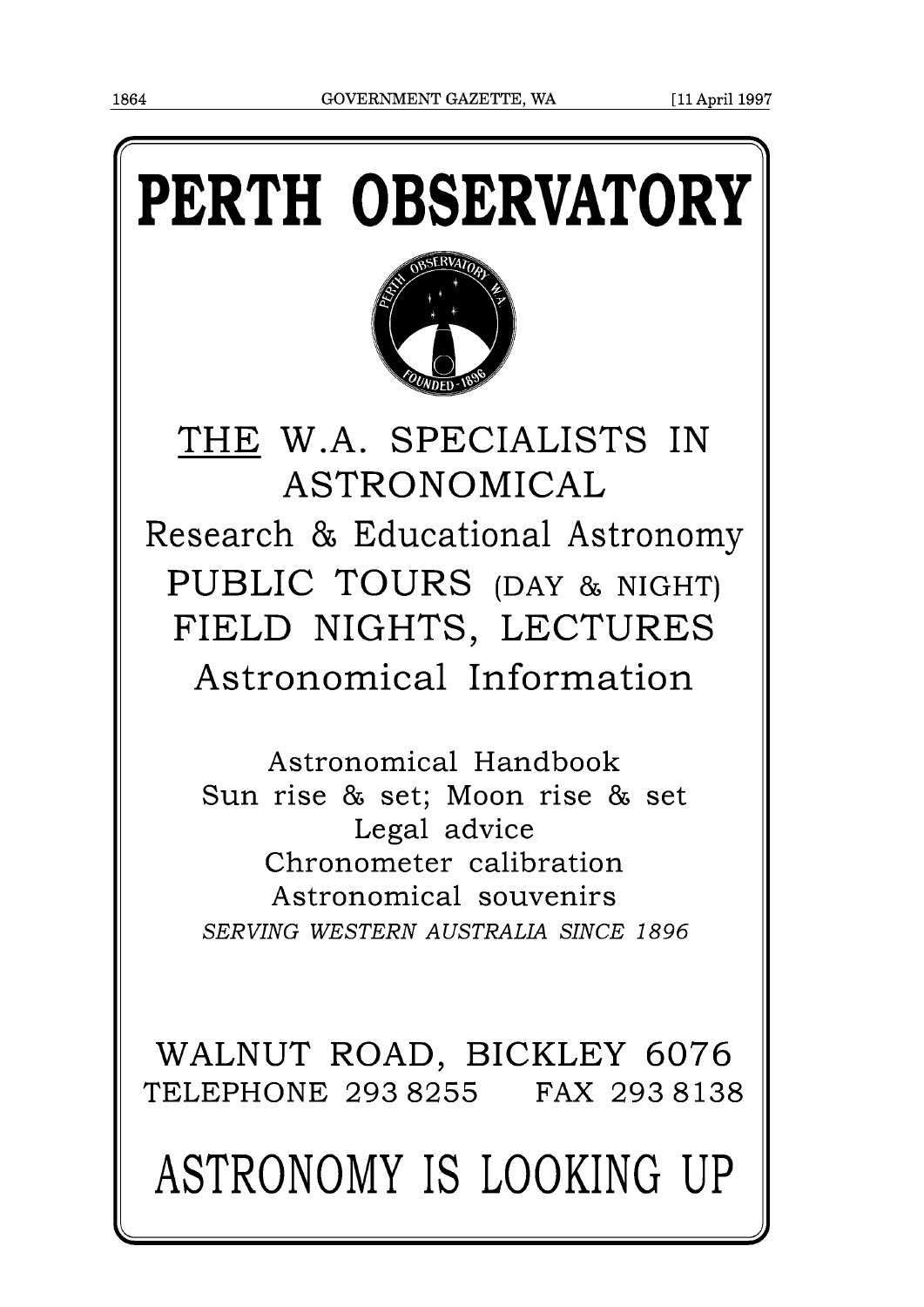